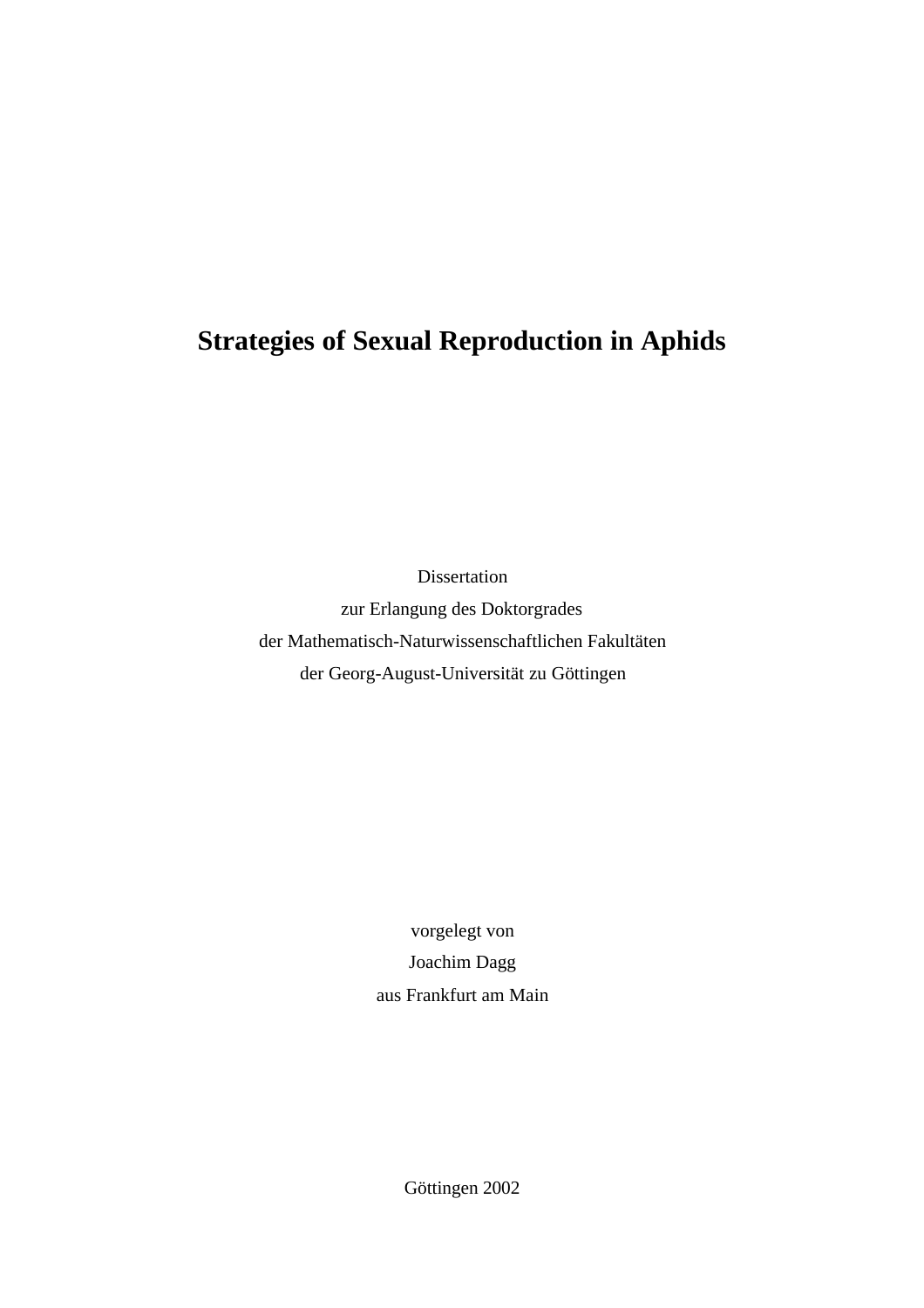D 7 Referent: Prof. Dr. Schaefer Korreferent: Prof. Dr. Ehlers Tag der Mündlichen Prüfung: 30.10.2002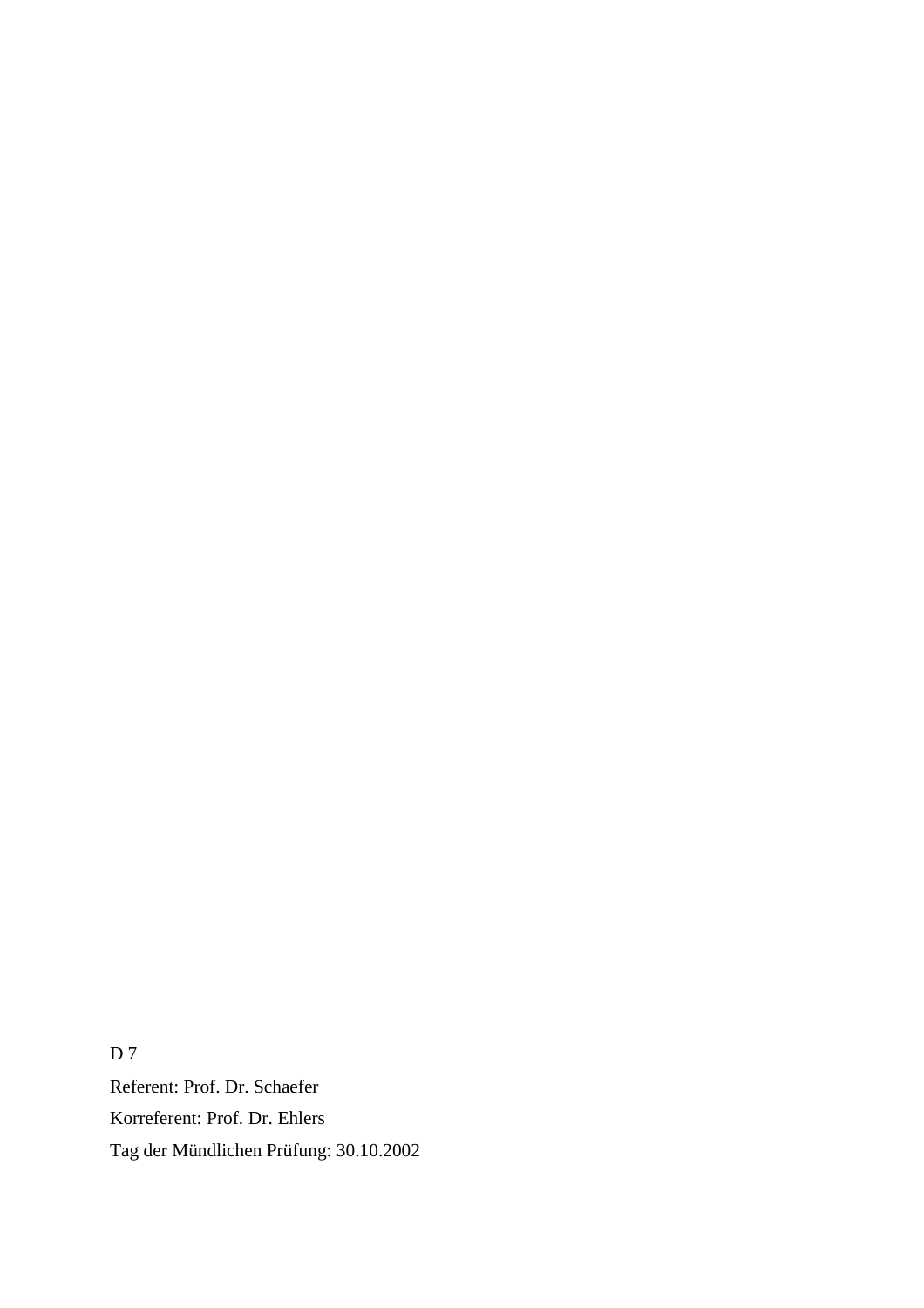Für meinen Vater Dietmar Dagg (\*2.10.1942, †23.7.1997)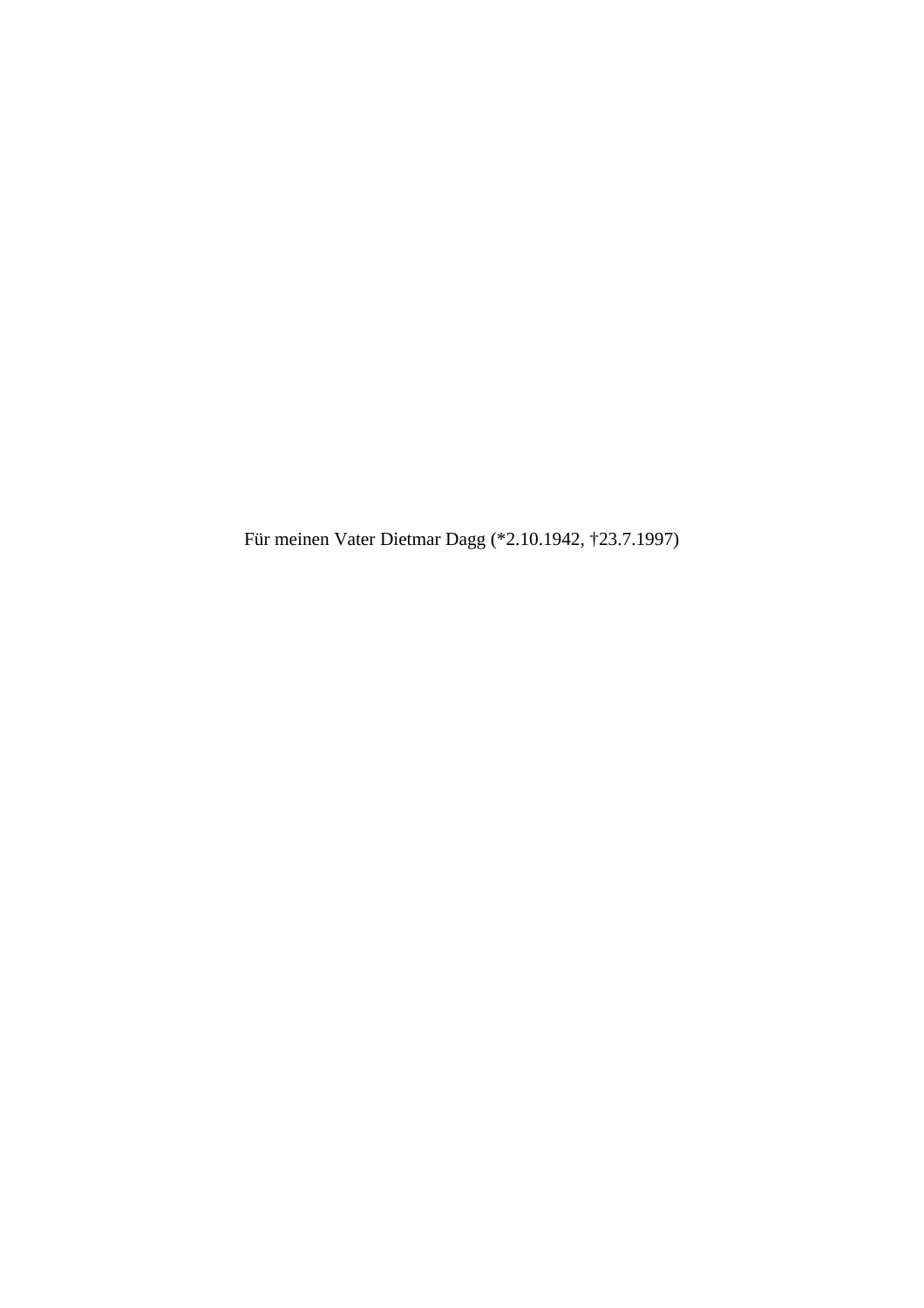# **Acknowledgements**

My visit at the University of East Anglia in Norwich was funded by the *Deutscher Akademischer Austausch Dienst*. I thank Prof. Anthony F. G. Dixon for excellent support and supervision in Norwich and Prof. Stefan Vidal for the same in Göttingen.

Further thanks go to: Prof. Matthias Schaefer for yielding the theme to me; Thomas Thieme for a tip on preparing the sperm storage organ of female aphids and pictures of *Euceraphis betulae* and *Uroleucon cichorii* that have been presented during a talk at Rennes (France); Geoffrey A. Parker for discussing his old and classic publications on yellow dung flies with me via e-mail; Sebastian Domhof for precious statistical advice as well as Lars Reimer for helpful chats on statistics; Angelika Metje for tending thistles; Fabien Halkett for a tip at Rennes; Theresa Jones and Ndowa Lale for some editing; Pierre Capy, Tony Dixon, Thomas Hoffmeister, Dinah Hales, Bart Kempenaers, Kate Lessells, Stefan Vidal, Donald Waller, Ron Woodruff, and various anonymous reviewers for helpful comments on earlier versions of submitted papers.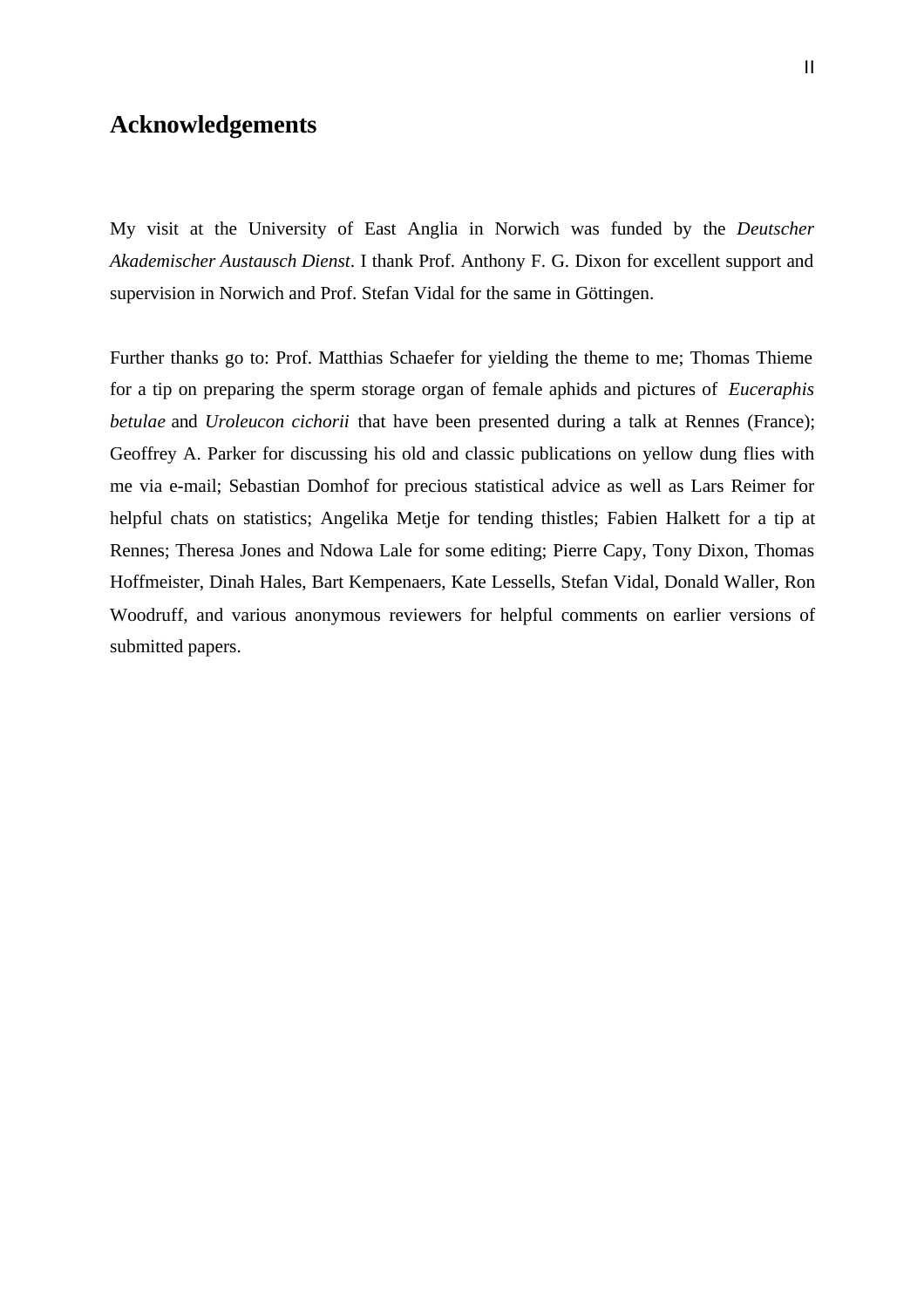| <b>Acknowledgements</b>                                                     | $\mathbf{I}$   |
|-----------------------------------------------------------------------------|----------------|
| <b>Preface</b>                                                              | IV             |
| <b>Introduction</b>                                                         | 1              |
| <b>Materials</b>                                                            | $\overline{2}$ |
| Field studies                                                               | $\overline{2}$ |
| Laboratory studies                                                          | 3              |
| <b>Results</b>                                                              | 4              |
| 1. Copula duration and sperm economy in Uroleucon cirsii                    | 4              |
| Appendices                                                                  | 9              |
| 1.1 Increasing egg number of virgin sexual females in U. cirsii             | 9              |
| 1.2 Life times in a cohort of virgin sexual females of U. cirsii            | 10             |
| 1.3 Aphid sperm comes in bundles of co-operating sperm cells                | 11             |
| 2. Marginal value theorem and mate competition in Schizolachnus obscurus    | 14             |
| Appendix: 2.1 The model of G.A. Parker and R.A. Stuart                      | 19             |
| 3. Sex ratios mate guarding in aphids                                       | 21             |
| Appendix: 3.1 Patterns of mating behaviour other than guarding              | 25             |
| 4. Kin competition and differential sex ratios in aphids                    | 27             |
| Appendix: 4.1 First instar weights of sexual females and males in U. cirsii | 34             |
| 5. Population density sex allocation in U. cirsii                           | 36             |
| 6. Jumping genes, ancient asexual scandals, and the paradox of sex          | 41             |
| <b>General Conclusions</b>                                                  | 47             |
| Interactors, replicators, and evolutionary theory                           | 47             |
| Interactor selection: Which strategy survives?                              | 48             |
| Replicator selection: Who benefits?                                         | 50             |
| <b>Summary</b>                                                              | 51             |
| Zusammenfassung                                                             | 53             |
| <b>References</b>                                                           | 55             |
| Curriculum vitae                                                            | 63             |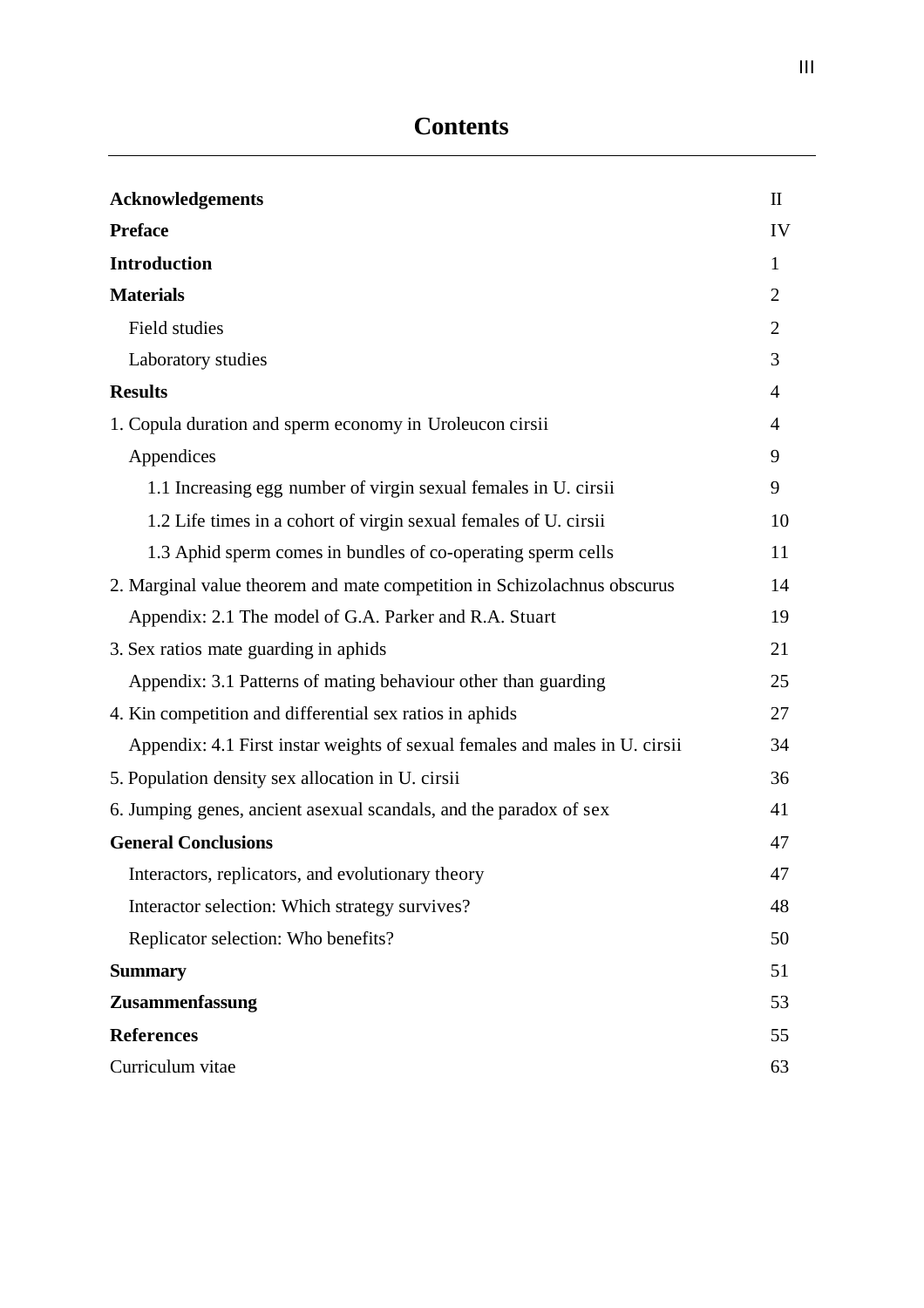# **Preface**

# **Why sex? A parody on the paradox\***

After decades of establishing concepts such as fitness, adaptation, and reproductive success on top of one another, a paradox quaked evolutionary theory in the early seventies (see Williams 1975, preface). Why should sex have evolved in the first place? Nature did not obey theory any more! Asexually reproducing organisms pass on 100% of their genetic information to their offspring, while sexually reproducing organisms inherit only 50%. This is the twofold advantage for asexual reproduction, and other obvious "costs" of sexual reproduction are apparent although harder to quantify. To find a sexual partner, mate, and reproduce successfully costs time and energy. And so does the often necessary courtship, when the genders need to overcome conflicting interests. So, while there should not have been a lot of sex in theory, it obviously was the dominant way of life among animals and plants. George C. Williams (1975, p. V) opened his seminal book on *Sex and Evolution* with the proclamation of the crisis: "This book is written in the conviction that the prevalence of sexual reproduction in higher plants and animals is inconsistent with current evolutionary theory. [...] Many well informed readers may disagree with much of my reasoning, but I hope at least to convince them that there is a kind of crisis at hand in evolutionary biology".

Much research and modelling has been done since to answer the question: Why is there sex? But instead of getting one straight answer more and more questions cropped up. Two different kinds of questions can be discriminated: 1) How much of a genome is reproduced and what advantage does this convey? 2) In which way is reproduction achieved and what advantage does this convey? Comparing reproductive units, like genes or organisms, while answering the first question leads to the paradox:  $100\%$  inheritance (asexual reproduction) will be of two-fold advantage compared to 50% (sexual reproduction), although sexuality is the prevalent mode of reproduction among animals and plants.

The answers to the second question are manifold and complex often involving models. As a general result, sexual reproduction has advantages under circumstances like intense sibling competition; an onslaught of diseases combined with vulnerability to parasites and other enemies; accumulation of detrimental mutations; or a saturated and heterogeneous

l

<sup>\*</sup> Dagg, J.L. (2000) *Oikos* 89: 188-190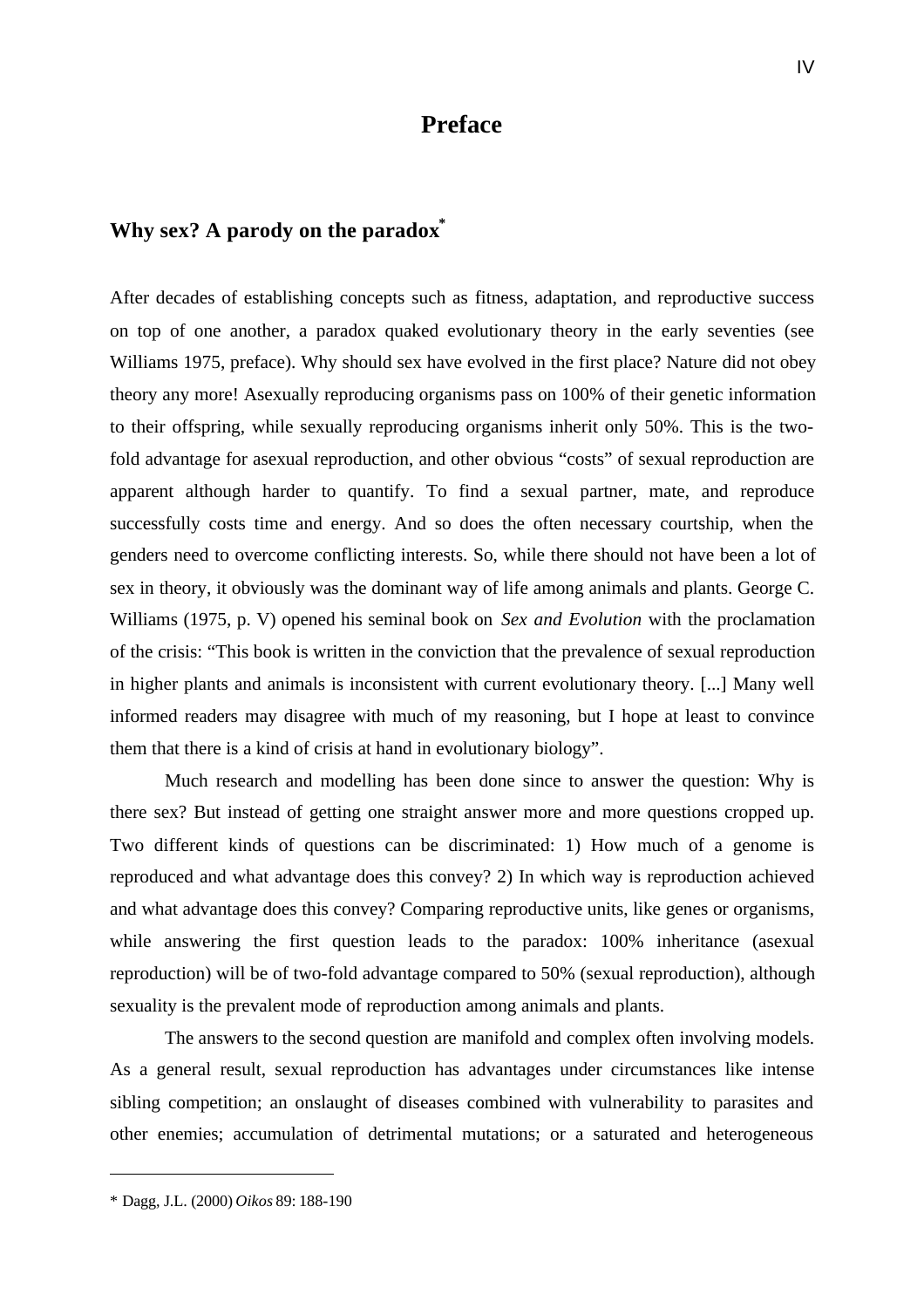environment (Stearns 1987). Asking in which way and under which circumstances reproduction is achieved, these models now have famous nick names like *Tangled Bank hypothesis*, *Red Queen hypothesis*, or *Muller's Ratchet*. But while sexual reproduction will be favoured under these circumstances, nobody was able to cast this into a simple, quantitative advantage exceeding a two-fold ratio. And, like a jack-in-the-box, the original question jumped up again with ever new twists, whenever the paradox seemed to be put to rest: Why should sexual reproduction exist? How can its short term disadvantage be overcome by its long term advantage? Why do ancient asexual species, such as bdelloid rotifers and darwinulid ostracods persist, if asexuality was an evolutionary dead-end in the long run? If the benefits of sexuality could be obtained through facultative or temporary sex, why are most animal species obligatory and continually sexual? Why are asexual organelles within sexual cells, such as mitochondria and chloroplasts, not suffering from piling up mutation loads, parasitic DNA or intra clonal competition? Or why are they not taking over the sexual cells?

#### **Inverting the perspective**

Assuming that nature is not paradoxical in itself, and if instead of asking which advantage sexual reproduction confers to any reproductive unit, we ask the question: What maintains itself through sexual reproduction?, the logical answer is most surprising: It is not any reproductive unit (e.g., gene, organism, group), but the strategy of sexual reproduction itself!

Models are, nevertheless, regularly introduced with reference to reproductive units. For example: "In the production of widely dispersed propagules let genotype *a* produce them asexually, so that all have the parental genotype *a*. Genotype *b* produces them sexually, so that they have genotypes  $c, d, e$ , etc." (Williams 1975, p. 16). "Suppose that in a sexual species, with equal numbers of males and females, a mutation occurs causing females to produce only parthenogenetic females like themselves" (Maynard Smith 1978, p. 3). "Suppose that a female occupies a territory. She produces both sons and daughters" (Charnov 1982, p. 73).

However, models only compare strategies. In Williams's lottery model (1975, p. 15), for example, the players only differ in their strategy of buying tickets. Modelling the *logic of animal conflict*, Maynard Smith & Price (1973) stated: "The contestants were programmed as having identical fighting prowess, so that they differed only in the strategies they followed." The same is true for models testing sexual versus asexual reproduction. Thus, only particular reproductive strategies were tested under particular circumstances.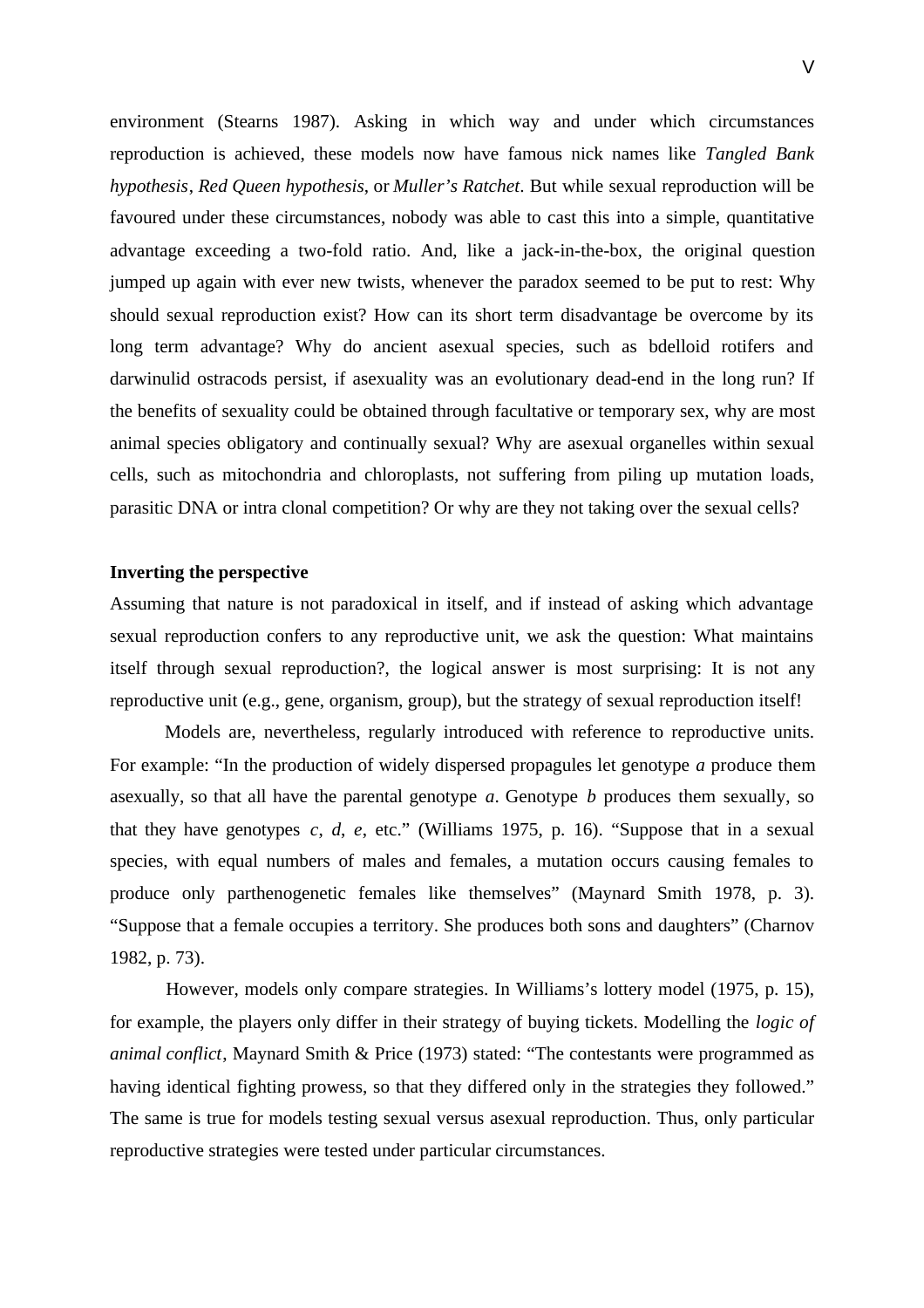#### **Reproductive units and strategies racing on arms**

Question one (How much?) can only be answered by stating the (at least) two-fold advantage for asexual reproduction. Hence, all the answers delivering an advantage for sexual reproduction are necessarily answers to question two (In which way?) and cannot properly address question one. The result of a cross-comparison between reproductive units and reproductive strategies is surprising, because ever since Maynard Smith & Price (1973) introduced the concept of Evolutionary Stable *Strategies* (ESS) nearly everybody pondering about the riddle of sex got it right somehow, but put it wrong somehow else.

The strategy of sexual reproduction will have the higher reproductive success, if more sexually reproducing units survive and reproduce than would in the case of asexual reproduction. The genetic constitution of the reproduced units is largely irrelevant. The reproductive units, however, would have the higher success if they were to inherit more of their genetic information, no matter how. The genetic constitution of the offspring matters. The evolutionary interests of reproductive unit and strategy are not identical.

Suppose the circumstances are such that the strategy of sexual reproduction will have a higher reproductive success than the strategy of asexual reproduction. Under these circumstances the strategy of sexual reproduction should be expected to "win" against the reproductive units as well! As pointed out above, these units could at least double their reproductive success through asexual as compared to sexual reproduction. In other words, the reproductive unit would lose half its maximum possible reproductive success through reproducing sexually. The strategy of sexual reproduction, however, would lose all: If an individual became asexual the strategy of sexual reproduction would end its existence on this level and within this individual.

According to the logic of arms races, the reproductive unit should be expected to lose this competition. To borrow a notorious example, in the arms race between the cuckoo and its foster-parents the latter can never win. This is so because there are many other aspects of the foster-parents' all day life beneath cuckoos endangering their reproductive success. In order to out-gamble the cuckoo they would have to invest far more of their resources than optimal, and probably fall prey to some other enemy. The cuckoos reproductive success, however, is entirely at stake. It must invest enough to out gamble the foster parents or die out.

The same is true for the strategy of sexual reproduction gambling against the individual reproductive units. The strategy plays an all or nothing game, win or end your existence, while each reproductive unit only plays for half its maximum reproductive success. Therefore, individual reproductive units should not be expected to win this competition! The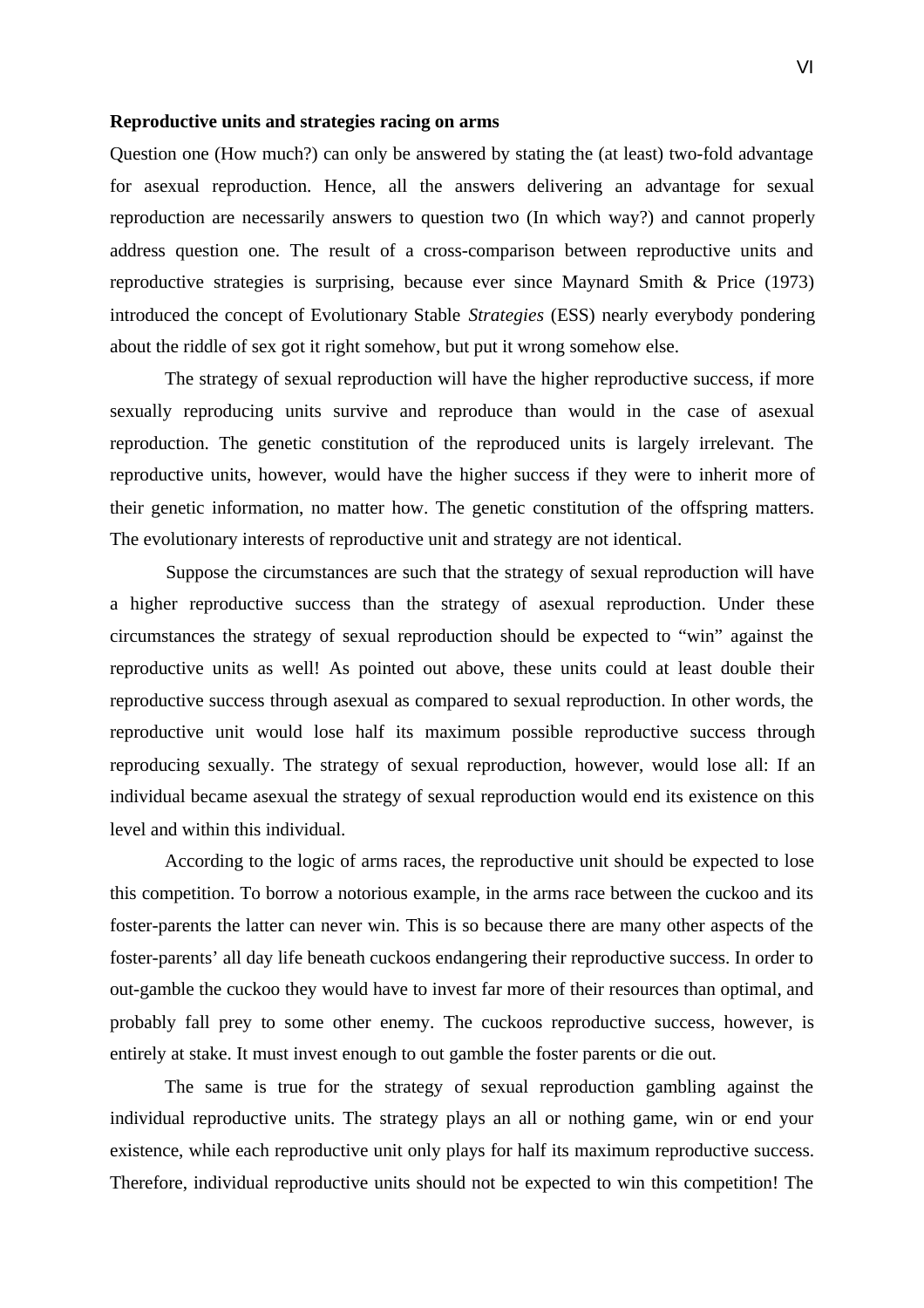strategy of sexual reproduction should be beaten only, if circumstances change and favour the *strategy* of asexual reproduction instead.

#### **A just-so story for sex**

If any speculation about the origin of sexuality was needed, one might imagine primordial cells: An event leading to the diploidy of a cell could have been a spontaneous fusion of neighbouring cells, as can still be induced in primordial pond experiments through electromagnetic waves (Küppers & Zimmermann 1983; Zimmermann & Küppers 1983). This fusion must not be associated with a reproductive disadvantage. As with a normal cell division, the double amount of genetic information and cell material was transferred into the next generation, it just so happened to end up within one cell. A reproductive disadvantage would lie in biparental reproduction (50% inheritance) or the polar bodies of gametogenesis, not in cell fusion per se. At the same time, the fused cells could have an advantage over separated cells as explained below.

Margulis & Sagan (1986) favoured cannibalism among protists as a candidate origin of cell fusion. Nevertheless, they pointed out that desiccation is a common problem for protists (Margulis & Sagan 1986, p. 149f). In marginal puddles of the primordial ocean this would have been a problem as well. At the same time, it seems more reasonable to situate early evolution in such places than in the wide primordial ocean. By virtue of their lower surface/volume ratio, fused cells will be better protected against desiccation. If crossing over occurred in the cell division following the fusion of two (identical) sister cells, the exchanged genetic information would rather have been identical constituting no reproductive disadvantage for DNA-replicators either.

While recombination did not alter the genetic information initially, a new reproductive strategy had emerged through the event: The strategy of sexual reproduction was incipient in cell fusion and recombination. The survival of this new strategy depended on the ability to preserve itself against the interests of the reproductive units. Initially, however, "it was not worth" preventing cell fusion and recombination from happening. When recombination started to alter the genetic information, it might already have acquired an indispensable function for DNA repair (Bernstein 1977, Bernstein et al. 1985).

### **Punch line**

In conclusion, only the strategy of sexual reproduction itself enjoys the benefits of sex – unless I am missing some essential feature of the situation.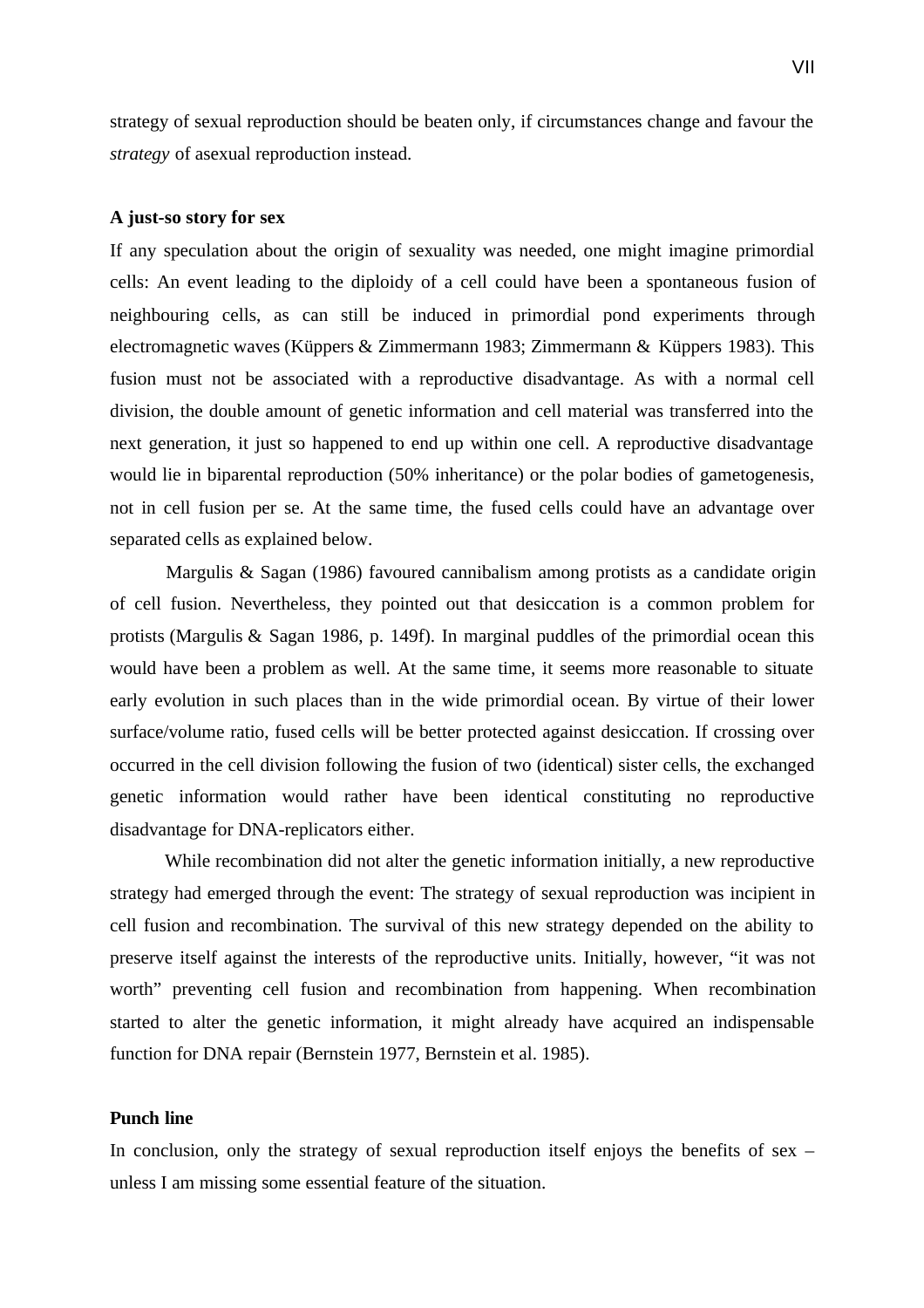# **Introduction**

Aphids are of interest with respect to both applied and basic ecology, because they live in close association with their host plants and have intricate life cycles. At first sight, one might think that the association of aphids with their host plants is of interest to applied research and the peculiarities of their life cycles to basic research. This simplistic view, however, can easily be refuted by pointing out the relevance of one basic feature of aphid life cycles to applied research, *cyclic parthenogenesis*.

Sexual reproduction takes place in autumn and the fertilised eggs overwinter. The females that hatch from these eggs in spring reproduce pathenogenetically as adults. All the following generations also reproduce parthenogenetically until autumn, when a new sexual generation emerges. This alternation of reproductive modes is called *cyclic parthenogenesis*. The sexually produced eggs are the cold hardy stage that persists through winter. In spring and summer, however, parthenogenetic females do not lay eggs but give birth to larvae. Moreover, the development of an aphid begins when its mother is still an embryo. Consequently, the embryos inside an adult parthenogenetic aphid carry embryos themselves. This so-called *telescoping* of generations is a major reason for the high intrinsic rate of increase in aphid populations and the agricultural harm that they can cause. In addition to the differentiation into parthenogenetic and sexual morphs, that into winged and wingless forms is important to aphid ecology, because it allows the colonisation and exploitation of new resources. Hence, the whole life cycle of aphids including the sexual generation is relevant to applied research.

Nevertheless, the ecology of the sexual generation is, except for a few lines of research such as that into the sex pheromone of females (e.g., Pickett et al. 1992), less thoroughly studied than that of the parthenogenetic morphs. Before considering the way in which knowledge concerning the sexual generation of aphids can be applied, however, that knowledge needs to be produced, i.e., basic research is necessary. This dissertation aims at increasing the knowledge of the sexual generation of aphids.

The term *strategy* has been introduced into biology with the application of game theory to problems of evolutionary biology in this context (Maynard Smith & Price 1973). Any adaptation can be taken as an evolutionary strategy (Maynard Smith 1982).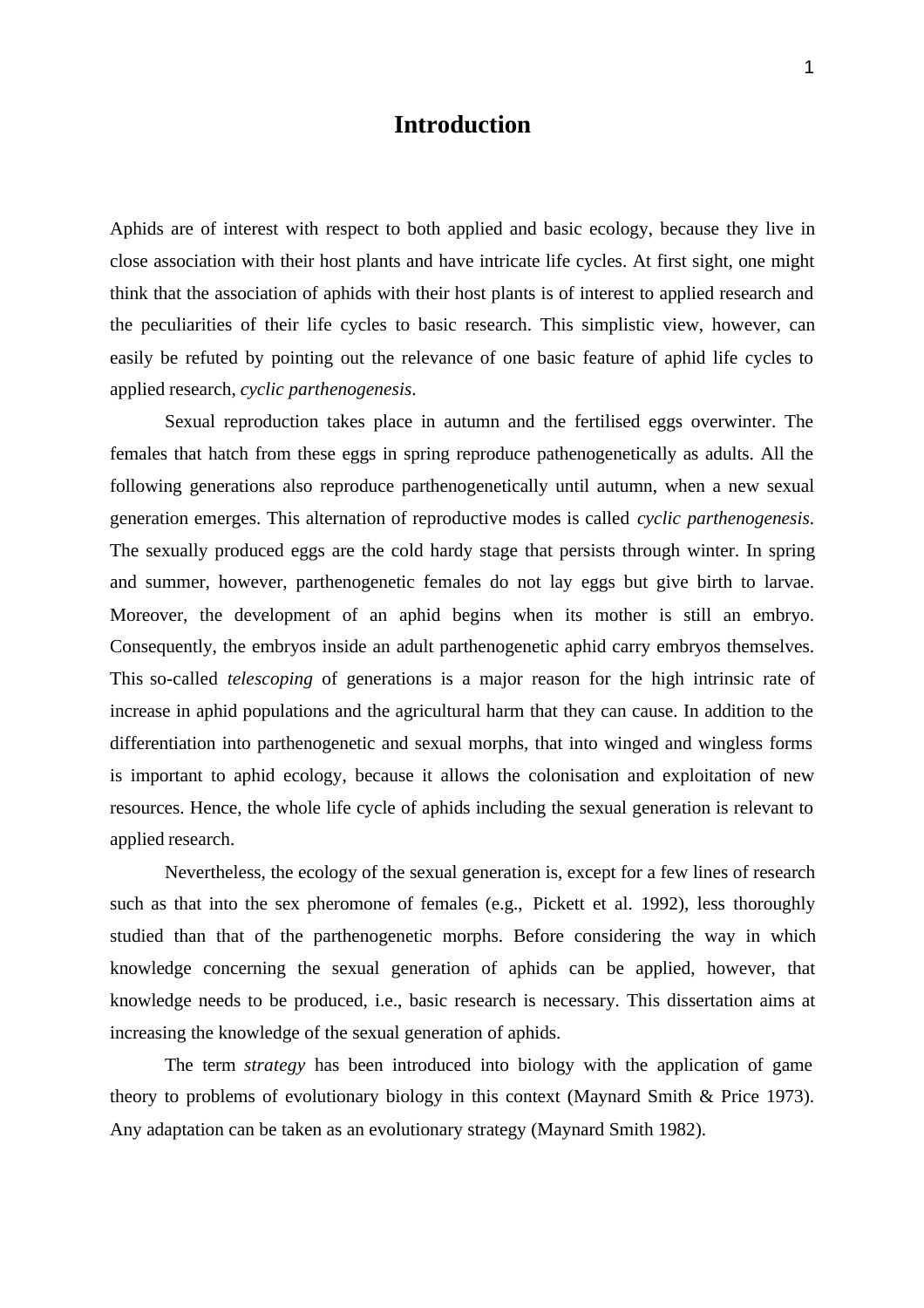# **Materials**

### **Field studies**

Two different field studies were performed on the northern campus of the University of Göttingen during autumn 2000 and 2001. In the first survey, the sex ratio and copula duration of two aphids species were compared. Previous observations revealed that male *Euceraphis betulae* Koch guard their females after copulation. Male *Uroleucon cichorii* (Koch), on the other hand, leave their females after copula without guarding. In the second survey, the sex ratio was recorded for *Schizolachnus obscurus* Börner living on black pines, *Pinus nigra* Arnold, and the mating behaviour of male was compared between colonies with one male and colonies with more than one male. *Schizolachnus pineti* (Fabricius) would have been just as easy to observe, but its host plant, *Pinus sylvestris* L., tends to grow 'lammas' shoots under favourable conditions. These shoots grow during August, when the switch to sexual reproduction is triggered in the individuals that will become the grandmothers of the sexual generation (telescoping of generations). It has been shown that the asexual side-lineages or *paracycles* of *S. pineti* emerge from such late growing shoots (Dagg 1999). No paracycles are known for *S. obscurus* and the surveyed black pines obviously grew no late shoots in 2001. The sex ratios should, therefore, not be confounded by parthenogenetic females being mistaken for sexual females. Nevertheless, I have observed a few regenerative shoots in the following season, in August 2002, where young twigs have been cut or broken.

Both field studies were characterised by small populations of host plants. In autumn 2000, the hawksbeard, *Crepis tectorum* L., that hosted *U. cichorii* was scattered over a weed fallow area of an estimated 300-500m<sup>2</sup>. E. betulae was found on three birch trees, Betula *pendula* Roth, of an estimated height of 7-9 meters. Interestingly, no *E. betulae* could be found on the same trees in the following season, but a tiny curculionid beetle sat on every other leaf. In autumn 2001, two black pines of an estimated height of 8-10 meters served for studying *S. obscurus*. In order to avoid pseudo-replication, an attempt was made at sampling the entire population, i.e., the aphids on all accessible twigs or all plants of hawksbeard in the weed fallow were treated as cohorts. More specific details of the materials and methods can be found in the corresponding chapters 2 and 3 of the results section.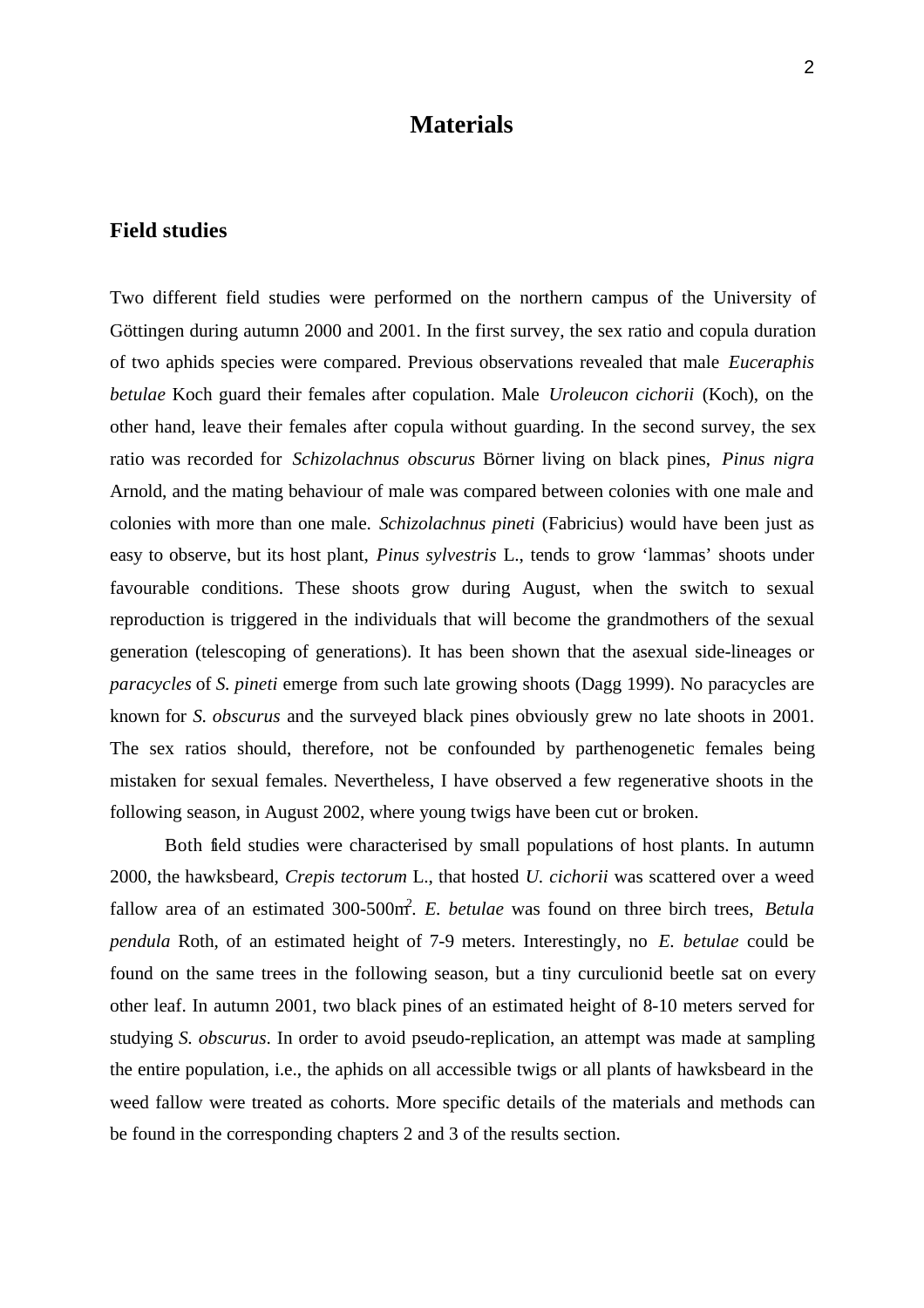### **Laboratory studies**

Two different facilities were used for the laboratory studies. The experiments on copula duration and mate choice in *U. cirsii* were performed under the supervision of Prof. A.F.G. Dixon at the University of East Anglia in Norwich, UK, 1999. Seeds of the creeping thistle, *Cirsium arvense* (L.) Scop., were collected from plants on the campus of the University of East Anglia and a greenhouse culture of host plants was established. A continual culture of *U. cirsii* was also established from aphids collected at the campus and held under long-day conditions in a separate greenhouse. Sexual reproduction was established through short-day conditions within climatic cabinets. Further details can be found in chapter 1 of the results section. The laboratory experiments on sex allocation were performed under the supervision of Prof. S. Vidal at the University of Göttingen, Germany, 2000, 2001. The cultures were established afresh from field collections of seeds and aphids on the northern campus of the University of Göttingen.

*U. cirsii* has been favoured for laboratory studies for several reasons. First of all, it is one of the largest aphid species (up to 6 mm length) and, therefore, mating behaviour can easily be observed. Secondly, asexual or intermediary clones are not known in *U. cirsii*. The annual life cycle of the host plant and the specialist commitment of *U. cirsii* to thistles do not, in any case, allow asexual overwintering. Finally, the males are born leaf green in colour, whereas all females are chocolate brown (fig. 0.1). This feature is extremely convenient. The sexes can be identified as first instar nymphs and readily separated for later experiments on mating behaviour. It also allows an easy and exact determination of the primary sex ratio.



**Fig. 0.1:** Male  $1^{\alpha}$ -2<sup>nd</sup> and female  $2^{\text{nd}}$ -3<sup>rd</sup> instar nymphs of *U. cirsii.* Adults would have a long upwards pointing cauda (not a short backwards pointing one) with a colour resembling that of the tibiae.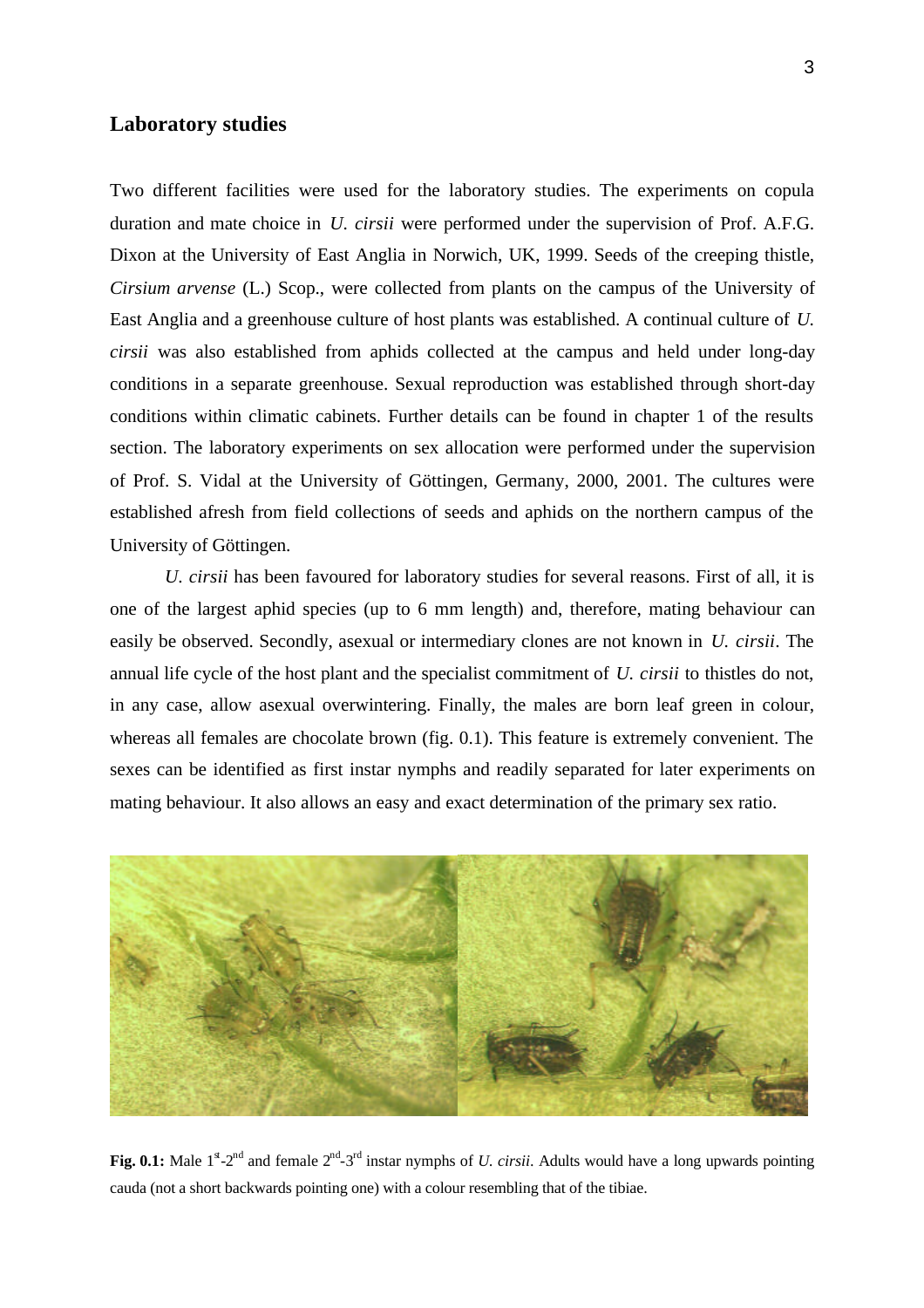# **Results**

## **1. Copula duration and sperm economy\***

Optimal mating theory has been pioneered by Geoffrey Parker and colleagues (e.g., Parker, 1970a; Parker & Stuart, 1976) who studied the yellow dung fly, *Scatophaga stercoraria* (L.). In this system, 'sperm economy' (i.e., the production, storage, and use of sperm) can be modelled as follows: 1) sperm is not a limiting factor for males, they can always invest more if necessary; 2) newly transferred sperm instantly mixes with the contents of the female's storage organ; 3) each amount of newly transferred sperm displaces an equal amount of fluid or stored sperm from the female's storage organ; 4) the sperm of the last male to mate gains precedence in fertilising the eggs of the next batch (e.g., Parker et al., 1990; Parker & Simmons, 1991; Simmons et al., 1999). Thus the sperm store can be treated like an urn with different marbles inside, and the risk of sperm displacement rising with the portion of a male's sperm in the store. This model predicts a copula duration which ensures that the last male to mate with a female will fertilise about 80% of the eggs laid in the next batch as found in experiments (Parker, 1970a; Parker & Stuart, 1976; Birkhead & Parker, 1997). As a consequence of sperm displacement and optimisation of paternity at 80%, a male will copulate as long, on average, with a virgin female as with one that has just been mated.

Later research on yellow dung flies has also found differential effects of characters like body size have been studied. Males that are larger than average will copulate for a shorter time, because they can gain more females through take-overs and their rate of sperm transfer and thus sperm displacement is higher than for smaller males (e.g., Parker & Simmons, 1994; Charnov & Parker, 1995; Birkhead & Parker, 1997). The size of the female has also been found to be important (e.g., Charnov & Parker, 1995; Parker et al., 1999).

Without size differences, however, the duration of subsequent copulas remains constant. Constant average copula duration can be taken as indirect evidence for the nature of sperm economy in *S. stercoraria*. If, in another species, subsequent copulas became longer or shorter, the production, storage, and use of sperm should somehow differ from that in *S. stercoraria*. This has been tested for an aphid species.

l

<sup>4</sup>

<sup>\*</sup> in press, *European Journal of Entomology*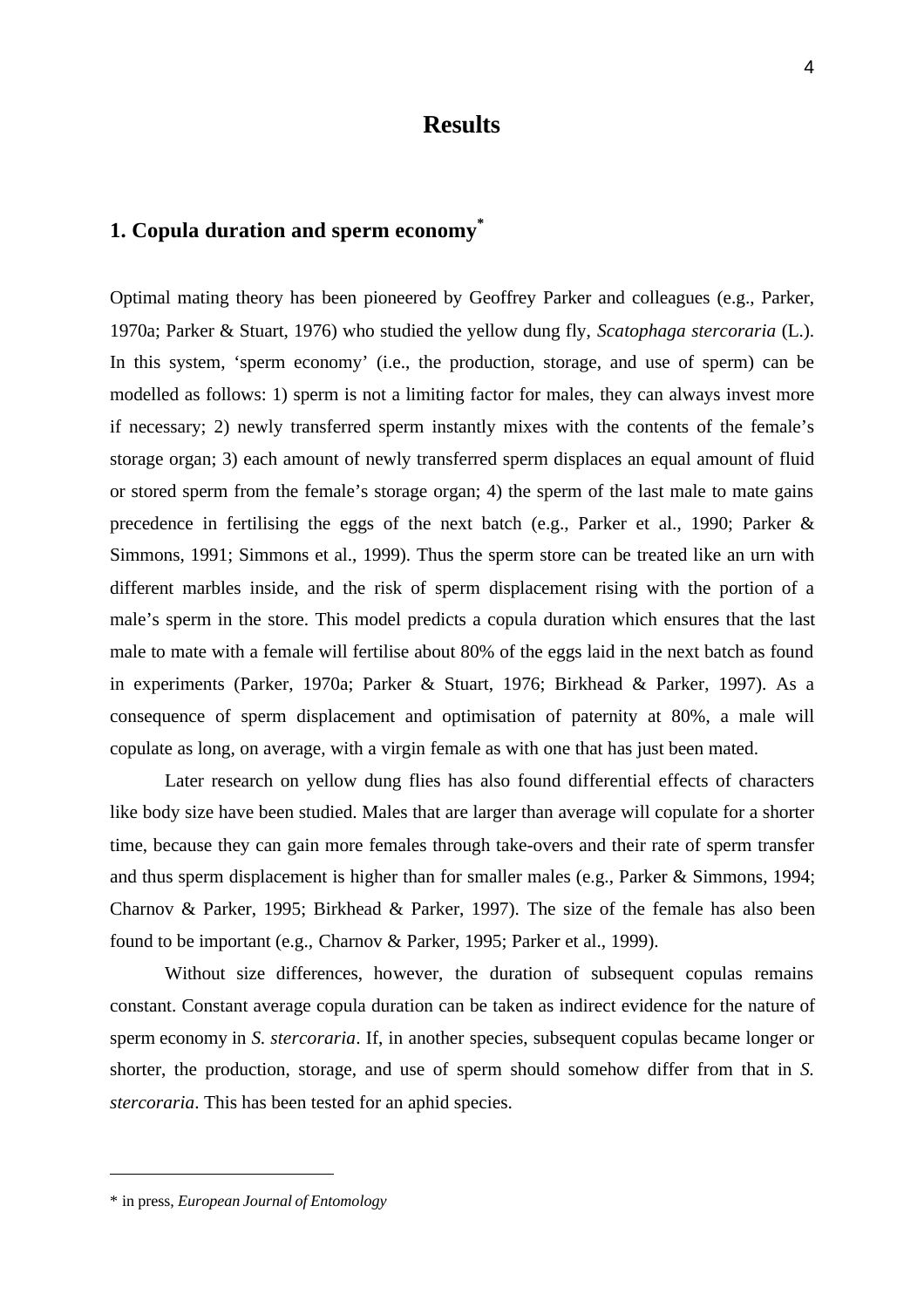#### **Methods**

*Uroleucon cirsii* (L.) is a large aphid species (4-5.2 mm) that lives on the leaves and stems of some thistle species, e.g., *Cirsium oleraceum* (L.) or *C. arvense* (L.), but does not alternate between hosts. That is, it occurs on a range of species throughout the year, but does not have special summer and winter hosts. Parthenogenetically over-wintering lineages are not known for this species. Seeds of *C. arvense* and parthenogenetic females of *U. cirsii* were collected in 1999 on the campus of the University of East Anglia in Norwich, and a greenhouse culture was established and held under long day conditions (18h light, 20°C). While the animals for this culture came from one field colony, the possibility that they stemmed from more than one clone cannot be entirely excluded. Parthenogenetic females from this culture were transferred to short-day conditions (12h light, 15  $\mathbb{C}^{\circ}$ ). The sexual animals of this species can be easily discriminated, because the males are born leaf green and the females chocolate brown (fig. 0.1). The sexual females and males were separated as new-born nymphs and transferred to plants under cylindrical cages (30 cm high with gauze sealed wholes for ventilation) into separated but identical climatic cabinets. Thus, animals chosen for experimentation had not previously mated.

Mating was observed on leaves, the petioles of which were inserted into watered blocks of floral foam inside plastic boxes (7.5 x 4.5 x 2cm), which had a hole covered with gauze for ventilation. Mating behaviour was observed through the front window of a climatic cabinet at 15<sup>o</sup>C and a light intensity of 93  $\mu$ E·m<sup>-2</sup>·s<sup>-1</sup> at the level of the plastic boxes. Copula duration was measured with a hand-held stop watch. All observations were made between 90 and 210 minutes after the lights came on. Virgin males and females were chosen at random for the following experimental groups.

### *Group 1: One male with different females*

One male was placed together with 5 females. Males that did not mate within half an hour were discarded and further observation was broken off if no second mating occurred within half an hour after the first one. The duration of the first and second copulation of a male with females were recorded. Events of double mating with the same female were excluded from the analysis. This was repeated until 46 instances of one male mating with two different females had been observed.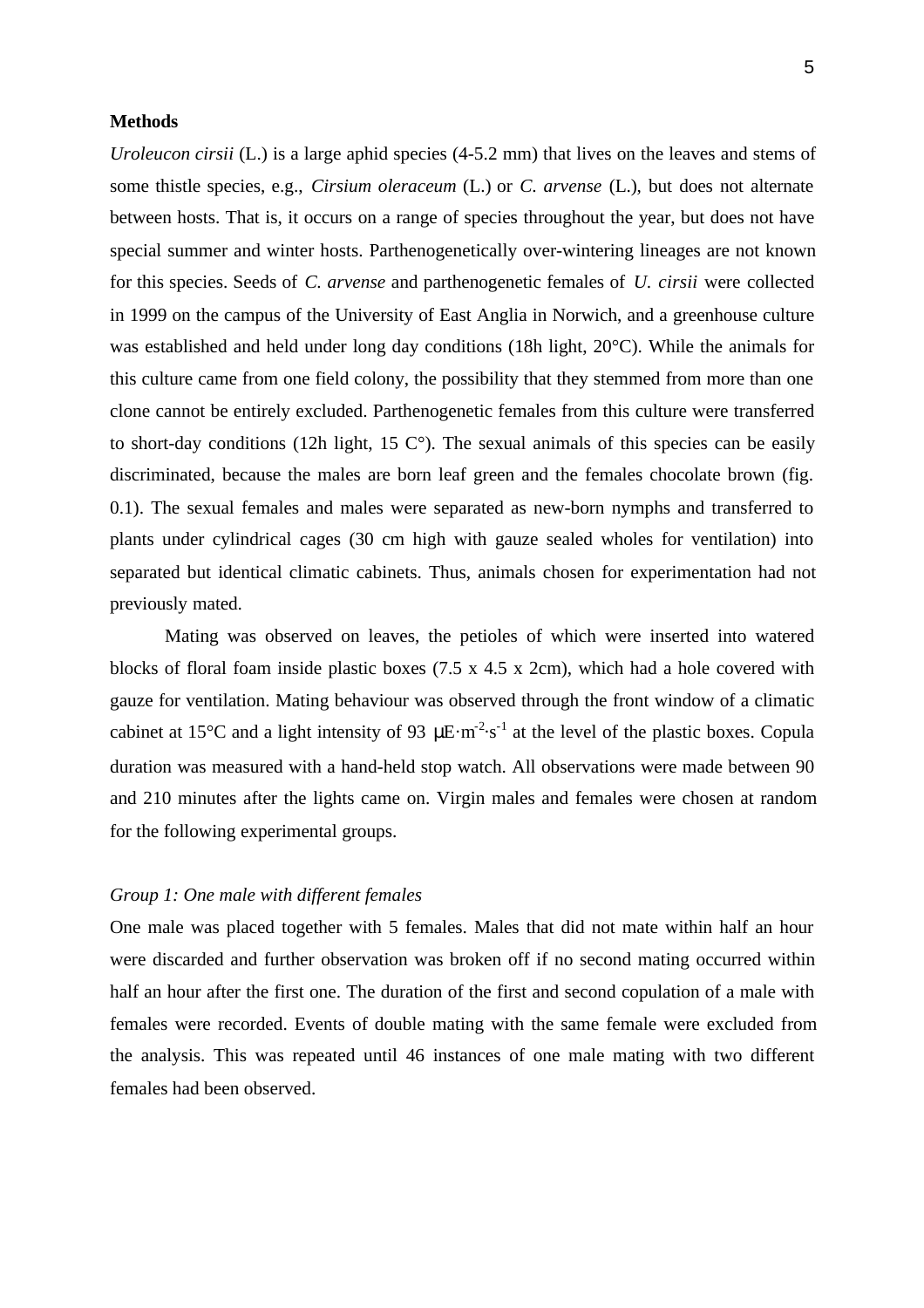#### *Group 2: One female with different males*

A female was placed in a box containing 5 males. Females that were not mated within half an hour of the start of the observation was discarded and further observation was broken off if no second mating occurred within half an hour after the first one. The time spent in copulation by the first and second male was recorded. Events of double mating with the same male were excluded from the analysis. This was repeated until 48 instances of one female mating with two different males had been observed.

#### *Group 3: Single pairs allowed to copulate twice*

A male and a female were placed in a standard box. Pairs that were reluctant to mate were discarded and further observation was broken off if no second mating occurred within half an hour after the first one. The duration of two copulas was recorded. This was repeated until 34 instances of one male mating with twice with the same female had been observed.

#### *Statistical analysis*

The differences in copula duration  $(1st - 2nd)$  were tested against one another. The Kruskal-Wallis-test followed by pair-wise comparisons of the Mann-Whitney-Wilcoxon U-statistic was chosen as the non-parametric alternative to an ANOVA. A normal distribution with a mean of zero and a standard deviation equal to the highest one among the experimental groups  $(SD = 2.33)$  served as a control population, from which a random sample of a size equal to the smallest one among the experimental groups ( $N = 34$  values) was drawn as the control sample. This control sample happened to have a mean of 0.11 and a standard deviation of 2.18. It represents a result from a population with equal duration of first and second copula.

Missing values arose from instances where no second mating occurred within half an hour after the end of the first mating. The events of a second copula or no second copula respectively can be taken as two distinct outcomes of the experiments. These categorical data were compared with Fisher's exact test for each pair of experimental groups (1-2, 2-3, 3-1).

### **Results**

The duration of the second copula was consistently shorter than the duration of the first copula in all experimental groups (fig. 1.1). The Kruskal-Wallis statistic had a small probability  $(H=25.58, p<0.001, 3 df)$ . The results of the pair-wise comparisons are summarised in table 1.1. Copula duration reduced significantly between the first and second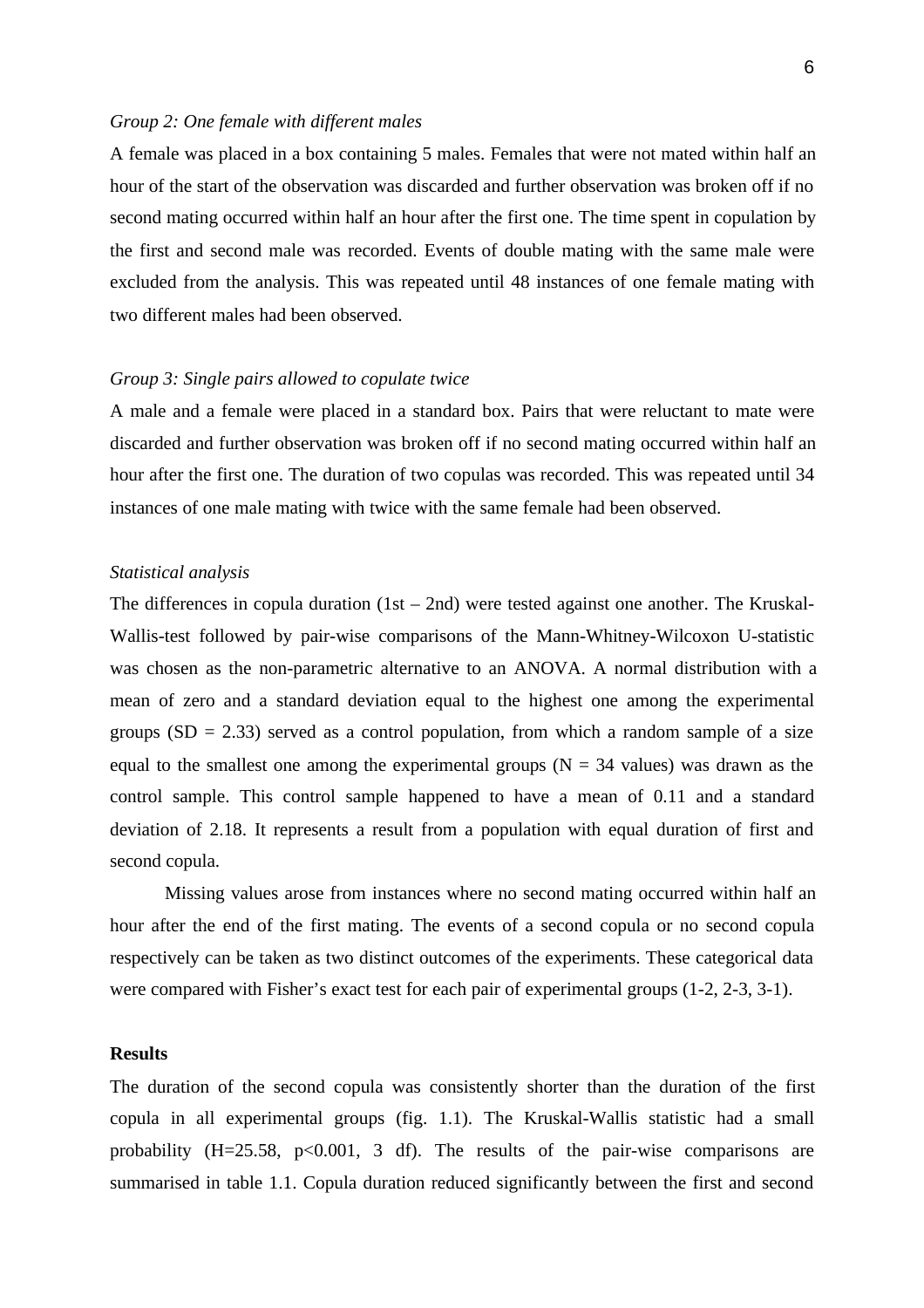mating in all three groups. With one male mating twice, this reduction was significantly weaker than with one female mating twice. Pairs mating twice showed the strongest reduction, but this did not differ significantly from one female mating with different males.

| comparison      | U-statistic | p-values   | $\alpha$ <sup>'</sup> | K              |
|-----------------|-------------|------------|-----------------------|----------------|
| control-group1  | 543         | $0.020*$   | 0.0253                | 2              |
| control-group2  | 405         | $< 0.001*$ | 0.0085                | 6              |
| control-group3  | 253         | $< 0.001*$ | 0.0102                | 5              |
| $group1-group2$ | 720.5       | $0.004*$   | 0.0127                | $\overline{4}$ |
| $group1-group3$ | 1065.5      | $0.006*$   | 0.0169                | 3              |
| group2-group3   | 871.5       | 0.601      | 0.0500                |                |

**Table 1.1:** Non-parametric pair-wise comparisons

P-values with asterisk are significant at the  $\alpha'$  levels associated to  $\alpha = 0.05$  as calculated by the Dunn-Sidák method (cf. Sokal & Rohlf 1995, p. 239):  $\alpha' = 1-(1-\alpha)^{1/K}$ , where K is the rank of the p-value.



**Fig. 1.1:** Box-and-whiskers plots for the difference in duration between the first and second copula. Boxes cover 50 percent of the variance from the 25th to the 75th percentile and are divided at the median. The whiskers stretch to the 10th and 90th percentile respectively. The control was sampled from a normal distribution with a mean of zero and a standard deviation of 2.33 (median = 0.32). Group 1: one male had access to five females (median = 1.18min). Group 2: five males had access to one female (median = 2.02min). Group 3: one male had access to one female (median = 2.45min). Different letters mark significantly different samples.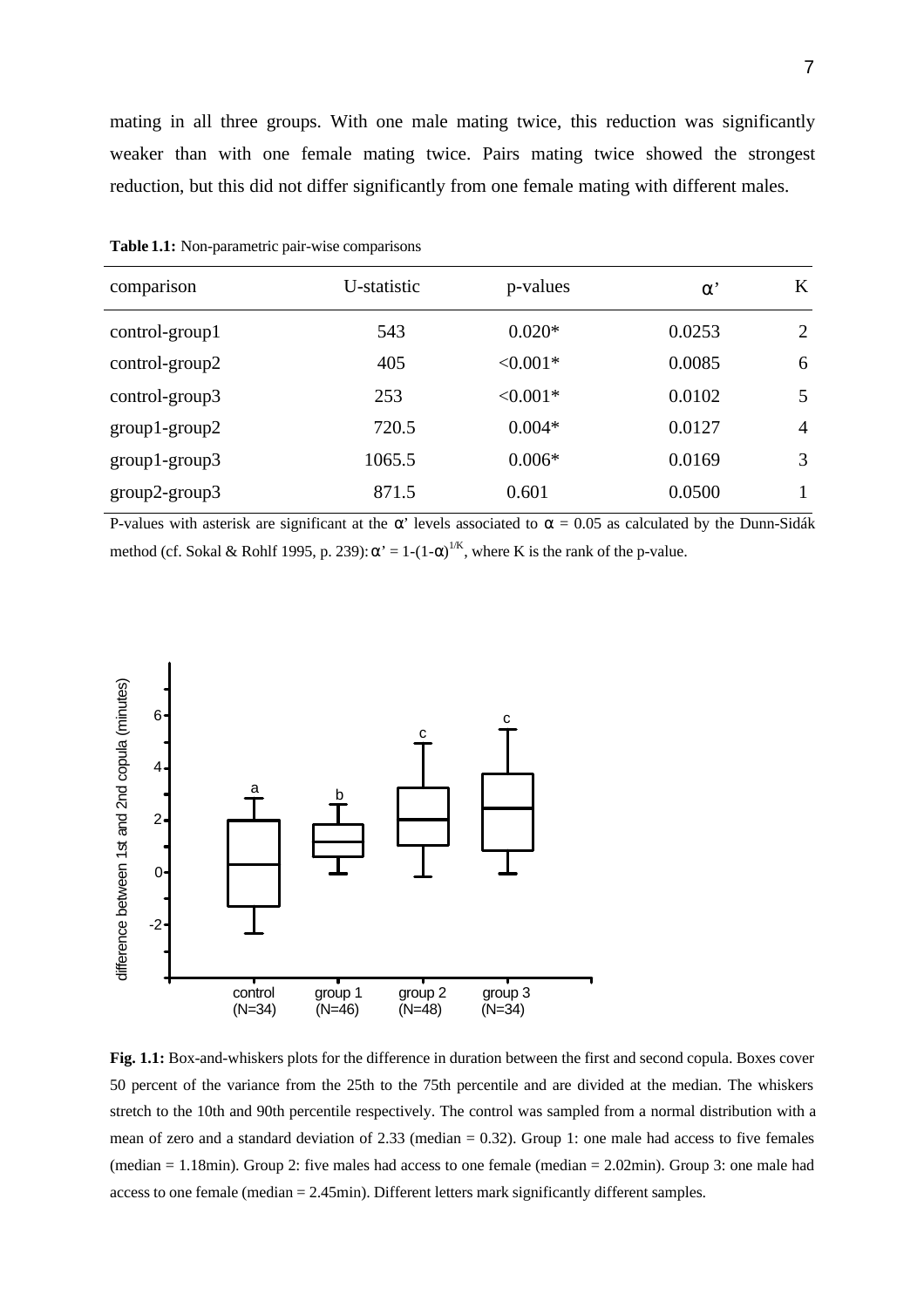Second copula events were significantly more common, when one male had access to different females in group 1 than vice versa in group 2 (Pearson's Chi-square  $= 6.091$ ; 1 df; Fisher's exact test:  $p = 0.019$ . Again, second copulas were more common in group 2 (1female : 5males) than in group 3 (Pearson's Chi-square  $= 8.221$ ; 1 df; Fisher's exact test: p  $= 0.005$ ). The last comparison between group 3 and group 1 must, of course, be still more significant (Pearson's Chi-square =  $24.111$ ; 1 df; Fisher's exact test:  $p < 0.001$ ).

#### **Discussion**

According to Eberhard (1998), the apparently arbitrary and strange antics of many courtship behaviours (e.g., males of different insect species lick, tap, rub, kick, stroke, shake, squeeze, feed, sing to, and vibrate the female during copulation) are signals for the females (e.g., for discriminating con-specific males from foreign males, attending ants, or parasitoids) and evolved under cryptic female choice for reliable signalling. Like *Myzus persicae* (Sulzer) (see Doherty & Hales, 2002) and many other aphid species *U. cirsii* shows no striking courtship behaviour, but *Schizaphis borealis* Tambs-Lyche or *Cinara cuneomaculata* (Del Guercio) do (Pettersson, 1968; Dagg & Scheurer, 1998). While it would be interesting to know why some aphid species perform striking courtship behaviours but others do not, parameters like copula duration can yield indirect evidence on issues like sperm economy. Other behavioural parameters like search time should also be interesting in this respect (e.g., Kozlowski, 1991).

The present results suggest that the sperm production, storage, and use of *U. cirsii* differs from the one in the yellow dung fly, *S. stercoraria*. It is therefore necessary to ask which of the four assumptions on sperm 'economy' (unlimited sperm resource of males, instant mixing, sperm displacement, last male precedence) need to be changed in order to explain these results. The reduction of the duration of the copula of individual males (group 1) suggests a limitation in the amount of sperm a male has at its disposal (Wedell et al., 2002, p. 315) or a 'Coolidge effect' (Wedell et al., 2002, p. 318). This is a progressive decline in a male's investment in a female over successive mating events combined with a renewed sexual interest in a novel females that promotes sperm economy. The reduction in the duration of the copula of individual females (group 2) could be expected, if males were not able to displace stored sperm. Reduced copula duration might therefore be a simple consequence of a limit on the female's capacity to store sperm. Forgoing second copulation as found in the categorical analysis might simply be an extreme of reduced copula duration.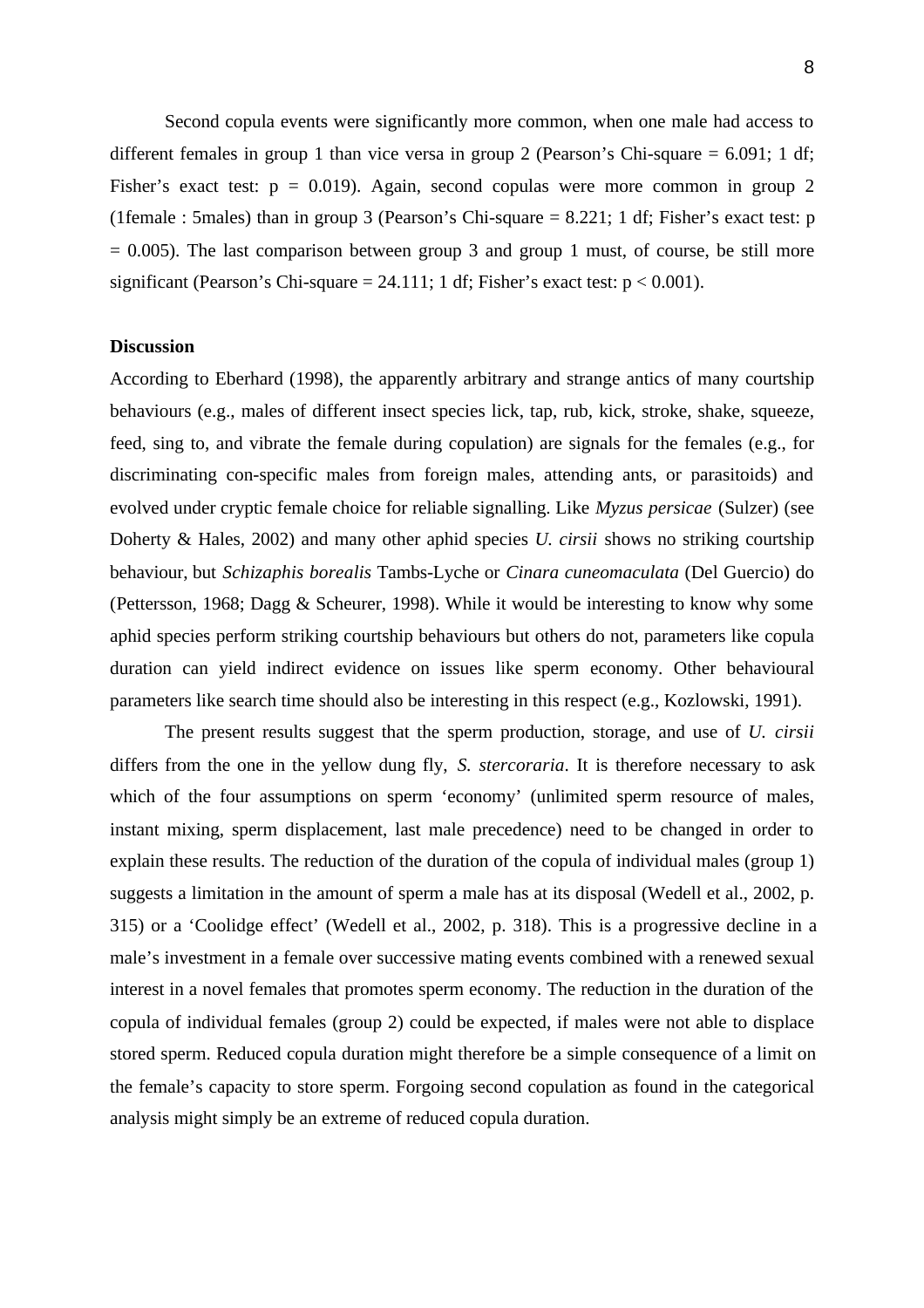### **Appendices**

#### **1.1 Increasing egg number of virgin sexual females in** *U. cirsii*

Sexual females that have been reared in standard boxes were transferred onto potted plants after their imaginal moult. Thus females of the same adult age lived on the same potted plants inside a climatic cabinet with no males. Females of known age were taken and dissected. Only mature eggs that did not disintegrate during dissection or on being touched with the hairs of a fine paint brush were counted. Egg number is plotted against adult age in figure 1.2.



**Fig. 1.2:** Bubble size indicates the number of virgin females with a certain combination of age and egg load.

Females of the same plants were brought together with males. A curious mating behaviour did sometimes occur with virgin females older than three weeks. Where normally, several minutes of motionless copulation commenced, the males repeatedly jerked their genital plates free from the ones of the female only seconds after having fused them. After several unsuccessful trials, the males abandoned these females. Inspection of these females under a binocular revealed that the genital opening was blocked by thickened and sticky honeydew.

The eggs of unfertilised females might swell the abdomen up to an unbecoming size, when air can reach the honeydew in the hind gut and dry it. This observation could explain the finding of Doherty & Hales (2002) that fertilisation success sank with the age of the female. They did not closely observe the mating behaviour or examine the genital opening, but report on the number of fertile eggs laid by sexual females of *Myzus persicae* (Sulzer) that had been brought together with males at varying ages.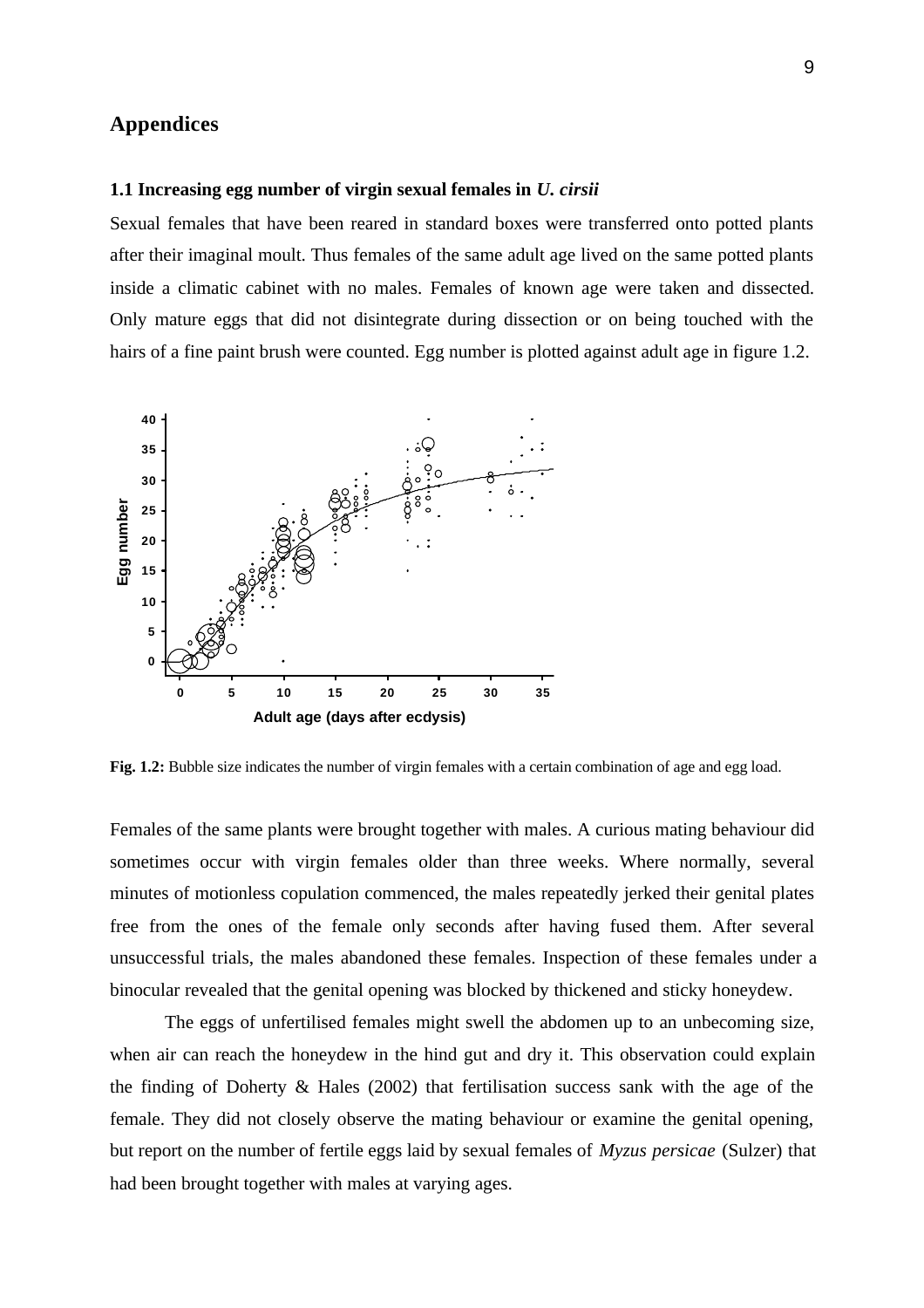#### **1.2 Life times in a cohort of virgin sexual females of** *Uroleucon cirsii*

One cohort of virgin sexual females of the same age on a potted thistle in a good condition was monitored for the life time of the females. Although this experiment would have to be replicated, in order to allow a statistically hedged statement, the result is consistent with other observations.



**Fig. 1.3:** Number of survivors of a cohort of virgin sexual females on a host plant that grew from ca 20 to 60cm height proved to be suitable for the reproduction of a parthenogenetic female even from day 22 onwards.

The number of survivors started to decline markedly after three weeks (fig. 1.3). This was also the adult age after which the first females occurred that had been blocked by thickened honeydew (see above). Some females lingered on for more than 35 days, but females that are older than 30 days can probably no longer be fertilised properly.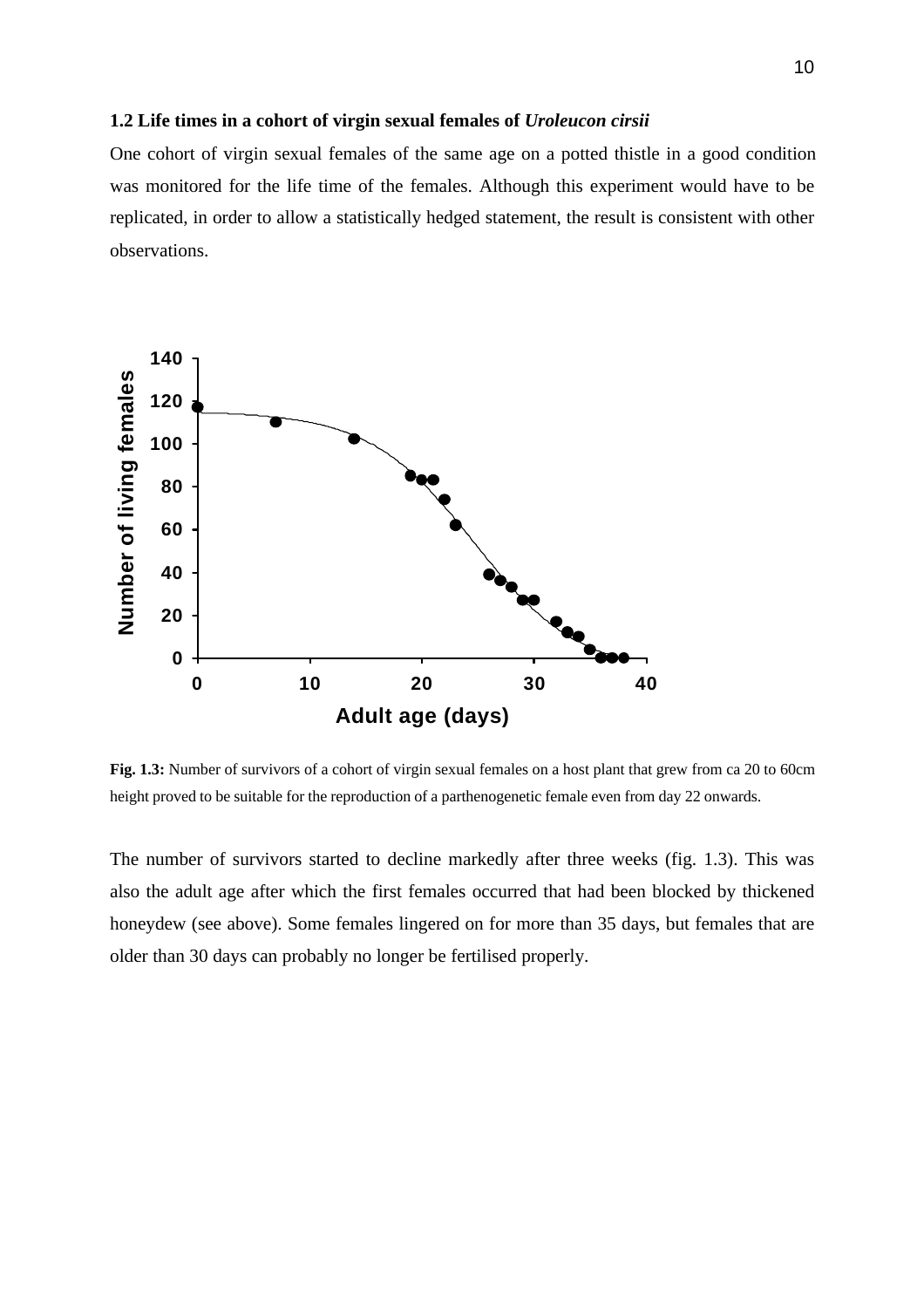#### **1.3 Aphid sperm comes in bundles of co-operating sperm cells**

While sperm cells fend for themselves in humans and many other animals, social evolution can result in *sperm co-operation* under certain circumstances (Trivers, 1985). If closely related sperm cells from one male have to compete with those from other males, co-operation among related sperm should be advantageous. Spermatogenesis is relevant to the likelihood of sperm co-operation in aphids. While all female aphids including parthenogenetic ones carry two X chromosomes (XX), males have only one (X0). Nevertheless all fertilised eggs become female, because all viable sperm cells retain the male's X chromosome during meiosis (Blackman, 1987), which constitutes a large part of the aphid genome (e.g., Spence & Blackman, 1998). The relatedness of the sperm cells from one male must be considerably higher than 50%, simply because they all share an identical X chromosome. Therefore, a genetic base for kin selection towards sperm co-operation is present in aphids.

In order to explore the mode of sperm transfer and storage in aphids, fertilised females were killed in Ringer solution for Grasshopper sperm cells (cf. Buck, 1953, p. 161), at various times after copulation. Mating took place at 15°C and dissection at room temperature. The sperm stores (fig. 1.4) were prepared on microscope slides and examined under a microscope.



**Fig. 1.4:** Reproductive system of an adult sexual female before oviposition in dorsal view, with lower part shown on right in lateral view; g: germarium; o: oocyte; ag: accessory gland; rs: receptaculum seminis. The drawing by A.J. Polaszek is reprinted from Blackman (1987, p. 165) with kind permission by R.L. Blackman.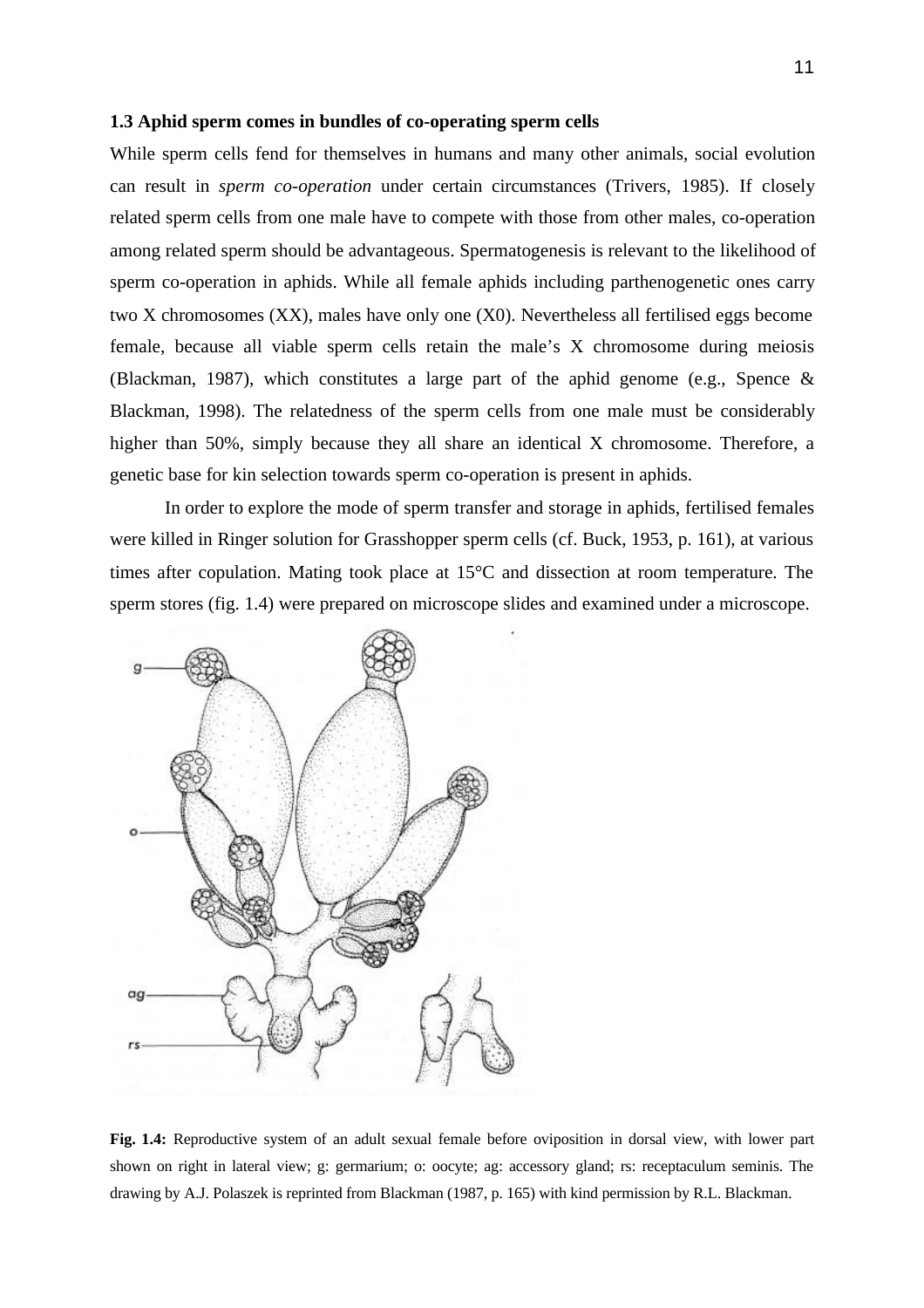The following observations should be helpful for future research on sperm economy in aphids. Sperm comes in flexible bundles with the sperm heads sticking together and the flagella moving synchronously. Sperm bundles become spherical inside the receptaculum seminis, but are lengthy when squeezing through the genital tract. In a female that had copulated until minute 20 after copula start and was killed at minute 30, the sperm bundle had not yet invaded the female's receptaculum seminis. As preparation took about ten minutes, the time from insemination to observation can be estimated at 20 to 40 minutes. In another female that had copulated until minute 5.5 and was killed at minute 60, the sperm just invaded the receptaculum as a lengthy rather than spherical bundle. Adding preparation duration, the time for the sperm to move inside the genital tract can be estimated at 64.5 to 70 minutes. The status of sperm in a female that had copulated until minute 6.8 and was killed at minute 120 was not clear. Finally, in a female that was killed at minute 180 (after having copulated for 5.5 minutes) the receptaculum seminis was empty but contracting rhythmically. When taken for dissection, this female was already in oviposition posture and dissection revealed that the first egg was already about to be laid (sat just in front to the anus). This suggests that the sperm bundle had just emigrated from the receptaculum. The time from insemination to observation can be estimated at 184.5 to 190 minutes in this case.

The duration of sperm storage should take longer in younger females that do not yet have any eggs mature enough for oviposition. The same should be true, if the dissection and preparation had been undertaken at 15°C rather than room temperature. Nevertheless, the best time for studying sperm storage might be between one and three hours after copulation. Figure 1.5 shows a sperm clump that has been squeezed out of its receptaculum by exerting pressure on the cover slip. The flagella stopped beating on being squeezed out of the receptaculum indicating that the Ringer solution has not been ideal for sperm survival.

Hayashi (1996, fig. 5; 1998, fig. 1) found bullet and rod shaped sperm bundles from *spermatophores* of male fishfly (Megaloptera: Corydalidae) that are externally attached to the genitals of the females. The velocity of these sperm 'projectiles' depends positively on the bundle's size and negatively on the viscosity of the medium (Hayashi, 1998) suggesting sperm co-operation as an adaptation to long distance movement in a viscous medium.

Hamilton's rule states the ultimate condition under which altruism can evolve:

$$
rb-c>0,
$$

where *b* is the reproductive advantage gained by the beneficiary, *c* the cost paid by the benefactor and *r* their relatedness. Both ultimate (Trivers, 1985) and proximate (Hayashi, 1998) conditions could select for sperm co-operation in aphids. If genes that lead to the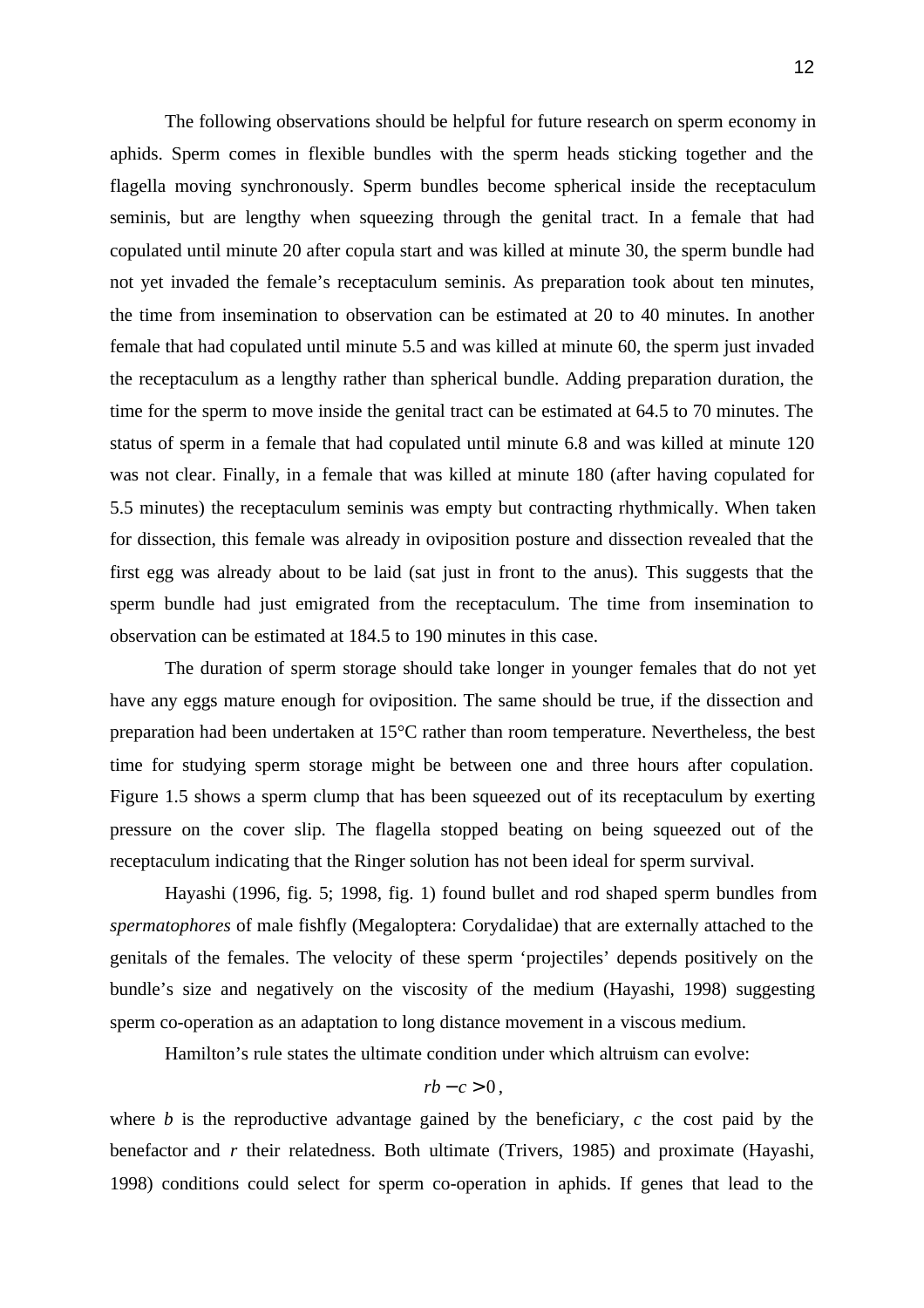agglutination of sperm heads, for example, were situated on the X chromosome, the relatedness between the benefiting and the benevolent replicator would be maximal  $(r = 1)$ , because all sperm cells get an identical X chromosome. At the same time, the cost *c* to sperm cells that will not eventually fertilise an egg should be minimal, because all sperm cells can move quicker and at a lower risk of being absorbed in mucus or eaten by phagocytes when participating in a sperm bundle (Hayashhi, 1998). Hence all sperm cells will increase their chance to fertilise an egg by co-operating as compared to the chance of individual sperm cells.



**Fig. 1.5:** A bundle of sperm heads of *U. cirsii* to the left and below the scale. The long flagella extend outward from the bundle. The top right part of the picture is full of pieces of the broken receptaculum seminis. Individual sperm heads can be seen as small light dots below these fragments and to the right of the sperm bundle.

Given that aphid sperm comes in co-operating bundles, both instant mixing and continuous sperm displacement seem to be rather unlikely assumptions. Thus three simplifications that are commonly assumed – unlimited sperm in males, instant mixing, and sperm displacement – do not seem to apply to aphids. Nevertheless, last male precedence is not cogently related to these features (Simmons & Siva-Jothy, 1998). It is still possible, for example, that the last sperm bundle to invade the sperm store remains closer to the exit and thus to the eggs. Further studies are needed to find out how competition between sperm bundles takes place in aphids.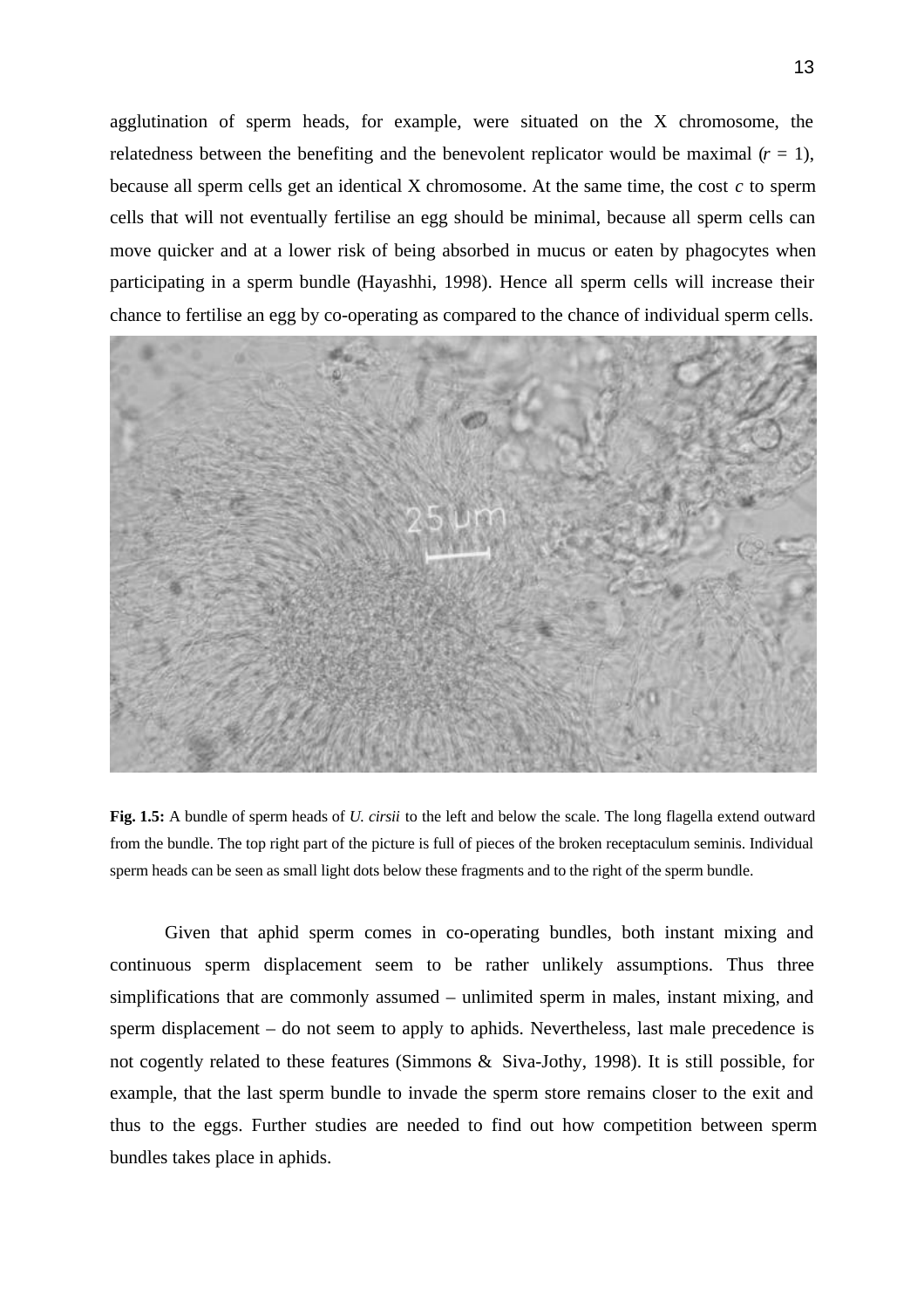# **2. Marginal value theorem and mate competition\***

The marginal value theorem predicts that the average time spent in a patch (Charnov 1976) or with a female (Parker & Stuart 1976) should increase along with the average time needed to search for patches or females. One factor that increases search time is the competition for mates from other males.

The mating behaviour of the pine needle aphid *Schizolachnus obscurus* Börner is easy to observe in the field. It is does not alternate between summer and winter hosts and is common on the needles of the black pine, *Pinus nigra* Arnold, where it forms linear colonies on the round (outer) needle surface with animals sitting like beads on a string. The sexual generation of this aphid species is characterised by strongly female biased sex ratios. The sexual females are wingless, while the winged males search for them. Sexual females of *S. obscurus* always lay eggs in batches of four, which are laid on the flat (inner) needle surface, again, like beads on a string. The limited space for eggs on one needle might be a dispersing stimulus for egg laying females. Before oviposition, however, the females tend to occur in colonies. Hence a male aphid that has found one female should have a good chance to find another within a short time and at a relatively low risk of competition from other males in comparison to species like the yellow dung fly *Scatophaga stercoraria* (L.), which has strongly male biased operational sex ratios (e.g., Parker 1970a, b). Here, I test how mate competition influences mating behaviour in a field population of *S. obscurus*, by applying an approximate solution of the marginal value model by Parker & Stuart (1976).

The copula duration of male *S. stercoraria* needs to increase exponentially, in order to yield a linear increase in the so called *P2 values*, i.e., the proportional gain in fertilised eggs (Parker & Stuart 1976). Nevertheless, a parabola that merges into a constant at its peak is a good approximation as well:

$$
G(C) = \frac{G_{\text{max}}C}{C_{pk}^2} (2C_{pk} - C), \text{ for } C < C_{pk},
$$
\n
$$
G(C) = G_{\text{max}}, \qquad \text{for } C > C_{pk},
$$
\n(1b)

where *G* is the proportion of eggs fertilised, *C* the copula duration, and  $C_{pk}$  the time that corresponds to the peak of the parabola (see appendix, fig. 2.2). This allowed an analytical solution for the dependence of the optimal copula duration *Copt* on the search time *S*:

$$
C_{opt} = -S + \sqrt{S^2 + 2SC_{pk}}.
$$
 (2)

<sup>\*</sup> submitted to *Ethology*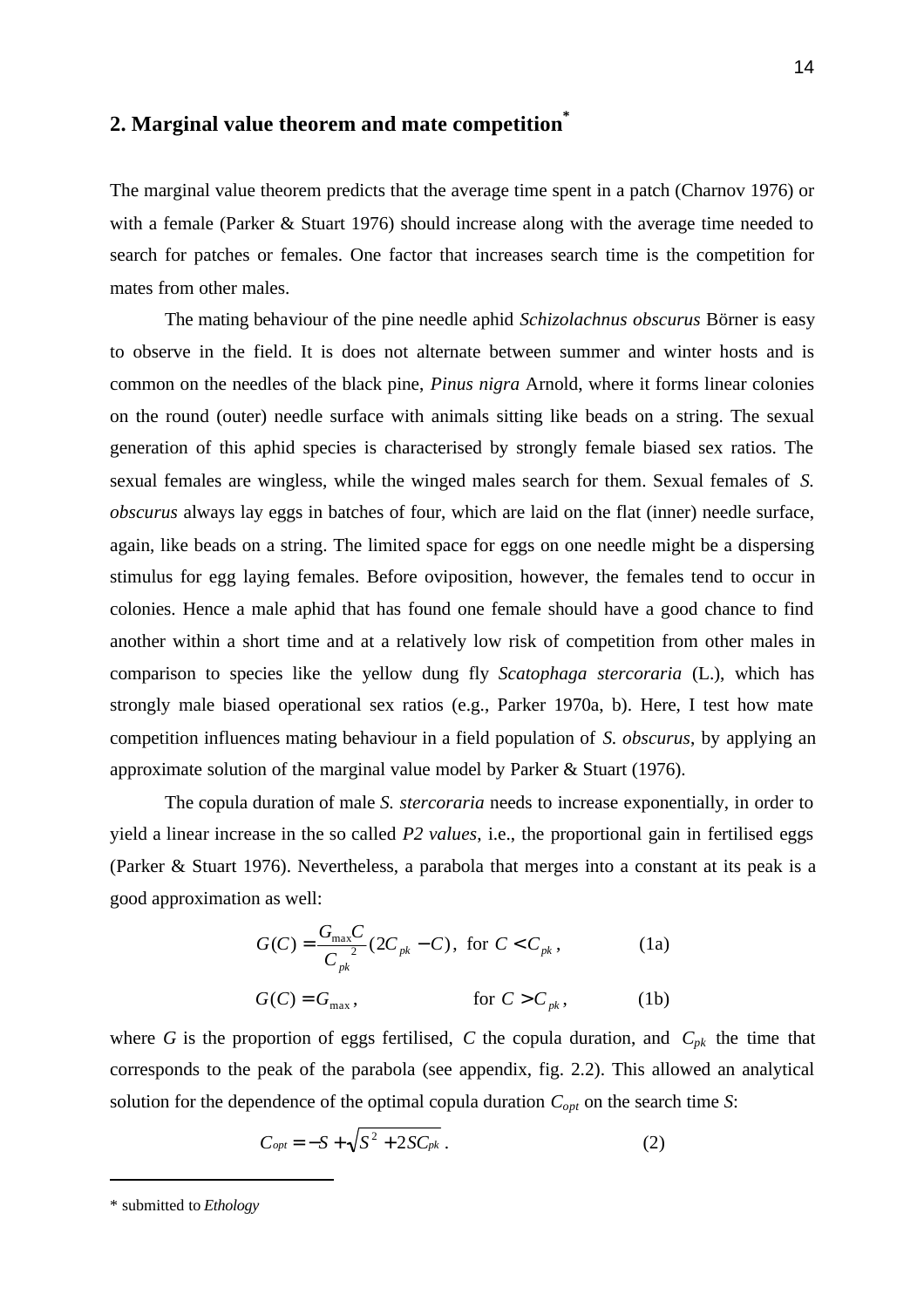See Parker & Stuart (1976) for the mathematical derivation. Assuming that the gain function of *S. obscurus* is also exponential, this formula can be used to calculate the shaping factor *Cpk* of the parabolic approximation in the absence of data on P2 values:

$$
C_{pk} = \frac{C^2}{2S} + C.
$$
 (3)

#### **Methods**

The sexual generation of *S. obscurus* was observed between the 29<sup>th</sup> Sept. and 14<sup>th</sup> Nov. 2001 on the northern campus of the University of Göttingen. Black pine needles stand in pairs with a common sheath at the base. All aphids on such a needle pair were considered one colony. I sampled all the accessible twigs of two free standing trees of an estimated height of 8 meters, in order to record the sex ratios of adults. Adults were sexed and the operational sex ratio was determined as the portion of males among adults in colonies with at least one adult male and one adult female.

Behavioural observations were performed on the days following the sex ratio estimations and were compared between colonies with one male and colonies with two males respectively. The ambient temperature was recorded once for each colony observed. These temperature data were tested against the number of males per colony, in order to check for an unplanned bias in the ambient temperature. Likewise, the number of adult females was tested against the number of males per colony.

When an active (i.e., walking or mating) male was found within a colony, it was observed. The observation of a male was continued until he left the colony or stopped being active (i.e., rested for more than 10 minutes). A complete behavioural cycle of a male was defined as a succession of a search (S), copula (C), and post-copula (PC). Incomplete behavioural cycles occurred at the start and the end of an observation as well as in some instances, when a male directly copulated for a second time without searching after postcopula. In order to avoid pseudo-replication, only the last complete behavioural cycle to occur before the end of an observation were used for analysis. This standard was chosen, because observations of males started at any stage of their sexual activity and first or intermediate cycles could not be determined. Males for whom no complete behavioural was observed were excluded from the analysis. Thereafter, the sample size happened to be 15 both for colonies with one male and colonies with two males.

 $C_{pk}$  was calculated for these samples by entering the *C* and *S* values in the above equation (3) and averaging for colonies with one and two males respectively. The optimal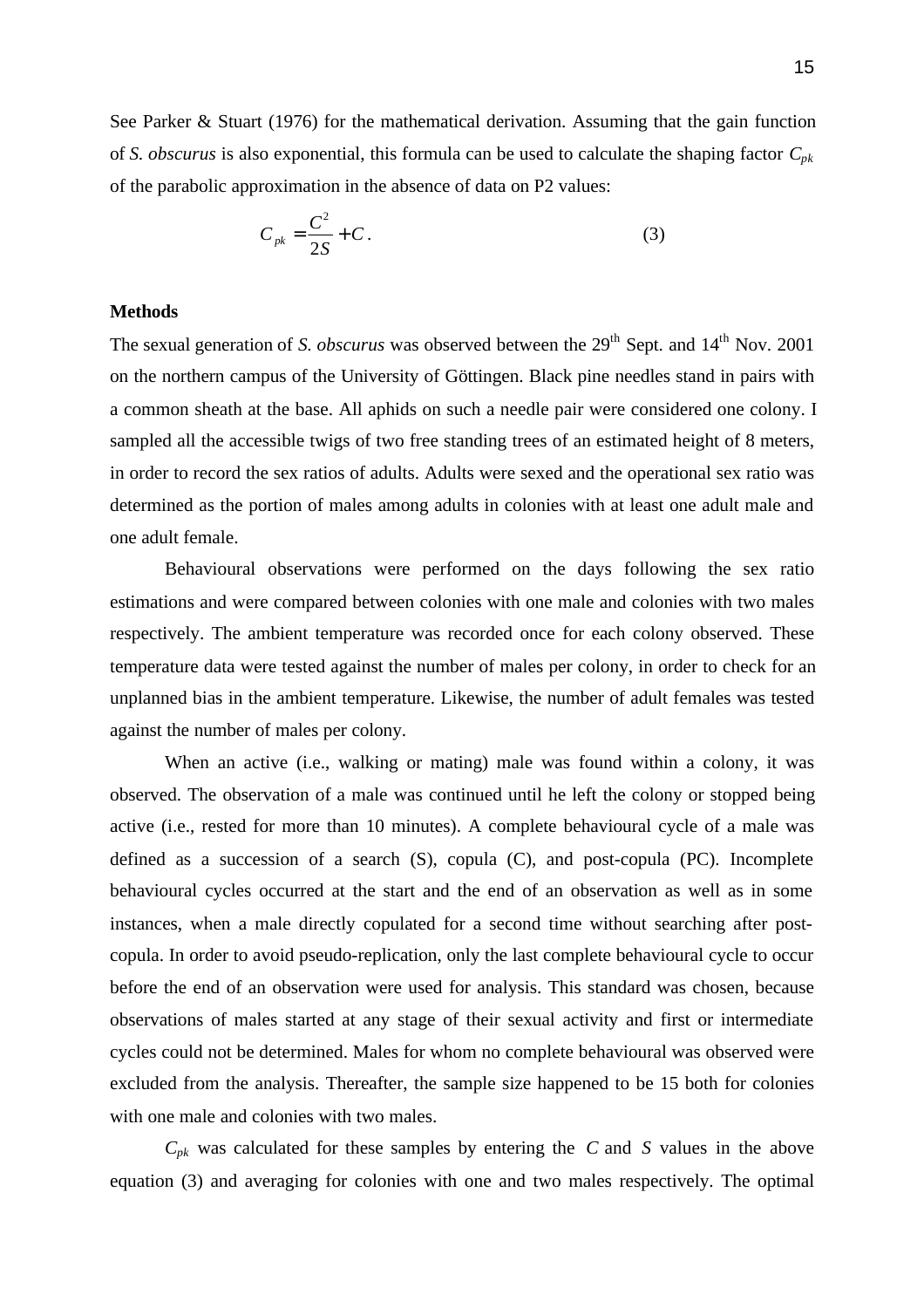copula duration corresponding to a given search time could now be calculated from equation (2). In order to test this model against an independent data set, search and copula times were averaged for data previously excluded form analysis. The optimal values of copula duration predicted for theses search times were compared with the observed ones.

#### **Results**

Table 2.1 shows that the sex ratio of *S. obscurus* is indeed strongly female biased. The ambient temperature varied around  $15.3^{\circ}$ C (SD = 1.6) for colonies with one male and  $15.4^{\circ}$ C  $(SD = 1.6)$  for colonies with two males (U=63, p=0.853). The average number of females was 3.4 (SD = 1.6) in colonies with one male and 4.0 (SD = 1.4) in colonies with two males, which was neither a significant difference (U = 72.5;  $p = 0.231$ ).

**Table 2.1:** Sex ratios and related parameters in *Schizolachnus obscurus*.

| sampling<br>date | overall<br>sex ratio | no. needles<br>colonised | no. colonies<br>with any male | colonies with<br>no. males $>1$ | sex ratio % | operational no. colonies<br>operational |
|------------------|----------------------|--------------------------|-------------------------------|---------------------------------|-------------|-----------------------------------------|
| 29.09.01         | 01/134               | 143                      |                               | $\theta$                        | 20          |                                         |
| 09.10.01         | 34/291               | 135                      | 26                            | 6                               | 31(13)      | 25                                      |
| 18.10.01         | 51/444               | 197                      | 34                            | 8                               | 29(12)      | 34                                      |
| 23.10.01         | 47/442               | 214                      | 25                            | 7                               | 30(12)      | 25                                      |
| 31.10.01         | 16/352               | 220                      | 11                            | 2                               | 43<br>(8)   | 11                                      |
| 13.11.01         | 02/221               | 166                      | $\mathfrak{D}$                | $\Omega$                        |             |                                         |

The overall sex ratio is given as: total no. males/total no. adults. The operational sex ratio is given as the mean portion (standard deviation in parentheses) of males among adults in colonies with both adult males and females. The number of these 'operational' colonies is also given in the last row. The number of needles colonised in excess of the total number of adult individuals at 29.09.01 is due to colonies of nymphs. The 2 males found at 13.11.01 sat alone and with 8 nymphs respectively.

Figure 2.1 gives the box-and-whiskers plots for the absolute values of the searches (S), copulas (C), and the post-copulas (PC) in colonies with 1 and 2 males respectively. The median search time increased from 2.20min in colonies with one male to 3.38min in colonies with two males, while the median copula duration remained fairly constant with 3.48min in colonies with one male and 3.33min in colonies with two males. The median post-copula duration roughly doubled form 0.33min in colonies with one male to 0.70min in colonies with two males. This doubling was due to an increased frequency of prolonged post-copula associations. Thus, the frequency of post-copulas lasting for longer than 1min was 3/15 in colonies with one male, but 6/15 in colonies with two males. Likewise, the frequency of post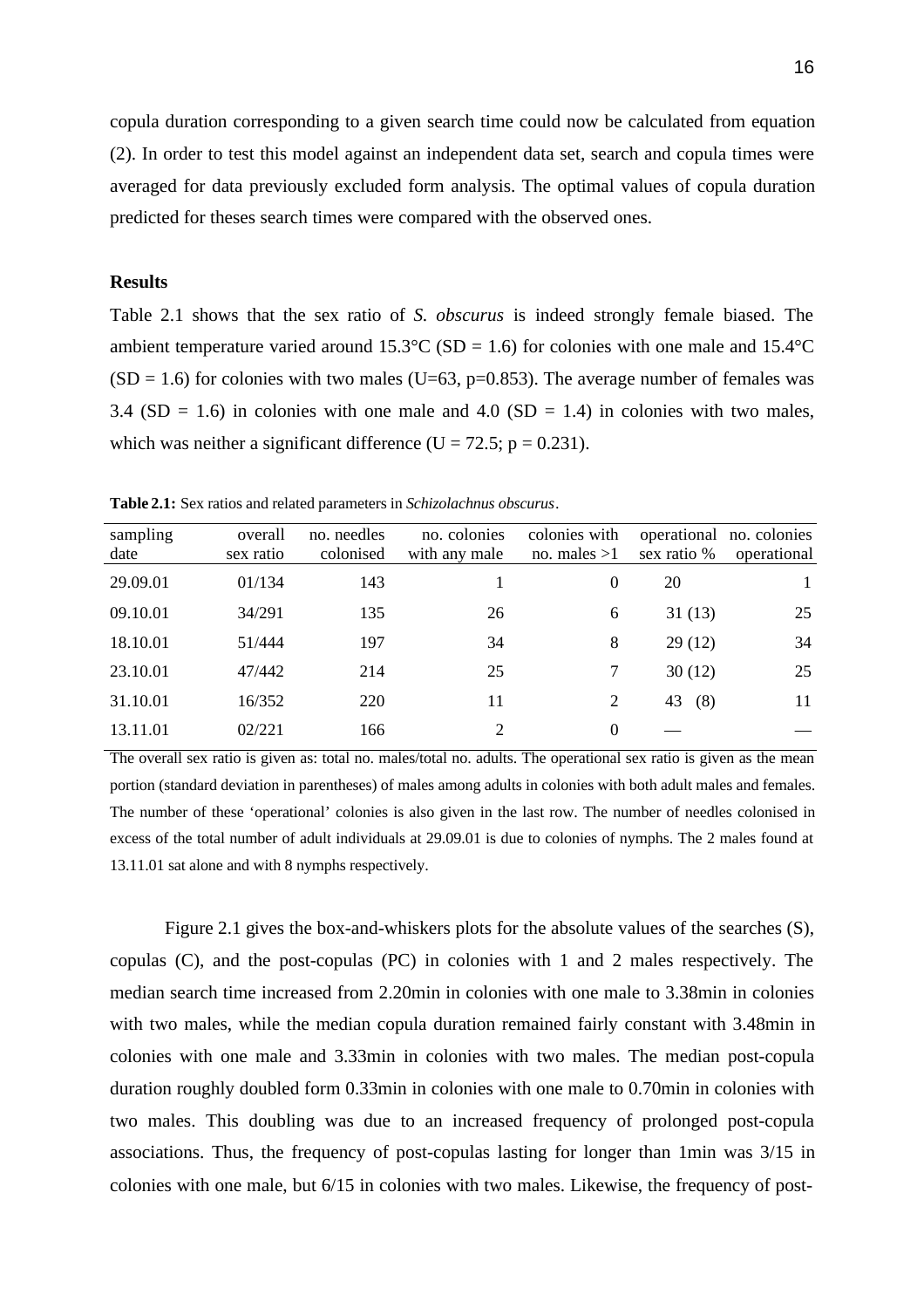copulas lasting for longer than 2min was 0/15 in colonies with one male but 4/15 in colonies with two males; and the frequency of post-copulas lasting for longer than 4min was 0/15 and 2/15 respectively. If it was not jeopardised for pseudo-replication, the same point could be made for incomplete cycles with no search between a post-copula and the next copula.



**Fig. 2.1:** Box-and-whiskers plots for the mating behaviour of *Schizolachnus obscurus*. S= searches, C= copulas, PC= post-copulas, 1= colonies with one male, 2=colonies with two males. Half the values fall within the boxes, which are divided at the median values. The whiskers extend to the 10 and 90 percentiles (all  $N = 15$ ).

The median value of  $C_{pk}$  was 6.16min for colonies with one male (minimum: 2.20; maximum 10.05; N=15) and 4.97min for colonies with two males (mini.: 1.62; maxi.: 44.22; N=15). Hence, 5.6min should be a fair estimate of *Cpk* in *S. obscurus*. Table 2.2 summarises the averages of search time and copula duration in the independent data set.

**Table 2.2:** Values of search time and copula duration from the independent data set

| Males per colony    |                         |                          |
|---------------------|-------------------------|--------------------------|
| Search time S       | $1.31(0.32; 3.95; N=6)$ | $1.77(1.07; 4.38; N=9)$  |
| Copula duration $C$ | $2.18(1.33; 3.02; N=2)$ | $3.34$ (2.62; 4.05; N=2) |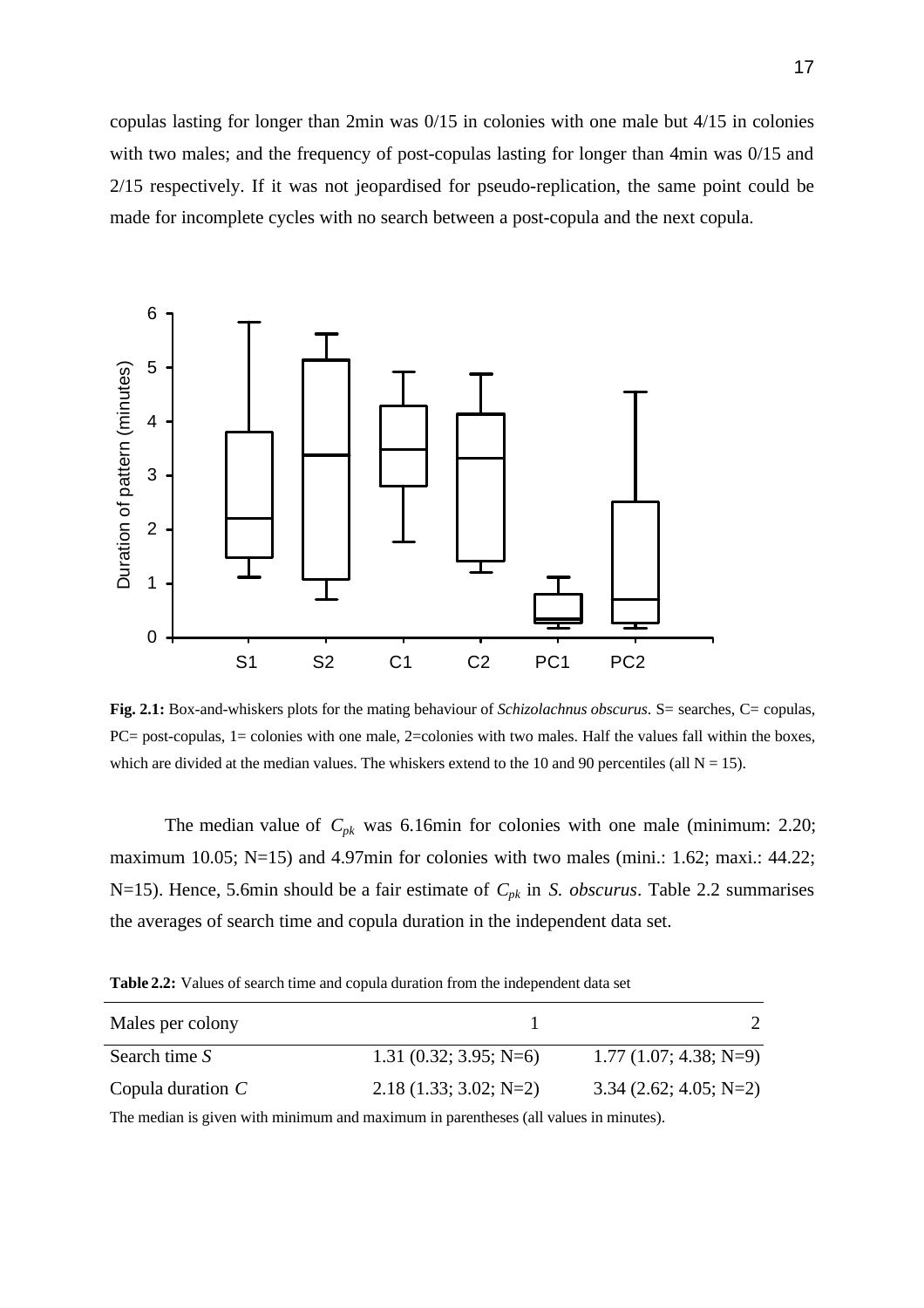The observed search time of 1.31min in colonies with one male would predict an optimal copula duration of 2.74min, whereas one of 2.18min has been observed. Likewise, the observed search time of 1.77min in colonies with two males would predict an optimal copula duration of 3.02min, whereas one of 3.34min has been observed. The difference between these predictions for colonies with one and two males, however, is only 0.28min or 17sec.

### **Discussion**

The second (independent) sample for testing the approximate marginal value model of Parker & Stuart (1976) was tantalisingly small, especially the number of copulas. The ratio of observation/prediction was 0.80 for colonies with one male and 1.11 for colonies with two males. Hence, the fit between model predictions and observations could probably be largely improved by increasing this sample. Nevertheless, the apparently strange finding that copula duration did not increase along with the search time can be explained by the model. The difference in copula duration between colonies with one and two males is probably too subtle to be detected in the 'noisy' field data. The search times would need to differ two-fold or more, in order to produce appreciable differences in copula duration.

The doubling in post-copula duration is not due to a general increase from 0.33 to 0.70 minutes, or 19 to 42 seconds, as the averages would suggest. The frequency of mate guarding increased and the frequency of simply dismounting, which does take a while in clumsy aphids, decreased instead. Hence, male *S. obscurus* seem to be more likely to guard in colonies with competitors. The fact that guarding was not a regular feature performed after each copula is probably due to the strongly female biased sex ratio in this species.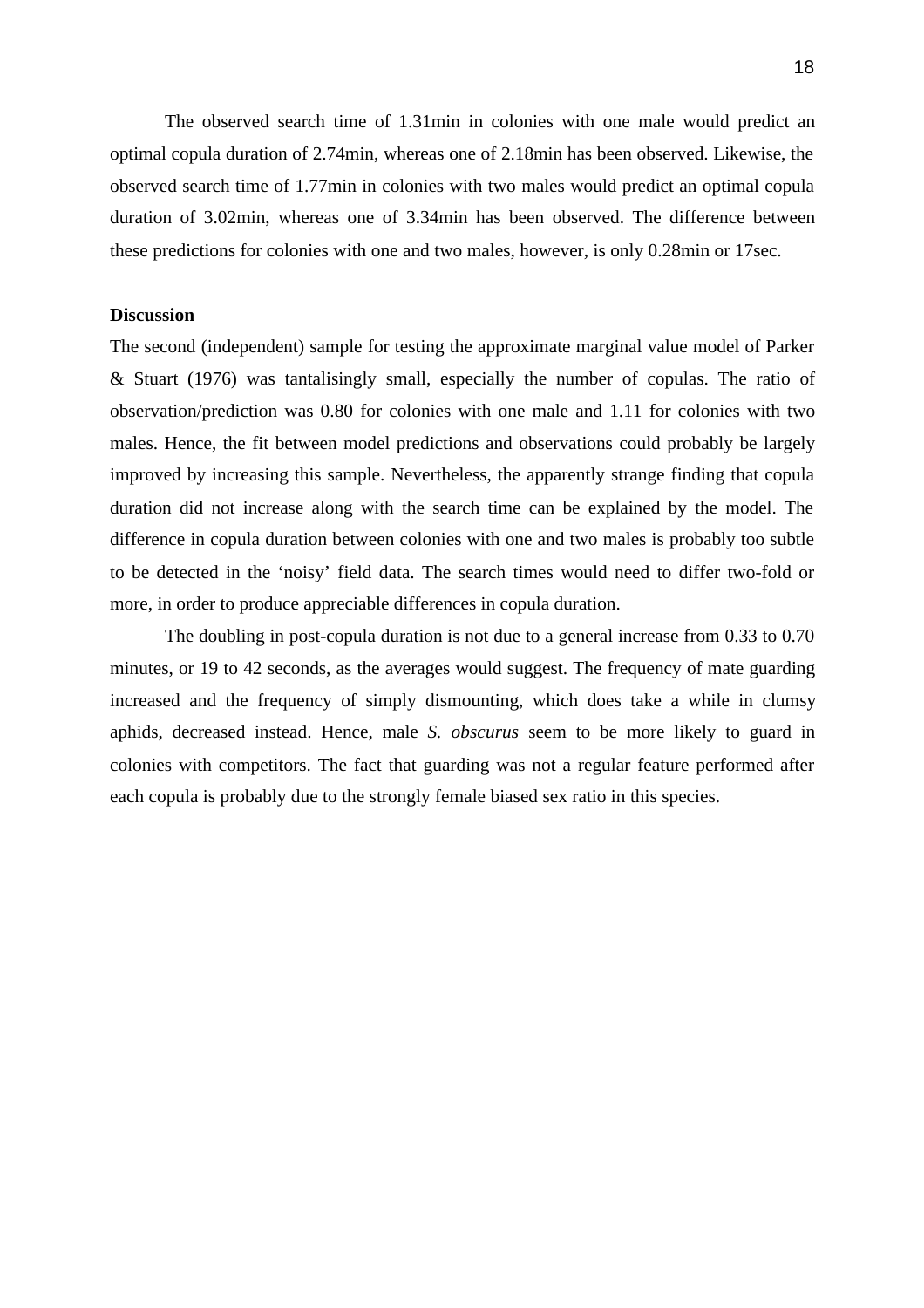### **Appendix**

#### **2.1 The model of G.A. Parker and R.A. Stuart**

A male should depart from a female when the gain rate in fertilised eggs drops to the average gain rate for the habitat (Parker & Stuart 1976). In *Scatophaga stercoraria* L., males ensure their reproductive success by guarding females after copulation, while she is laying eggs. Hence guarding time is a reproductive effort expended on the eggs of the guarded female (see Birkhead & Parker 1997, p. 131). Nevertheless, guarding time is conventionally added to the time spent searching for females ever since Parker & Stuart (1976, p. 1060) claimed:

"The mean search cost *S* for a new female is approximately 140 min (Parker 1970b), to which must be added the 16.5 min guarding time during oviposition."

This convention is warranted by the model's assumption that mate guarding can be treated as a constant (Geoffrey Parker and Kate Lessells in personal communications). Hence biological and modelling intuitions can easily clash about this question, and post-copula duration should not be assumed to be constant a priori (see chapter 2).

Parker & Stuart (1976) fitted a gain function to data from sperm competition experiments with *S. stercoraria*: Males were allowed to copulate with previously mated females for different periods of time (Parker 1970a). One of the two males was radioactively marked and the proportion of eggs fertilised by the second male was determined. This paternity of the second is called the *P2 value*. An exponential curve turned out to provide the best fit to these data (Parker & Stuart 1976). A perpendicular dropped from the point where the tangent through -*S* meets the gain function indicates the optimal solution (see fig. 2.2).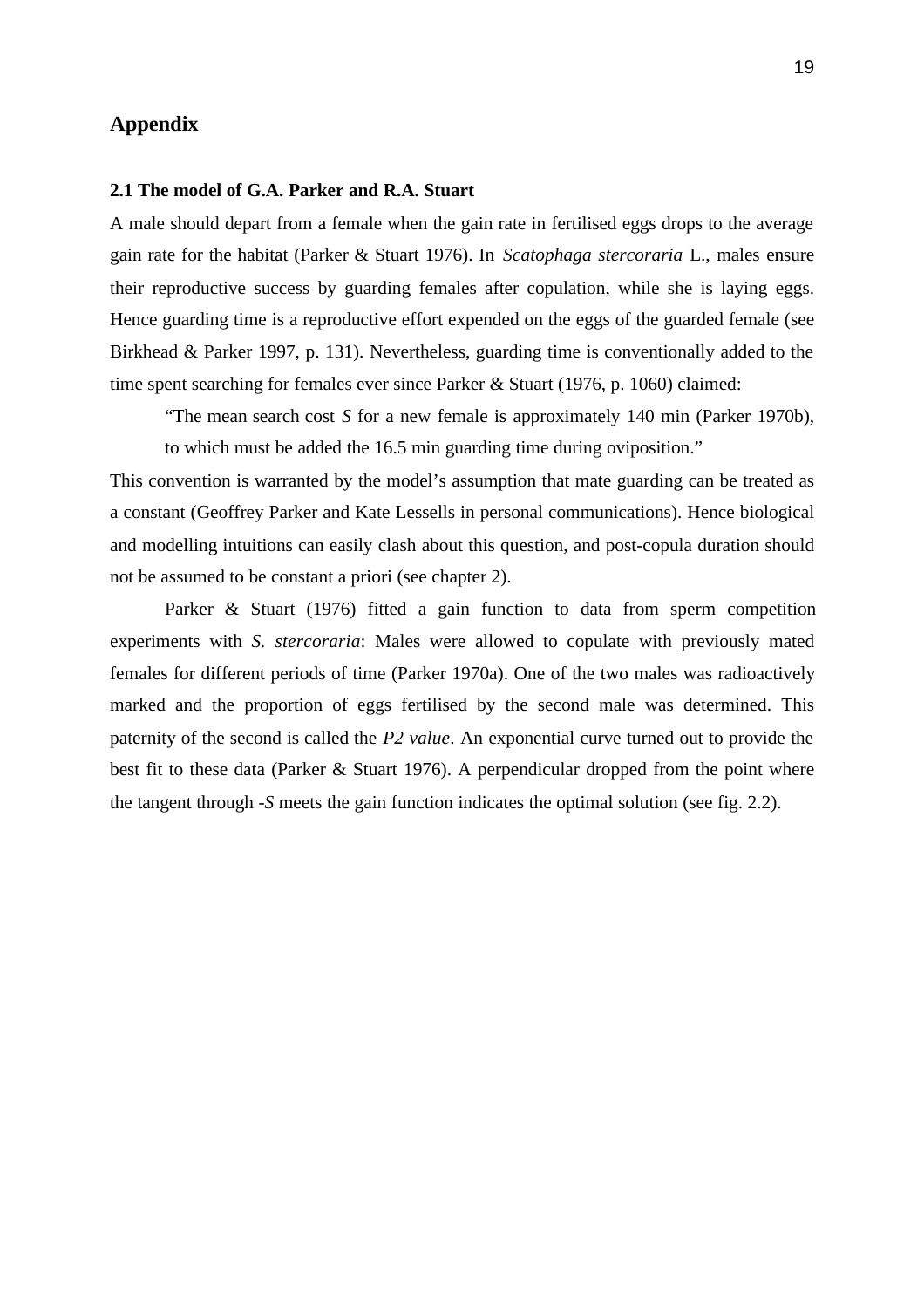

**Fig. 2.2:** Marginal value theorem as applied to mating behaviour of *S. stercoraria*. The solid curve gives best exponential fit  $[G = 1 - e^{-C/16}; C_{opt} = 41.4$ min] to P2 data from Parker (1970a). The dotted curve is an approximation that is parabolic  $[G = (0.95C/45^2)(90-C); C_{opt} = 39.9$ min] for  $C < 45$ min and constant  $[G = 0.95]$ for  $C > 45$ min. The tangent  $[Y = 0.0047X + 0.7313]$  runs through the point  $[-156.5 \text{min}/0]$  and touches the gain function at the point [41.4min/0.9248].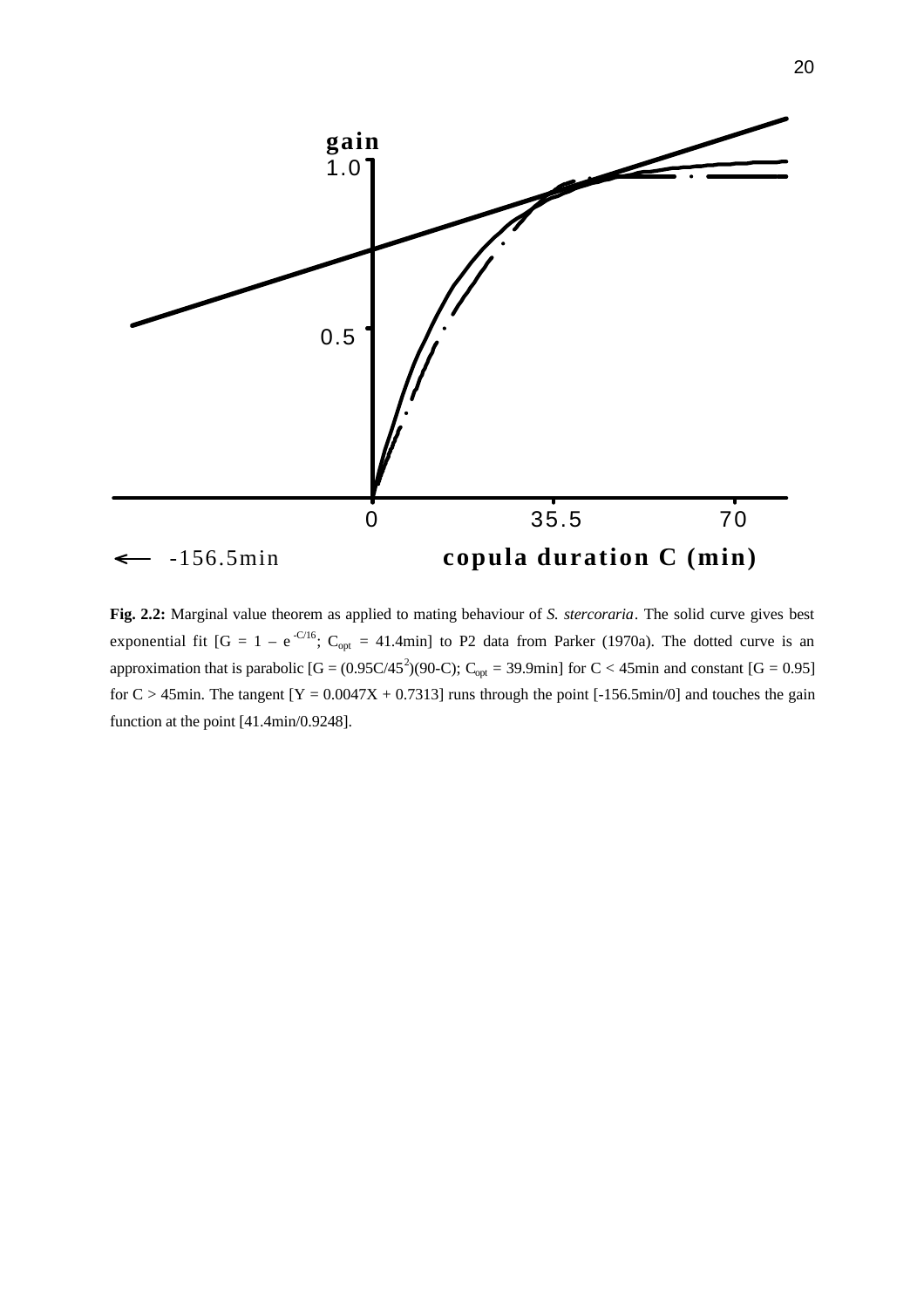# **3. Sex ratios and mate guarding\***

In aphids, sex ratios are quite variable ranging from extremely female biased to even ones; a few cases of male biased sex ratios have also been reported (e.g., Galli 1998, Dixon 1998). Dixon (1998, p. 97) suggested that copula duration could function as a means of guarding in aphids and showed that copula duration and sex ratio are correlated. In some aphid species, however, males also guard their mates after copulation. This is the case for *Euceraphis betulae* Koch. After copulation, the female bends its ovipositor downwards and touches the ground with the end of it, while the male remains mounted. In *Uroleucon cichorii* (Koch), however, the males simply leave the females after copulation. Hence, the mating behaviour of these species differs qualitatively.

*E. betulae* is a comparably slender and agile aphid species that lives on the leaves and young twigs of the birch, *Betula pendula* Roth. The parthenogenetic morphs are always winged and apt flyers, while the sexual females have no wings. The tendency to form colonies is comparably weak in this species. Individuals on one leave tend to keep their distance rather than to aggregate with close body contact. *U. cichorii* lives on hawksbeard, *Crepis tectorum* L. The animals are comparably plump and tend to form colonies. As typical for aphids, their parthenogenetic individuals are wing dimorphic and remain wingless under favourable conditions. Here, we compare the numerical sex ratios of these aphids with one another and with the ones given by Dixon (1998, p. 97).

#### **Methods**

l

In autumn 2000, the sex ratio of *E. betulae* was recorded from the accessible twigs of three birch trees of an estimated height of 10 meters standing on the northern campus of the University of Göttingen. The sex ratio of *U. cichorii* was recorded from the flowering hawksbeard plants in a weed fallow next to the campus. These samples were treated as cohorts and records were repeated on a weekly basis, one species being sampled on the following day of the other. Hence, the subsequent data values for one species depend on the previous ones of that species, but not of the other. Additionally, the data of Dixon (1998, p. 97, fig. 5.6) were reproduced and plotted with *Sigma Plot*. The positions of *E. betulae* and *U. cichorii* are indicated in this graph, from their sex ratios averaged over the first four samplings, and from sporadic observations of their copula duration.

<sup>\*</sup> in press with S. Vidal, *Proceedings of the 6th International Symposium on Aphids* in Rennes, 3.-7.9.2001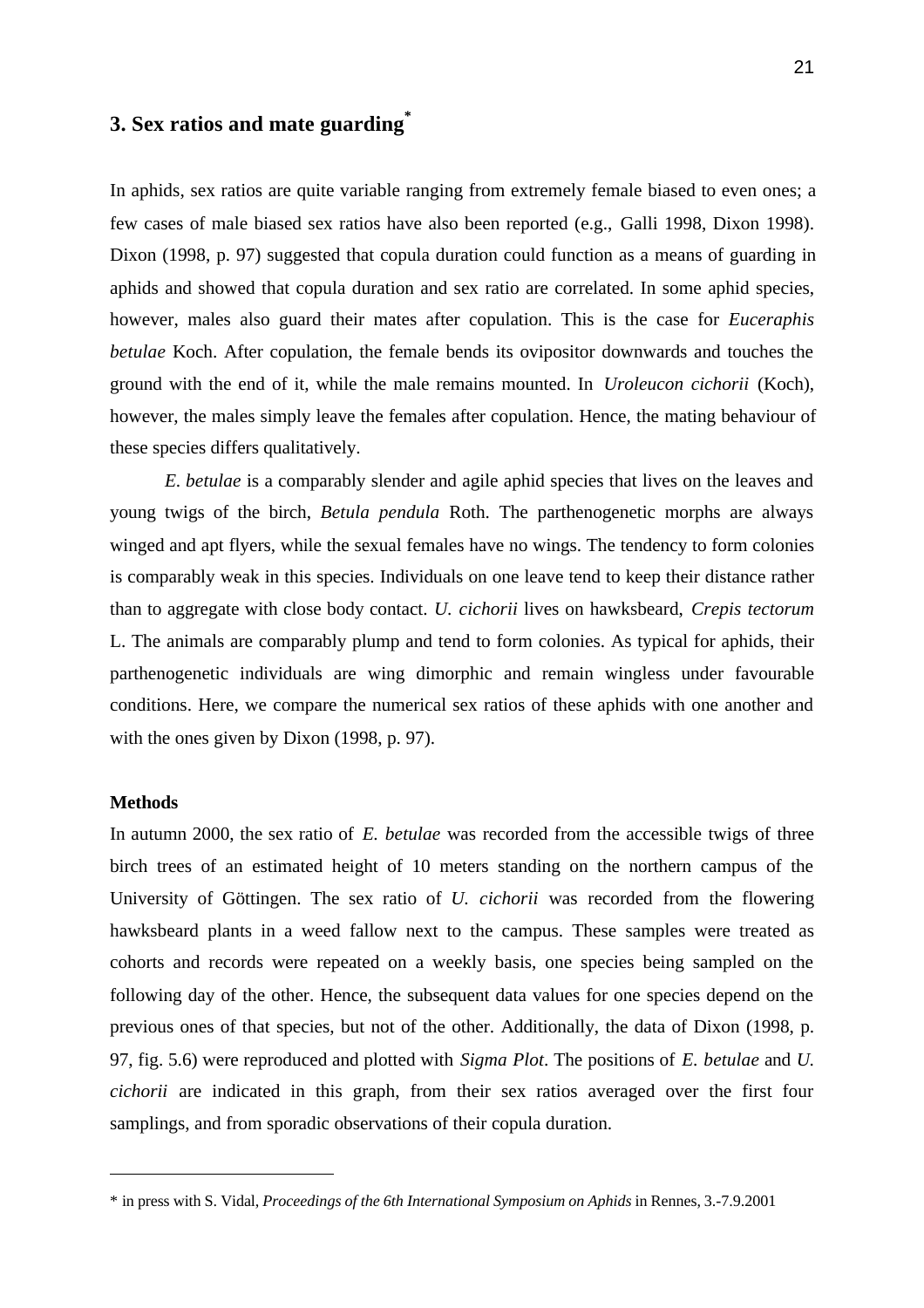#### **Results**

The sample sizes of the cohorts reflect the collapse of aphid populations in autumn (fig. 3.1). In summer, of course, one would not find any adult sexual animals and neither in winter.



**Fig. 3.1:** Sample sizes for *E. betulae* (closed dots) and *U. cichorii* (open dots) during the sampling period.

The sex ratios of *E. betulae* and *U. cichorii* differed significantly during the first four samplings (table 3.1). *E. betulae*, the species with mate guarding males, also had the higher portion of males (fig. 3.2). Due to gales, the fifth sampling is missing for *E. betulae*. Crosstabulating the number of 128 females and 27 males of *E. betulae* at the sixth sampling against 47 females and 2 males of *U. cichorii* at the fifth sampling still yields a significant difference  $(\chi^2 = 5.431, p = 0.02, 1df)$ . At the sixth sampling, however, the sample size of *U. cichorii* had already dropped to 17 females and 1 male and was henceforth too small for testing by Pearson's  $\chi^2$ , and was insignificant by Fisher's exact test anyway.

| sampling        | dates        | Pearson's $\chi^2$ | p value | df |
|-----------------|--------------|--------------------|---------|----|
| 1 <sup>st</sup> | 6.10.        | 20.326             | < 0.001 |    |
| 2 <sup>nd</sup> | $08.-09.10.$ | 39.995             | < .001  |    |
| $3^{\text{rd}}$ | $14.-15.10.$ | 37.822             | < .001  |    |
| $4^{\text{th}}$ | $21.-22.10.$ | 29.884             | < .001  |    |

**Table 3.1:** Cross-tabulations of the numbers of males and females in *E. betulae* and *U. cichorii*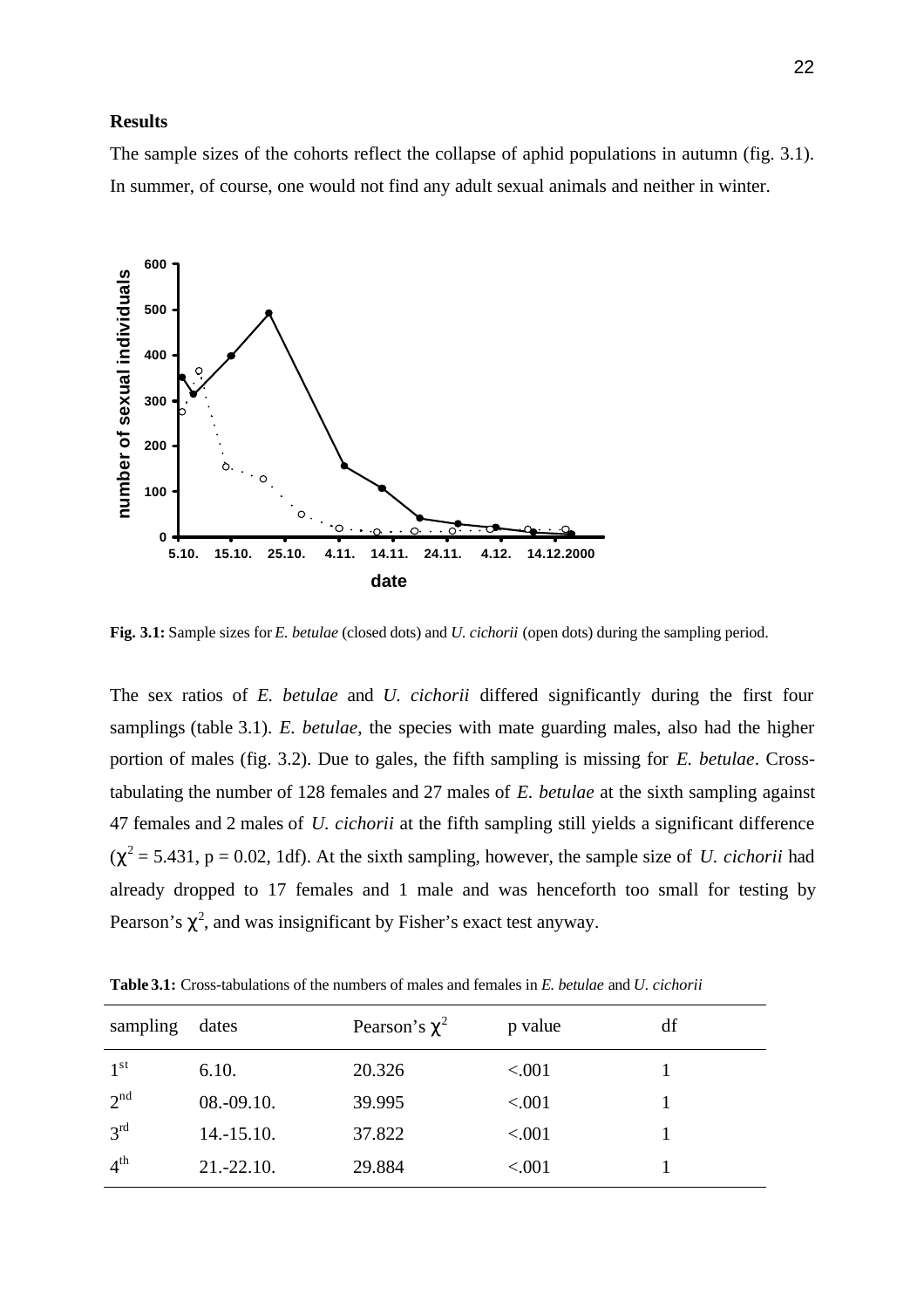An exceptionally late male *E. betuale* occurred at the 10<sup>th</sup> of December, whereas no males have been found before or after that date. In combination with the low number of 7 females, this male caused an exceptionally high portion of males. Both *E. betulae* and *U. cichorii* are situated in the middle of the graph (fig. 3.3) that has been reproduced from Dixon (1998, p.97).



**Fig. 3.2:** Numerical sex ratios of *E. betulae* (closed dots) and *U. cichorii* (open dots). Pearson's  $\chi^2$  values for cross tabulations of the first four samplings were highly significant (\*:  $p < .001$ ).

#### **Discussion**

As expected, the sex ratio of the mate guarding *E. betulae* was less female biased than the one of the not guarding *U. cichorii*. All parthenogenetic morphs of *E. betulae* are winged and apt flyers, while the tendency to disperse is comparably high in this species. *U. cichorii*, however, tend to aggregate and parthenogenetic morphs are wingless under favourable conditions. Hence, the mixing of individuals stemming from different clones should be better in *E. betulae*, and consequently the degree of local mate competition should differ in both species. Male *E. betulae* probably experience less kin competition for females than male *U. cichorii*. This inference from general habits agrees with the finding of the more female biased sex ratio in *U. cichorii*, because local mate competition should bias the sex ratio towards females (Hamilton 1967). A female biased sex ratio, in turn, will lift the pressure for mate guarding, while selecting for higher polygamy of males. **Example 1.1**<br> **Example 1.1**<br> **Example 1.1**<br> **Example 1.2**<br> **Example 1.2**<br> **Example 1.2**<br> **Example 1.2**<br> **Example 1.2**<br> **Example 1.2**<br> **Example 1.2**<br> **Discussion**<br> **As expected, the sex ratio of the mate guarding** *E. betu* 

The fact that male *E. betulae* guard their males after copula, but male *U. cichorii* do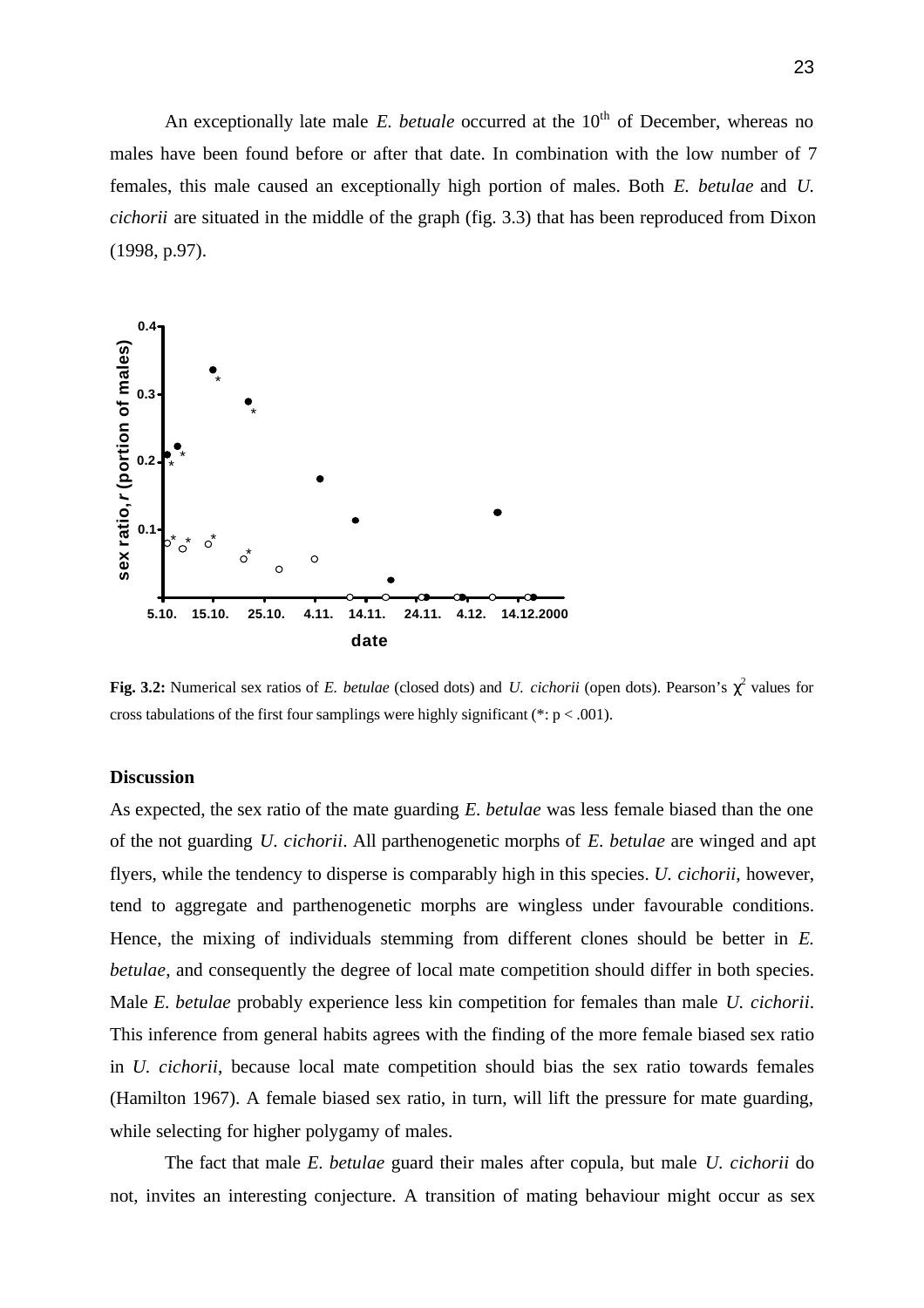ratios change from small to large portions of males. If this was true, aphid species with more than 13 females per male should not feature post-copula mate guarding, while males from species with less than 3 females per male should guard or copulate for longer than necessary for fertilisation or both.

In this respect, a comparison with the data provided by Dixon (1998, p. 97) is also interesting. The sex ratios of *E. betulae* and *U. cichorii* roughly fall towards the left and right of the middle range (between 0.4 and 1.0) of figure 3.3. The copulas in these species last for minutes, while the two extremes that are measured in hours (above 0) fall to the left and the two extremes that are measured in seconds (below –1.8) fall to the right.



**Fig. 3.3:** Graph of data reproduced from Dixon (1998, fig. 5.6) also indicating the positions of *E. betulae* and *U. cichorii*. Unfortunately, the species identities and literature sources for the other data points are not known.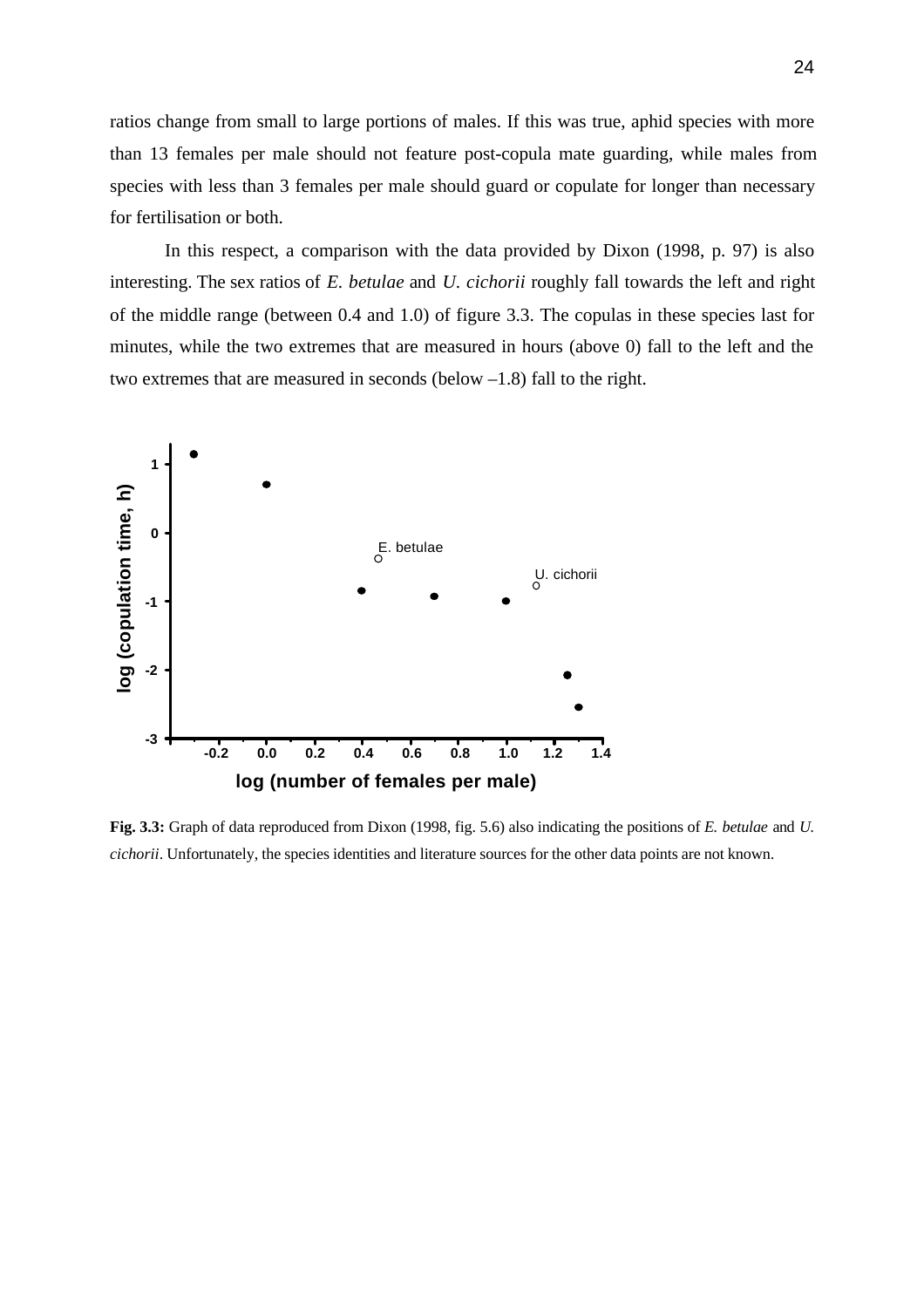### **Appendix**

#### **3.1 Patterns of mating behaviour other than guarding**

Pre- or post-copula behaviour is not necessarily mate guarding. Pettersson (1968) pioneered the study and discovery of the female 'calling' pheromone in aphids, but also described a 'courtship' for *Schizaphis dubia* Huc. and *S. borealis* Tambs-Lyche: "Something that might be a male courtship was seen shortly before the copulation, always following the same pattern. The male investigated the dorsal side of the female with its antennae and rostrum. The antennae were then bent downwards and stretched close to and along the antennae of the female (fig. 1b). This "courtship" lasted as a rule for some minutes and after this a normal copulation was performed (fig. 1c)." (Pettersson 1968, p. 361)

Interesting descriptions of mating behaviour in aphids are far older than Pettersson's (e.g., Bonnet 1779, p. 68). Commenting on Bonnet, who described *Stomaphis quercus* (L.) in a non-Linnéan style, Buckton (1876, p. 53) wrote: "He gives a ludicrous account of the wooing, which was accompanied by a rapid vibration of the antennae and oscillation of the legs of the insect." All morphs of *St. quercus*, however, rotate their backwards pointing antennae. This might increase the attention of ants, usually *Lasius fuliginosus* (Latreille), which is obligate for this species. Goeze (1774) has translated essays from Bonnet and other naturalists into German including one of de Geer (1755). Probably describing *Brachycaudus helichrysi* (Kaltenbach) in a non-Linnéan style, de Geer describes the 'courtship' of a male aphid on plum leaves in great detail. The male, however, left three females before copula eventually copulating with the fourth (in Goetze 1774, p. 389). This falsifies Buckton's (1876, p. 56) claim about de Geer that: "Except in a slight and general way he does not investigate the phenomena connected with the impregnation of Aphides." It might even be the first description of mate choice in aphids.

According to Eberhard (1998), the apparently strange antics that are often associated with courtship (e.g., licking, tapping, rubbing, kicking, stroking, shaking, squeezing, feeding, singing to, and vibrating the female during copulation) are signals for the females that have evolved under cryptic female choice for reliable signalling. A female aphid, for example, might receive the information that the insect on her back is a con-specific male rather than a foreign male, ant, or parasitoid from courtship occurring before copulation and that the mating is over from courtship occurring after copulation. This, however, does not exclude the possibility that later males also gather information from traces of previous mating.

Dagg & Scheurer (1998) have described a peculiar courtship in *Cinara cuneomaculata*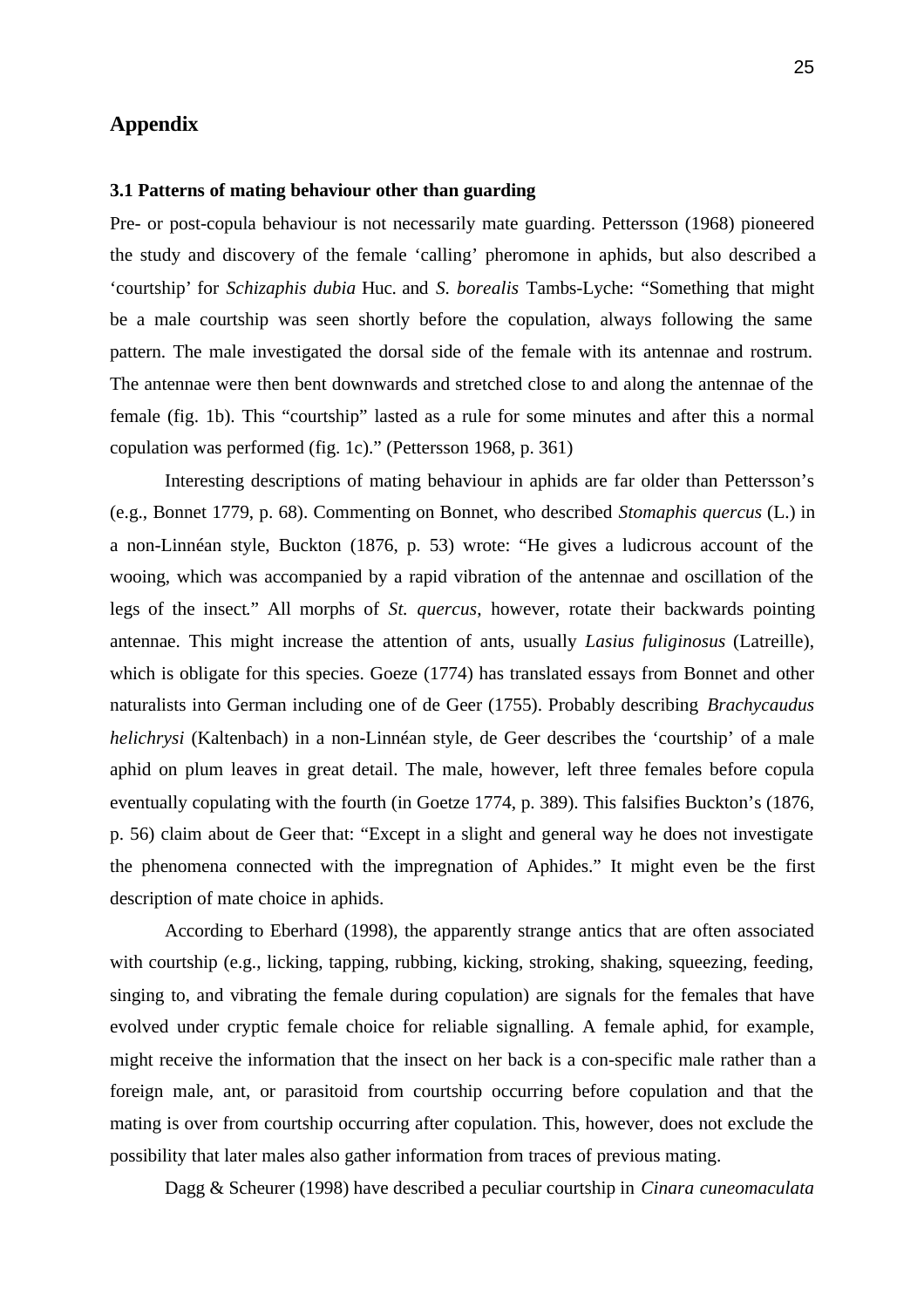(DelGuercio). The male sits with its head over the thorax of the female before copulating. Copulation is impossible in this position, because females have much larger abdomina than males, and he needs to move backwards into copula-position. Male *C. cuneomaculata* stroke the ventral side of the female with the hind tibiae during copulation. Thereafter he strokes the female's dorsal side with his penis in a zig-zag movement, while moving forward on top of the female. The male's large wings 'amplify' this zig-zag movement of his abdomen.

While this might be a case of male signalling under cryptic female choice, it is not unlikely that it also leaves traces on the female which could be perceived by following males. Sexual females of *C. cuneomaculata* have a so-called 'pre-anal wax ring' that extends from the base of the siphonae to the end of the body on the dorsal side and covers the ventrum (neither parthenogenetic nor juvenile sexual females have a wax ring). Its white colour contrasts sharply with the rest of the dark brown body. This 'wedding dress', however, looks rather worn in egg laying females. It is not unlikely that the leg and penis stroking of male *C. cuneomaculata* blurs this wax ring leaving traces of mating on the female. At the same time, *C. cuneomaculata* lives in facultative association with ants raising the question whether ants blur the wax ring differently than males and whether males can perceive the difference.

Males of the taxon *Lachnidae* Herrich-Schaeffer including the genus *Cinara* Curtis cannot retract their penis into the abdomen, whereas males of other aphid taxa retract their penis into the abdomen immediately after copulation and often do not feature striking postcopula courtship (e.g., *U. cirsii*). Unlike *Lachnidae*, however, aphids of the taxon *Aphidinae* Baker have eversible membranes at the end of their tibiae with which they can walk upside down on a clean glass surface (Dixon et al. 1990). Adhesion is effected by the tension between the glass surface and the sponge-like pads that contain adhesive fluid (Dixon et al. 1990). Furthermore, waxy covers are common throughout aphids. It is therefore not unlikely that males of other species will also leave traces of their mating on the females. Whether such traces also inform subsequent males is a question that should be addressed.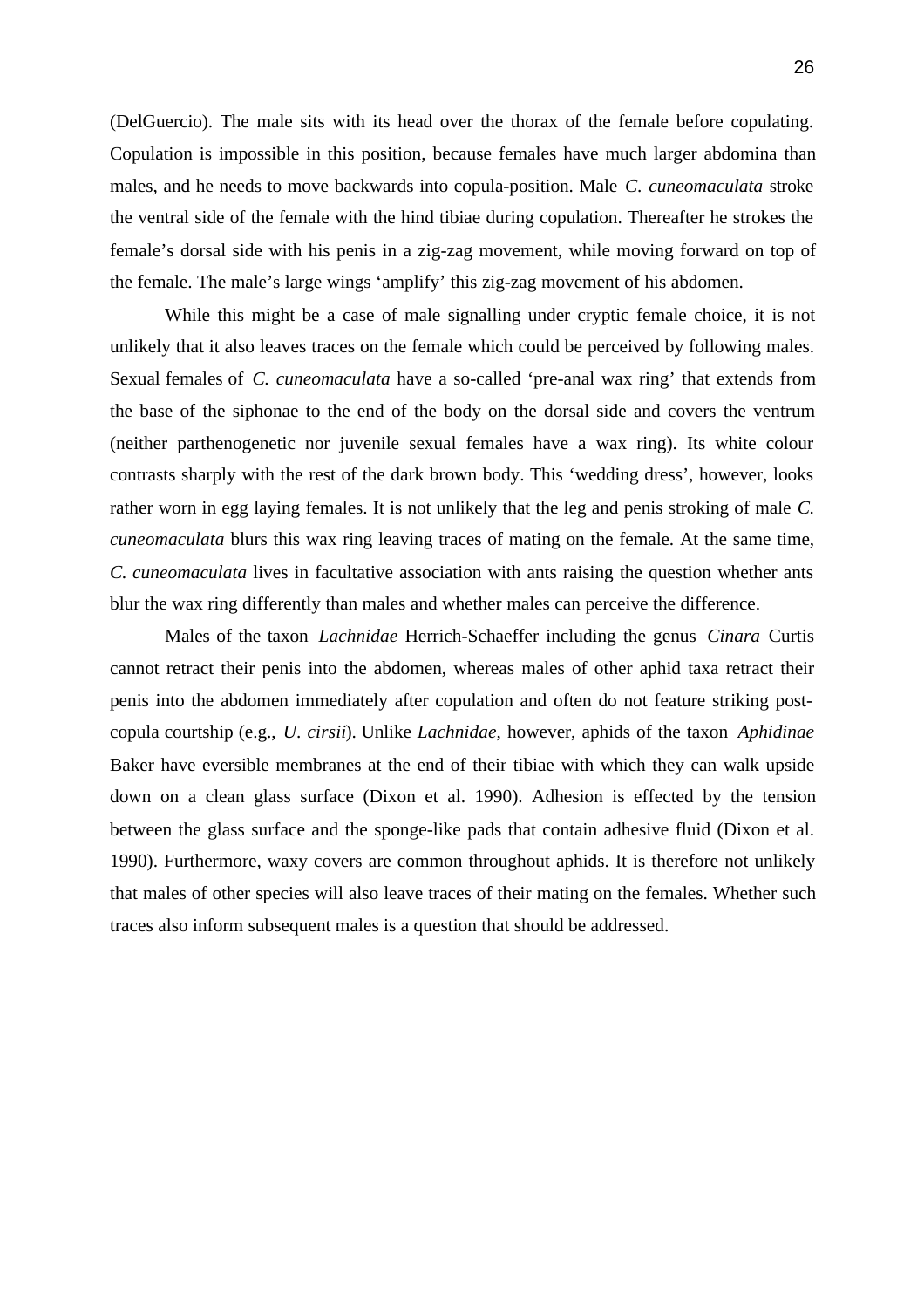# **4. Kin competition and differential sex ratios\***

Asymmetries in competition among males on the one hand and among females on the other select for sex ratio shifts towards the sex with the higher fitness prospects (Frank 1986). If, for example, males were more likely to suffer from kin competition than females, the *overall* sex ratio in the breeding population should be female biased on average (Hamilton 1967). If the fitness prospects of males depended stronger on the condition of their mothers than the fitness prospects of females, individual mothers should *differentially* produce more male offspring with improving condition, even if the overall sex ratio in the breeding condition remained even on average (Trivers & Willard 1973).

Aphids are particularly suitable objects for studying these effects of asymmetric competition on diploid organisms, because of their widely varying sex ratios, their phenotypic plasticity, and their various life cycles. Phenotypic plasticity provides variance in maternal condition (e.g., size or fertility) even among animals of the same clone. The various life cycles lead to different forms of sex-biased dispersal and hence sex-biased kin competition. Aphids reproduce asexually through ameiotic parthenogenesis during spring and summer followed by one bout of sexual reproduction in autumn (*cyclic parthenogenesis*).

Yamaguchi (1985) has studied the pemphigin aphid *Prociphilus oriens* Mordvilko. In this species, the mothers of the sexual generation (*sexuparae*) are winged and migrate from the summer to the winter host before giving birth to wingless sexual females and males. If population density is low and most colonies are formed by single sexuparae, this will entail a high degree of kin competition among males. Therefore, sexuparae should produce sons up to a level sufficient to fertilise all females possibly arising in a breeding patch (Yamaguchi 1985). Indeed, Yamaguchi (1985) found a constant investment into sons, while investment into daughters varied differentially with maternal condition, as predicted by her model. May & Seger (1985) have criticised her assumption that the mothers of the sexual generation allocate their offspring sex ratio, because development of the sexual individuals already starts while their mothers are still embryos (telescoping of generations). Therefore, Kindlmann & Dixon (1989) had to suggest a different proximate mechanism of sex allocation acting on the grand-maternal generation instead. Foster & Benton (1992) have also found a strongly female biased sex ratio in *Pemphigus spyrothecae* Pass which has an identical life cycle.

At high population densities, however, kin competition between males will be less

l

<sup>\*</sup> submitted with C. Rispe and S. Vidal to *Behavioral Ecology and Sociobiology*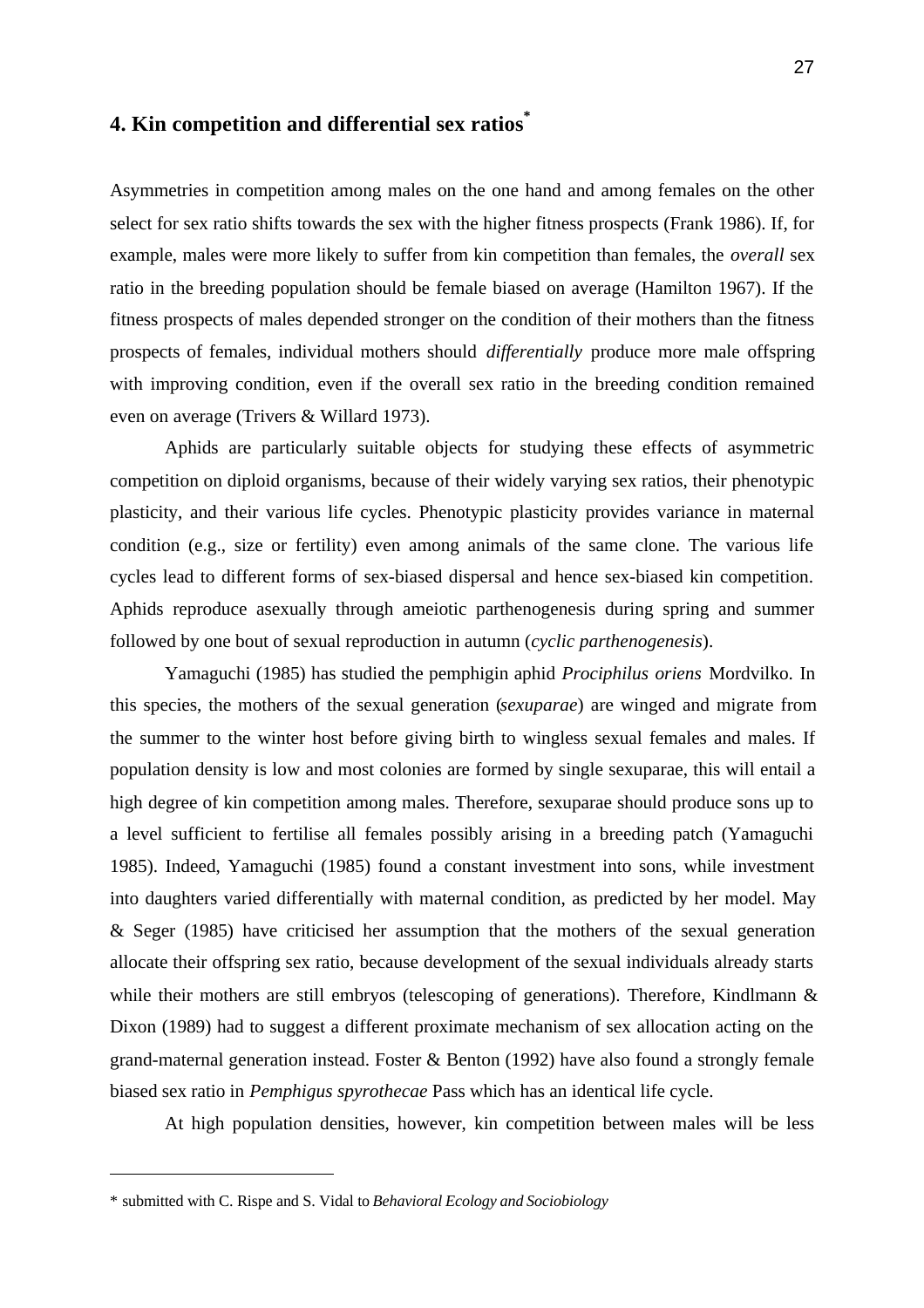intense, because many sexuparous females (mothers) will found colonies on the winter host in groups. In this situation, resource competition between sexual females or their offspring might become limiting. The latter is very likely in this group of aphids, because the sexual females lay their eggs into crevices (Kindlmann & Dixon 1989) and the parthenogenetic females hatching in spring induce galls. Galli (1998), for example, found male biased overall sex ratios in the species *Tetraneura nigriabdominalis* (Sasaki) belonging to the *Pemphiginae*.

In species with *dimorphic* host alternation, males and sexual females migrate independently to the winter host; the males as winged adults, the sexual females as embryos inside their mothers (a special morph called *gynopar*). Local mate competition between closely related males should be prevented by the mixing of winged males during host alternation. This life cycle has been taken to mean an even investment into both sexes in the sense of Fisher (1930), because out-breeding is ensured by the dimorphic host alternation (e.g., Newton & Dixon 1987; Ward & Wellings 1994; Dixon 1998, p. 94). For the *sexuparae*, that produce males and gynoparae in this case, a male will cost far more than a sexual female because sexual females are set off as embryos inside their gynoparous mothers. If males and gynoparae were equally expensive in terms of resource investment, for example, but each gynopara gave birth to nine sexual females on average the overall portion of males should be 1/10. In this way, the strongly female biased sex ratios would nevertheless constitute a case of even sex allocation (e.g., Ward & Wellings 1994). A lack of resource competition among sexual females or their offspring cannot be taken for granted, however, because sibling sexual females 'travel' together and are wingless.

Here we report on differential sex allocation in an aphid species that does not alternate between summer and winter hosts. It is generally not known whether winged males of such species mate on patch before taking the risk of long distance flight or not. Our data on differential sex ratios agree with the model predictions by Yamaguchi (1985) for kin competition among males. This will be compared with evidence on an aphid species with dimorphic host alternation (migrating males and gynoparae) that has already been published (Rispe et al. 1999), but has not been interpreted in terms of differential sex allocation theory. These results support the idea that an asymmetry in kin competition between sexual females or their offspring prevails despite the out-breeding life cycle. This expands and refines the model by Ward & Wellings (1994) by including competition among females.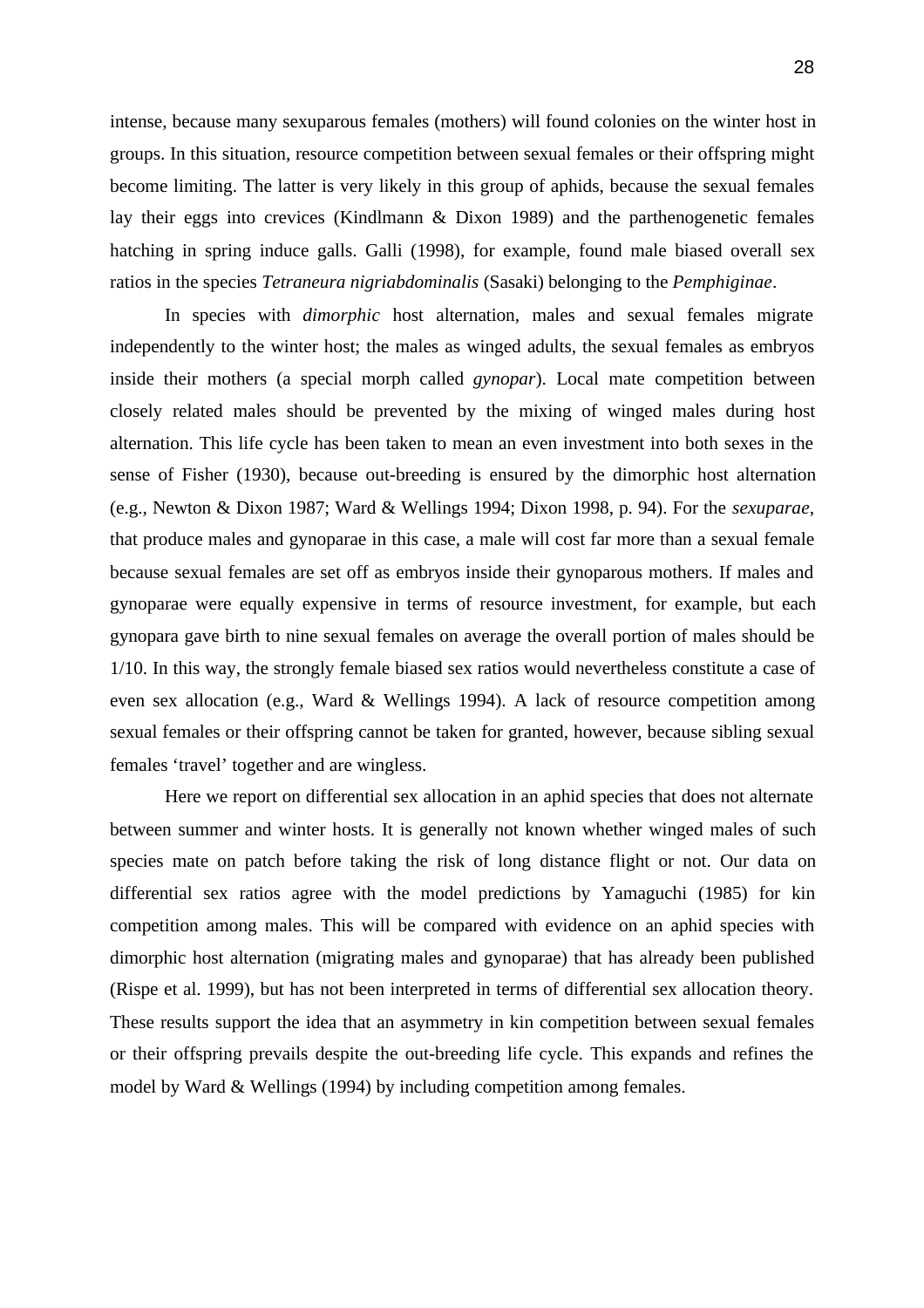#### **Methods**

*Uroleucon cirsii* (L.) is a large aphid and lives on the creeping thistle, *Cirsium arvense* (L.) Scop. Its sexual generation consists of winged males and wingless females. The gender of a nymph can be easily determined, because males are leaf-green, while females are chocolate brown. No asexual or intermediary clones (e.g., producing parthenogenetic females plus males) are known.

Five individuals from one clone of *U. cirsii* continually bred under long day conditions were transferred onto a potted plant and into short-day conditions (12D:12L at 14°C), in order to induce sexual reproduction. When in fourth instar, descendants (mothers) were transferred onto excised leaves whose cut ends had been inserted into watered floral foam inside plastic boxes (45x80x30 mm) fitted with a gauze-sealed opening for ventilation. Of the 12 mothers chosen at random, one lost a fore leg during handling. Because this female's condition was obviously abnormal, we excluded her data from analysis. The weight and the numbers of sons and daughters were recorded every 24h for each mother starting with the first day of reproduction.

Maternal condition was either estimated as her weight or the number of her offspring. Because a mother's weight varies widely on a day-to-day or hour-to-hour basis (probably because of sudden reductions in weight through birth), maternal weight has to be averaged over a period of reproductive adult life. We favoured a 12-day period, because the first mother died during the  $13<sup>th</sup>$  day.

In *Rhopalosiphum padi* (L.), males and gynoparae (containing the sexual females) migrate independently to the winter host *Prunus padus* L. We reanalyse in this paper published data from Rispe et al. (1999, table 4), which were not discussed in the theoretical context of differential sex allocation with variable maternal condition. The number of males and gynoparae (daughters) are our dependent variables and the number of offspring (gynoparae + males) is the independent variable as a measure of maternal condition. Unlike our data for *U. cirsii*, the data of Rispe et al. (1999) does not give differential sex allocation between mothers of one clone, but differential sex allocation between 27 different sexual clones. The data points are averages of 8 to 19 mothers from each clone. Experimental methods for *R. padi* are described in Rispe et al. (1999).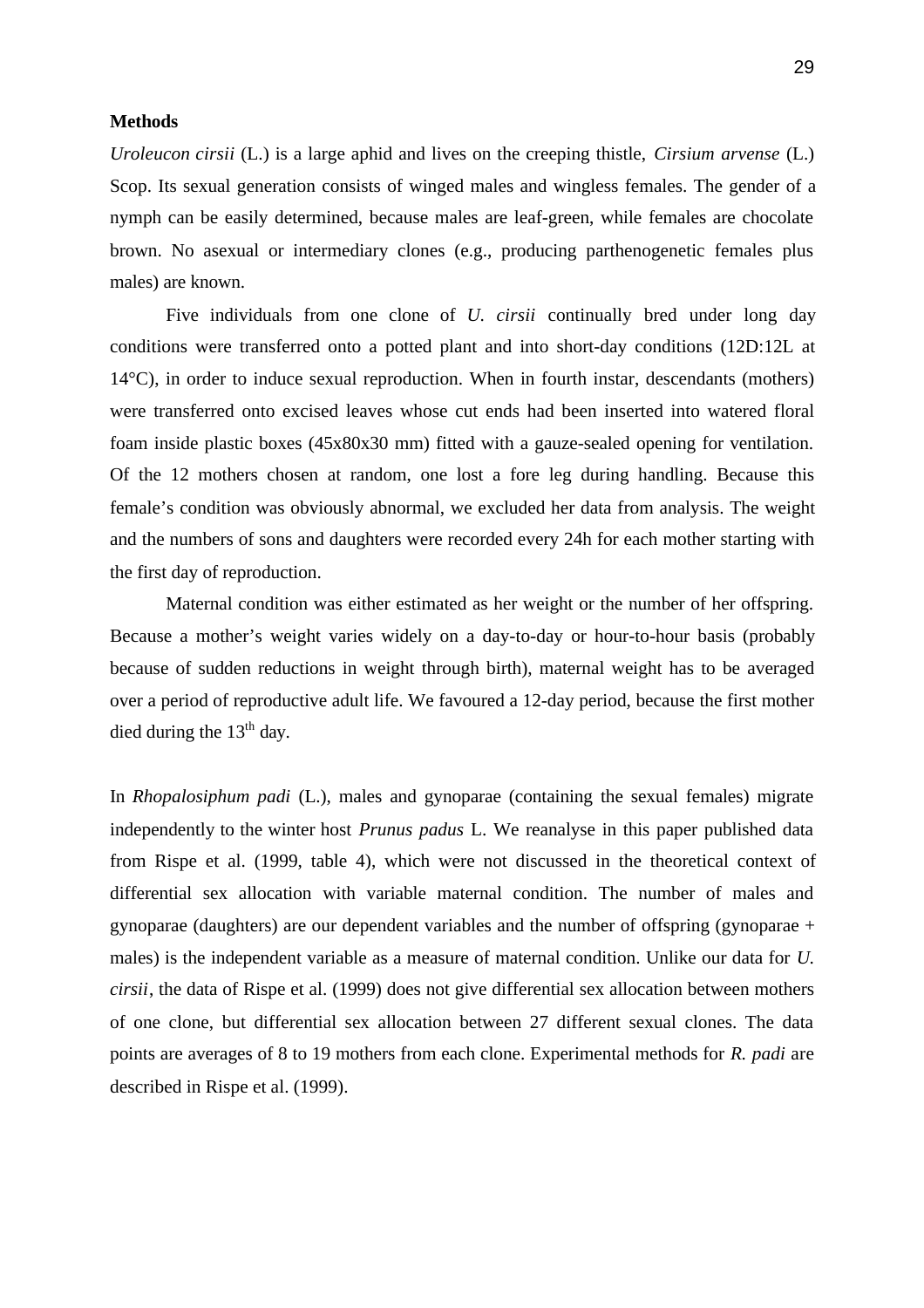#### **Results**

#### *Uroleucon cirsii*

In *U. cirsii*, males are neither born first nor last but are interspersed with sexual females. As illustrated in figure 4.1, most of the offspring are born within the first ten days of reproduction. The pattern illustrated in figure 4.2a remained stable from the seventh day of reproduction onwards. The number of sons is neither influenced by mean maternal weight over the first 12 days of reproduction ( $r^2 = 0.021$ ,  $F_{1,9} = 0.195$ ,  $p = 0.669$ ) nor over the whole reproductive period ( $r^2$  < 0.001, F<sub>1,9</sub> = 0.001, p = 0.974). However, the number of daughters increases significantly with maternal weight during 12 days ( $r^2 = 0.678$ ,  $F_{1,9} = 18.926$ , p = 0.002) and over the whole period of reproduction ( $r^2 = 0.506$ ,  $F_{1,9} = 9.216$ ,  $p = 0.014$ ).

When the number of offspring (daughters  $+$  sons) is taken as an estimate for maternal condition instead of weight, this pattern is not altered (fig. 4.2a). Again, the number of sons is independent of maternal condition over the first 12 days ( $r^2 = 0.035$ ,  $F_{1,9} = 0.328$ ,  $p = 0.581$ ) and the whole phase of reproduction ( $r^2 = 0.038$ ,  $F_{1,9} = 0.360$ ,  $p = 0.563$ ), whereas the number of daughters increases significantly with improving maternal condition over 12 days ( $r^2 =$ 0.830,  $F_{1,9} = 43.847$ , p <.001) and the whole reproductive period ( $r^2 = 0.931$ ,  $F_{1,9} = 120.971$ , p <.001). The mothers of this species showed a constant numerical investment in sons, whereas the investment into daughters increased with maternal weight or fecundity (table 4.1). This pattern was stable from the 7th day onwards.

#### *Rhopalosiphum padi*

The number of sons increased strongly and significantly with improving maternal condition  $(r^2 = 0.845, F_{1,25} = 135.830, p < 0.001)$ . Nevertheless, the regression slope for gynoparae was also slightly positive and significant ( $r^2 = 0.150$ ,  $F_{1,25} = 4.420$ ,  $p = 0.046$ ). This pattern of differential sex ratios is illustrated in figure 4.2b. We also performed a linear regression for the difference between the number of males and gynoparae of each clone against maternal condition as the independent variable (table 4.1). This regression indicated a significant difference between the slopes for males and gynoparae (cf. fig. 4.2b) respectively ( $r^2 = 0.477$ ,  $F_{1,25} = 22.812$ , p <0.001). The same general trend, a strong increase in sons and a weak one in daughters with improving maternal condition, could be found within clones (C.R. unpublished data).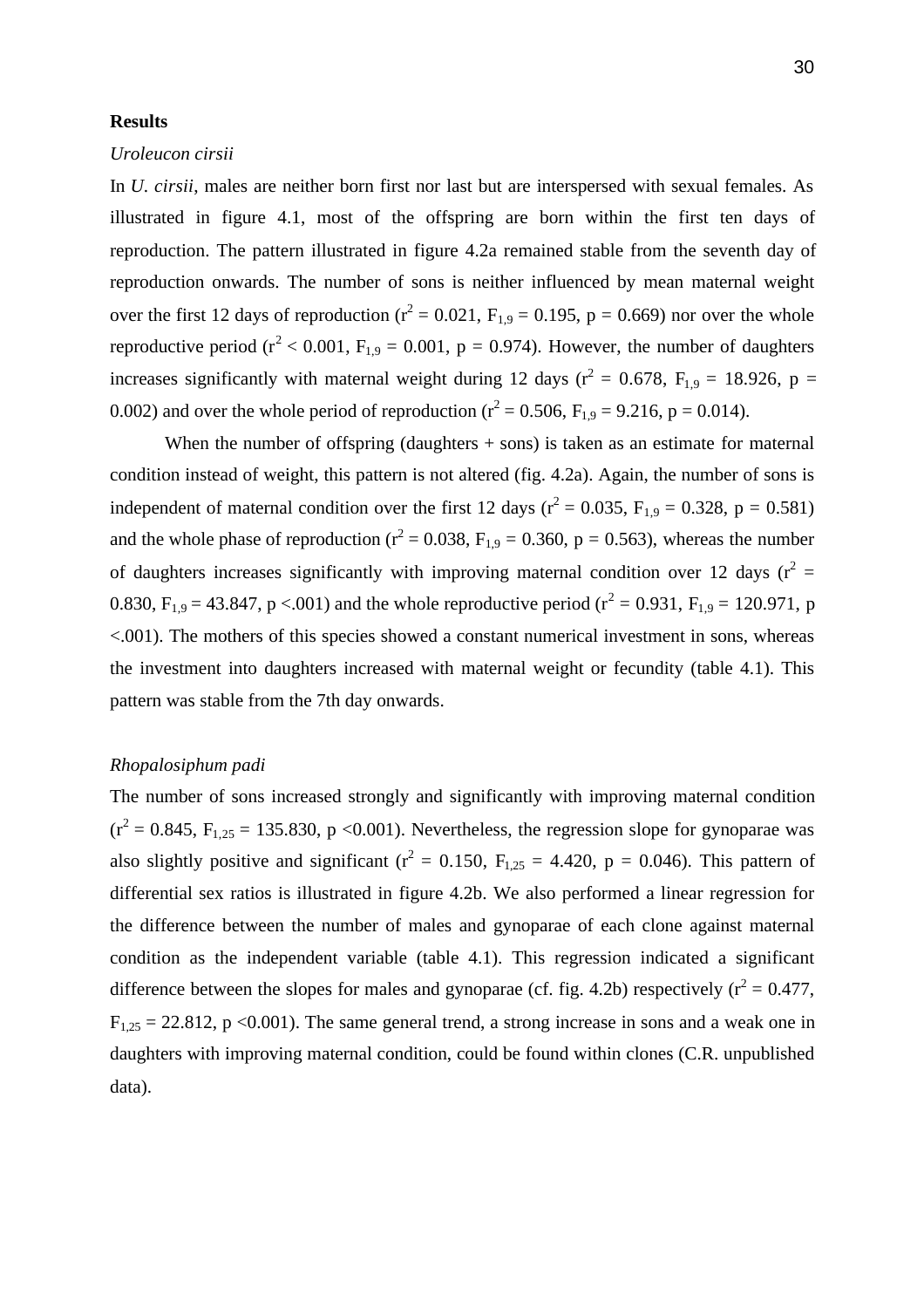

**Figure 4.1.** Sum of daughters or sons born on each reproductive day by all mothers of *U. cirsii* taken as a cohort. Open symbols are daughters and closed symbols are sons.



**Figure 4.2.** Differential sex ratios. **a** *U. cirsii*: number of offspring per mother during the period of the first 12 days of reproduction ( $Y_{(daughters)} = -1.304 + 0.920X$ ;  $Y_{(sons)} = 1.304 + 0.080X$ ). Open symbols are daughters and closed sons. **b** *R. padi*: number of offspring with each data point representing the average from 8 to 19 replicates of clonally identical mothers ( $Y_{(gynoparae)} = 3.217 + 0.153X$ ;  $Y_{(males)} = -3.217 + 0.847X$ ). Open symbols are gynoparae and closed symbols males.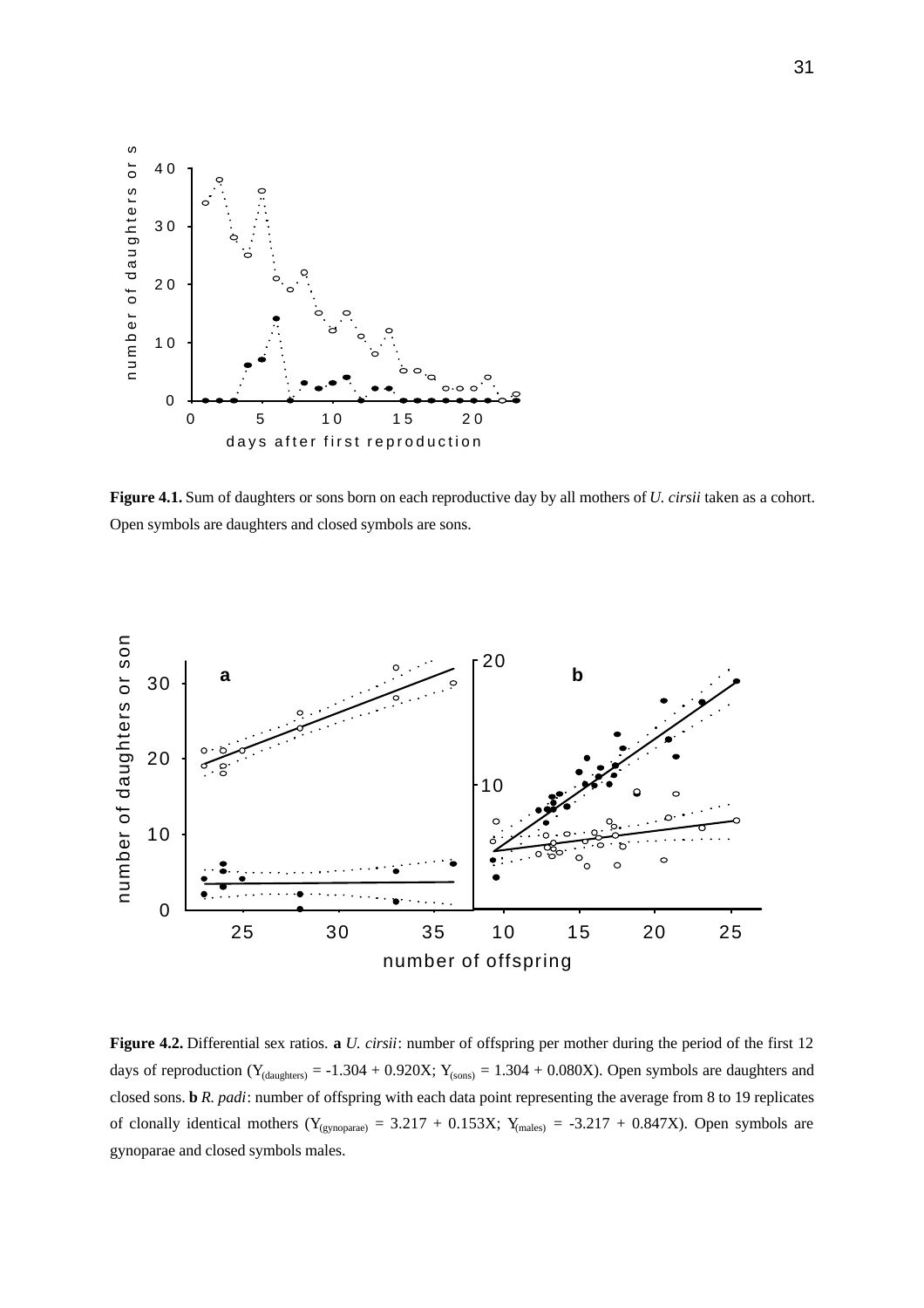| offspring                                 | coefficient ß | <b>SE</b> | t                                                                                                                                                                                                                             | p       |
|-------------------------------------------|---------------|-----------|-------------------------------------------------------------------------------------------------------------------------------------------------------------------------------------------------------------------------------|---------|
|                                           |               |           |                                                                                                                                                                                                                               |         |
| sons                                      | 0.61          | 1.38      | $-0.44$                                                                                                                                                                                                                       | 0.669   |
| daughters                                 | 8.17          | 1.88      | 4.35                                                                                                                                                                                                                          | 0.002   |
| sons                                      | $-0.07$       | 2.04      | $-0.03$                                                                                                                                                                                                                       | 0.974   |
| daughters                                 | 16.97         | 5.59      | 3.04                                                                                                                                                                                                                          | 0.014   |
|                                           |               |           |                                                                                                                                                                                                                               |         |
| sons                                      | 0.08          | 0.14      | 0.57                                                                                                                                                                                                                          | 0.581   |
| daughters                                 | 0.92          | 0.14      | 6.62                                                                                                                                                                                                                          | < .001  |
| sons                                      | $-0.06$       | 0.10      | $-0.60$                                                                                                                                                                                                                       | 0.563   |
| daughters                                 | 1.06          | 0.10      | 11.00                                                                                                                                                                                                                         | < .001  |
|                                           |               |           |                                                                                                                                                                                                                               |         |
| sons*                                     | 0.847         | 0.073     | 11.655                                                                                                                                                                                                                        | < 0.001 |
| daughters <sup><math>\bar{ }</math></sup> | 0.153         | 0.073     | 2.102                                                                                                                                                                                                                         | 0.046   |
| $*$ minus <sup>†</sup>                    | 0.694         | 0.145     | 4.776                                                                                                                                                                                                                         | < .001  |
|                                           |               |           | In <i>U. cirsii:</i> maternal condition measured as mean weight over<br>In <i>U. cirsii:</i> maternal condition measured as offspring number over<br>In R. <i>padi</i> : maternal condition measured as offspring number over |         |

**Table 4.1.** Differential maternal sex allocation of *U. cirsii* and *R. padi*

\* number of male morphs, † number of gynoparous morphs

#### **Discussion**

#### *Uroleucon cirsii*

Our results for *U. cirsii* agree with the predictions for kin competition between males (Yamaguchi 1985). Competition between closely related males could result from two factors. Males could mate and compete for females within the colonies they emerge from before taking off for long-distance flight (*partial local mate competition*) or experience some competition from clonally related males even after flight (*clonal mate competition*) or both. Cases of partial local mate competition are known from parasitic and parasitoid wasps (e.g., Hardy 1994; West & Herre 1998; Debout et al. 2002). The hypothesis of partial local mate competition seems to be plausible, because of the high mortality during flight. Clonal mate competition would be likely, if clones were large or dispersal ineffective. As the pattern of differential sex ratios illustrated in figure 4.2a remained stable from the  $7<sup>th</sup>$  day of reproduction onwards, after the first peak if male births (cf. fig. 4.1), birth order and longevity seem to be irrelevant for the result.

## *Rhopalosiphum padi*

Our data agree best with the predictions for kin competition between sexual females or their offspring. This is plausible, because the sexual females, which are born by gynoparae, are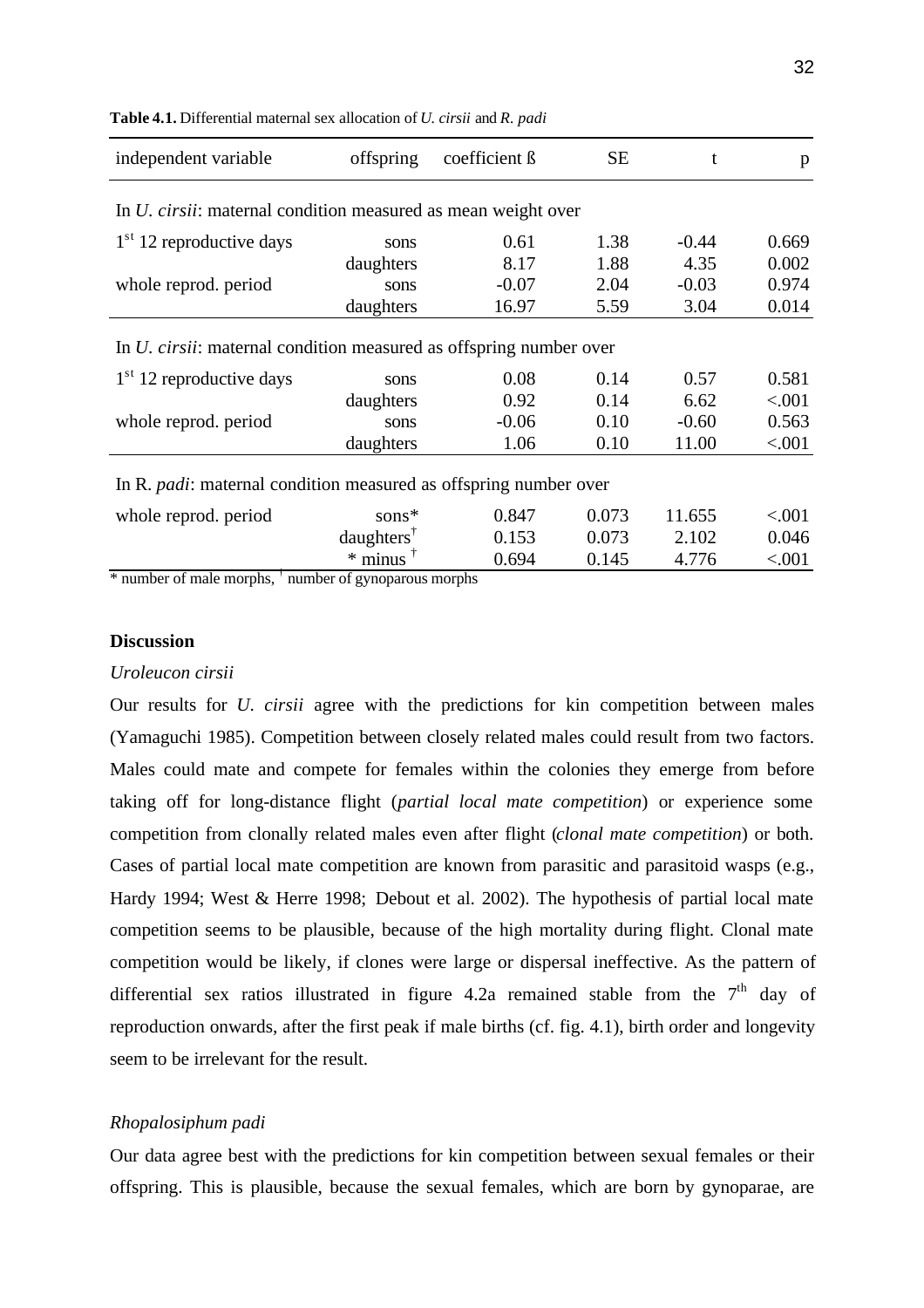wingless and do not move far from their birth place. Sexual females might be limited by places for oviposition and compete with their clonal sisters for them. Alternatively, the offspring of the sexual females and the colonies founded by them might compete for resources in spring. The females that hatch from eggs in spring induce leaf curling possibly exacerbating resource competition between neighbouring colonies that way. In *R. padi*, mortality in spring is indeed dependent on density in autumn (C.R., unpublished data). Nevertheless, kin competition among sexual females is probably not absent in *U. cirsii*. In *R. padi*, however, no kin competition among males can override this resource competition among related sexual females because the males disperse before mating.

The significantly positive slope for gynoparae might be due to the complex life cycle under study. The chance of a gynoparous female to survive host alternation could be related to her mother's condition though less strongly than in males. In this case, the investment into gynoparae should also increase with improving maternal condition. In *R. padi*, males are not born interspersed but after gynoparous females (Dixon & Glen 1971) suggesting a role of birth order and survival time of the mothers in the sex ratio. This has been proven for another aphid species with identical life cycle, *Myzus persicae* (Sulzer), by Hales et al. (1989). Therefore, accidental shortening of survival time will impinge more on the number of males than the number of gynoparae born. Tony Dixon (pers. comm.), however, pointed out that the numbers of gynoparae born by the clones of Rispe et al. (1999) were generally much lower than those found by Dixon & Glen (1971). This suggests differences in the condition of the animals, their host plants, or the climatic factors used for induction of sexual reproduction. It should, therefore, be useful to correlate offspring number to maternal weight in *R. padi* and check whether the slopes of the linear regressions for gynoparae and males can be extrapolated to ranges above the ones depicted in figure 4.2b extending to the ones found by Dixon & Glen (1971).

Another complication to be considered in this respect is the existence of clones that hardly produce any males on the one hand and asexual clones that also produce a few males in *R. padi* (Rispe et al. 1999; Delmotte et al. 2001). Including these clones into the consideration will make panmixis (random mating plus random competition) an even less likely assumption for *R. padi*. At the same time, kin competition between sexual females should prevail and males should be mixed during host alternation regardless of the clones they belong to. We admit that we do not hold the whole picture of differential sex allocation in *R. padi*, which is a highly complicated affair, but the key to understanding it might lie in including resource competition among females into the consideration.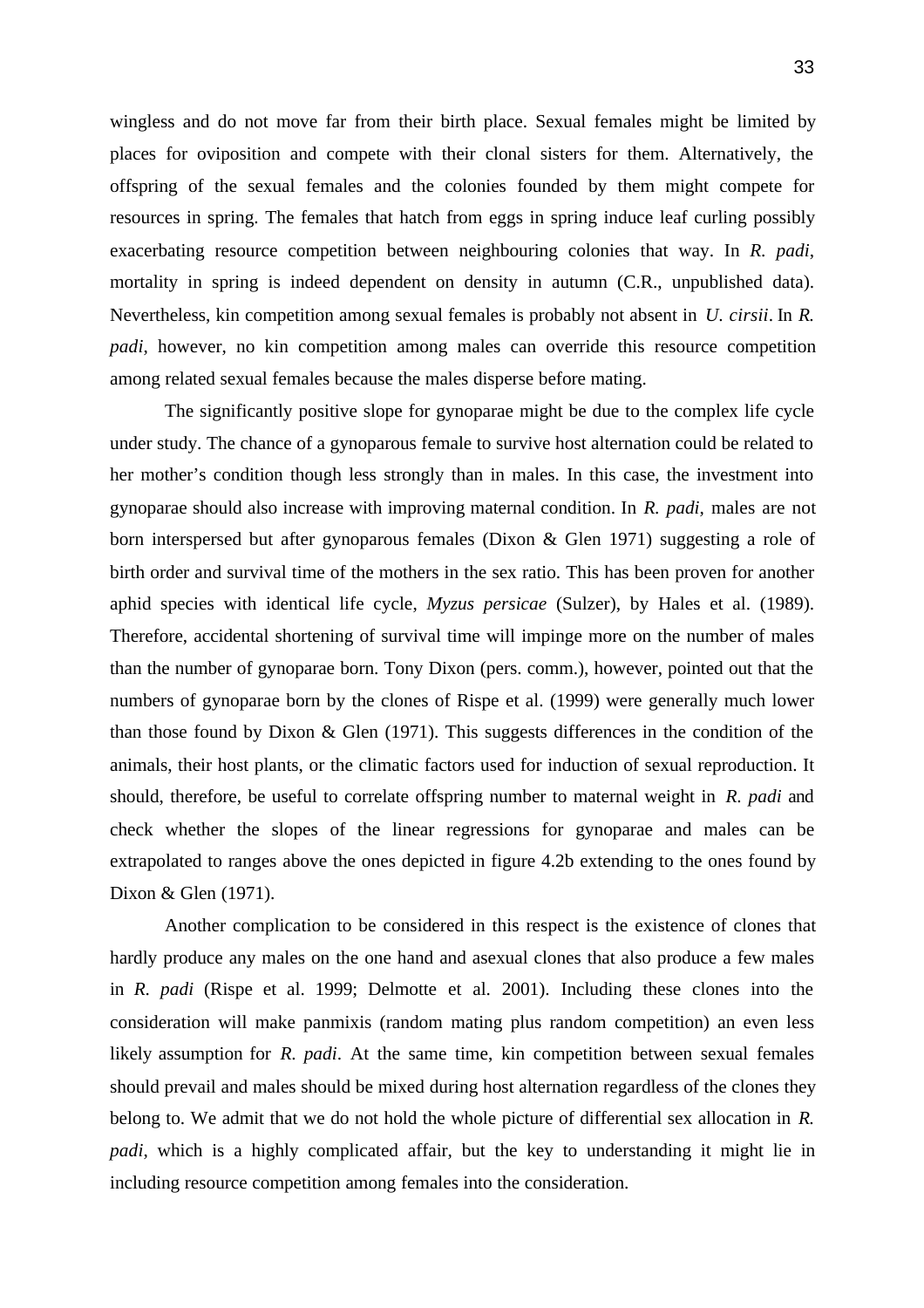## **Appendix**

#### **4.1 First instar weights of sexual females and males of** *U. cirsii*

A potted plant with five larval *U. cirsii* was transferred into short day conditions and left there in contact with three further potted plans onto which animals could migrate. First instar males of the F2 generation were collected daily together with the first instar females directly neighbouring them. The weight was measured with a micro-balance and recorded together with the sex. Because nymphs simply stay were they are born, collecting first instar males together with the neighbouring first instar females should be a suitable method to avoid systematic biases between the age of female and male nymphs after birth and before the first larval moult and hence their size.

A total $\frac{1}{2}$  of 34 males and 103 female first instar nymphs were collected and weighed. The mean weight of male nymphs was 150µg (32µg) and that of females 122µg (40µg) (SD in parentheses). This difference is significant (pooled variance  $t = -3.711$ , df =135, p < 0.001). Figure 4.3 gives the counts, density functions and box plots for both sexes.



**Fig. 4.3:** Weight (in µg) of first instar males and females.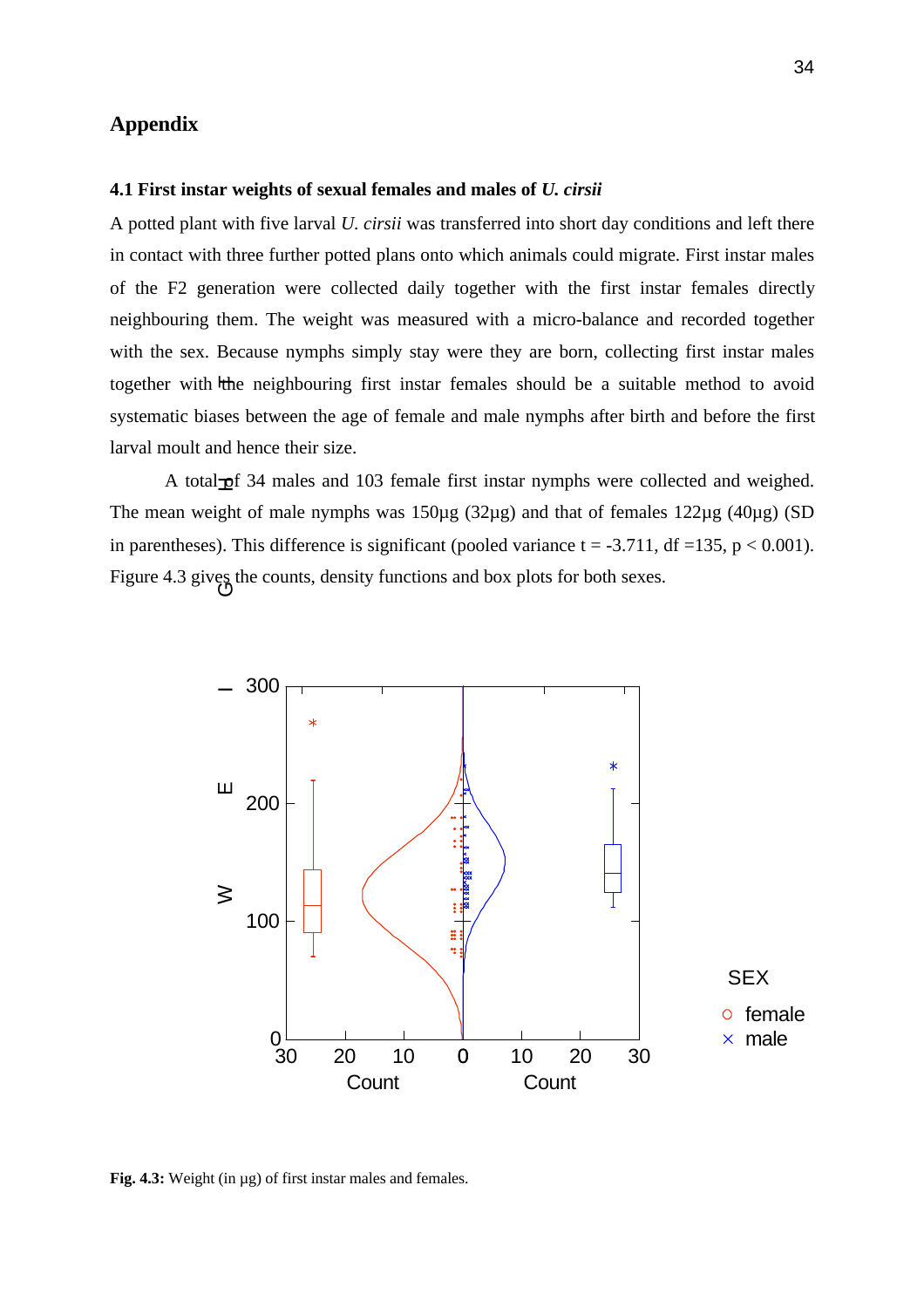The average of 28µg that male first instar nymphs are heavier than females, however, does not suffice to compensate for the strongly female biased sex allocation in *U. cirsii*. The two mothers with the highest portion of sons, for example, had a life time reproduction of 6 sons in 30 offspring and 7 sons in 35 offspring respectively. Taking the above given averages as birth weights would result in investment ratios of 900µg : 2928µg and 1050µg : 3416µg (sons:daughters) respectively. After correction for birth weight, even the mothers with the highest proportion of males in their offspring invested more than three times as much in female offspring. Furthermore, the slopes of the linear regressions of differential sex allocation versus maternal condition will not be affected by such a correction for birth weight. The constant (horizontal) regression line for sons in figure 4.2a would only lie slightly closer to the steeply rising line for daughters.

Males of *Drepanosiphum platanoides* (Schrank) and *Sitobion avenae* (Fabricius) are also larger than females at birth (Dixon pers. comm.). If this should be a general feature of aphids, it would deserve a general explanation. Some working hypotheses to start from can already be formulated: Larger male nymphs might mature quicker and earlier adult males have some kind of advantage. Alternatively, larger nymphs might end up as bigger adults and be stronger competitors. Larval mortality might also affect reproductive success worse, if it occurred in the rare sex, and heavier nymphs might survive better.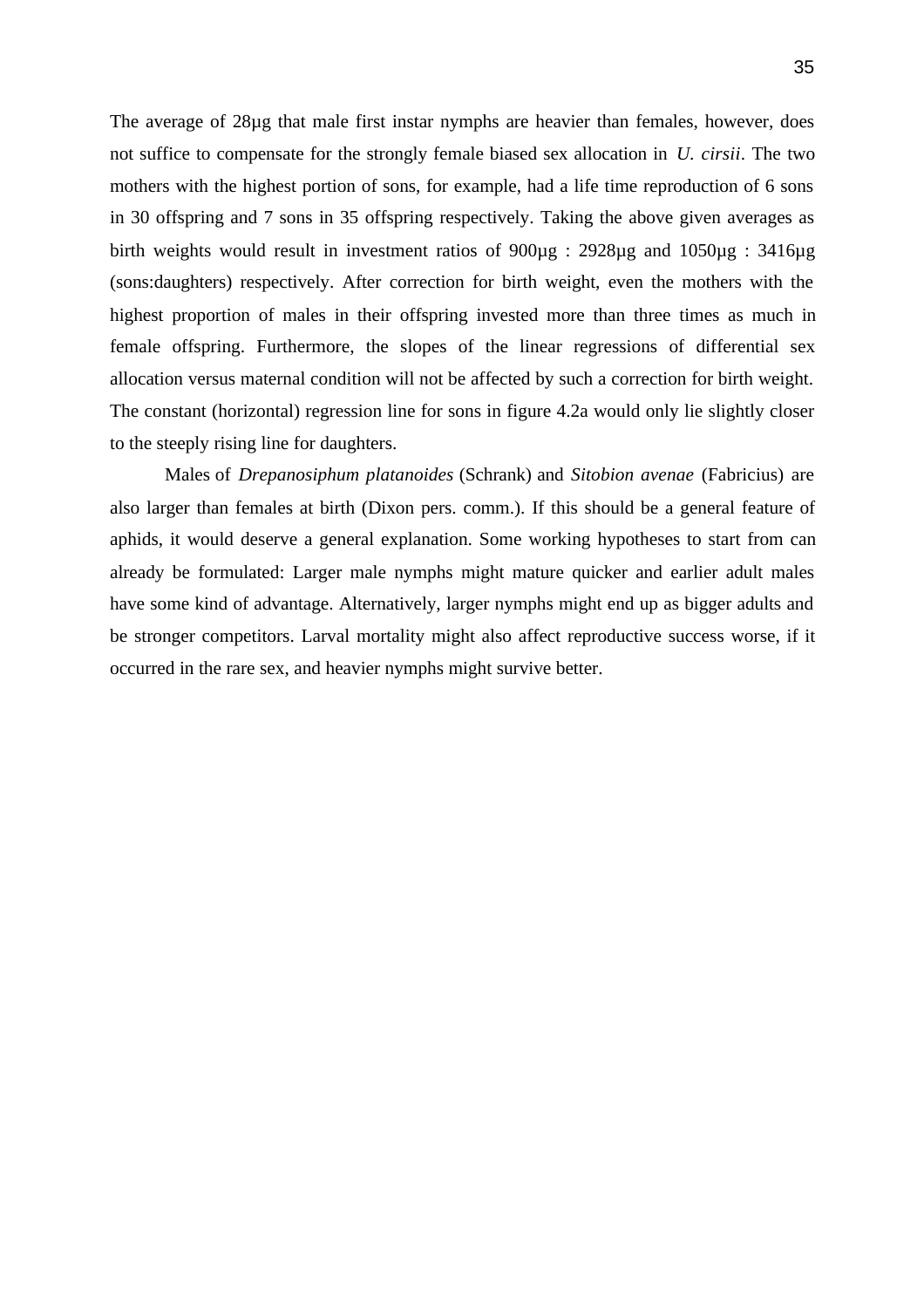### **5. Population density and the sex allocation**

The fewer the animals that found a breeding group the more intense the kin competition will be among their offspring. A model for the portion of sons *r* among the offspring of *N* founding mothers has be given by Hamilton (1967):

$$
r=\frac{N-1}{2N}.
$$

The number of founding mothers *N* is inversely related to the intensity of kin competition among the offspring. Substituting *N* by 1/*F* yields:

$$
r=\frac{1-F}{2},
$$

where  $F$  is the probability that genes competing for loci in a zygote will be identical by descent. *F* has been interpreted as the *inbreeding* coefficient (West et al. 2000, footnote 13), but it can as well be called the coefficient of *kin competition at the genetic level*. Hence *F* is the probability that two genes competing for a place in a zygote are identical by descent. Hamilton's model predicts that single mothers will invest nothing into sons and the portion of males in its offspring will be zero. This should be taken to mean that single mothers should invest the minimum necessary to assure the fertilisation of their daughters into sons.

Nevertheless, it is difficult to see how an individual aphid could assess the size of the group of sexuparae it joins and their fecundirty. This difficulty is exacerbated by the so called *telescoping* of generations. The offspring of the sexuparae start to develop and their sex is determined, while their mothers are still embryos (May & Seger 1985; Kindlmann & Dixon 1989; Dixon 1998, p. 93). In fact, the statement that the sexuparous "mothers appear to have direct control over the sex ratios of their offspring and their fecundities over a wide range" (Yamaguchi 1985, p. 462) seems to be the main reason why Yamaguchi's model for sex allocation with differential maternal condition has not been well appreciated.

In *U. cirsii*, sex ratios vary with maternal condition in a way fitting to Yamaguchi's model (see above). This, however, does not mean that the proximate mechanism of sex allocation needs to lie within the sexuparae. Kindlmann & Dixon (1989) have proposed a proximate mechanism of sex allocation in aphids working via population density. A high density during the grand-maternal generation with respect to the sexual females and males should have two effects: 1) Grandmothers should become smaller, giving birth to smaller sexuparae, which in turn will produce the same amount of sons but fewer daughters. 2) Sexuparae should be more abundant and hence more likely to found colonies together with other sexuparae.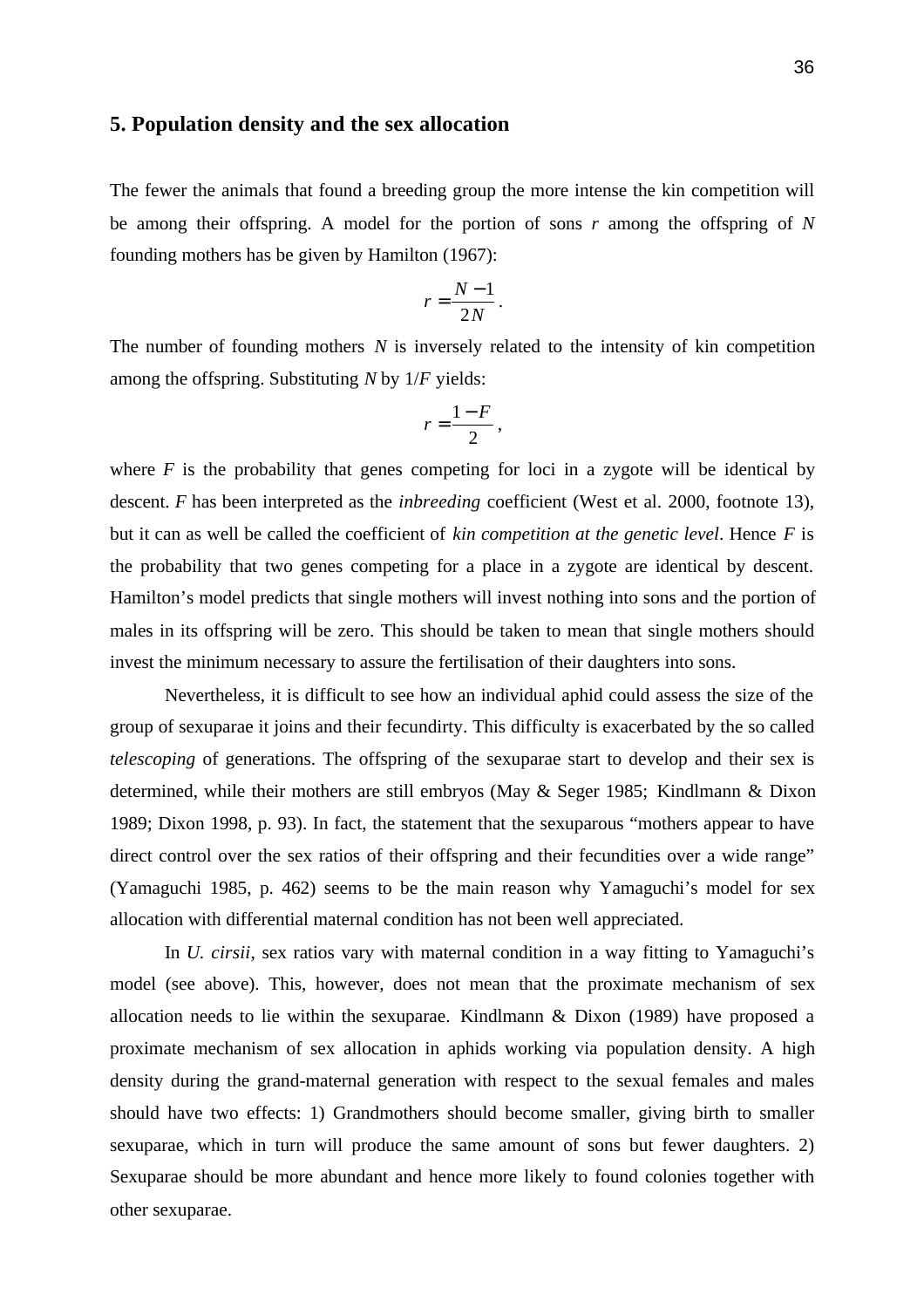At low densities, sexuparae will be likely to remain single and thus kin competition among males should be high. At the same time, these sexuparae will be big and produce a lot of daughters. In result, local mate competition will be high and the portion of males low. At high densities, however, sexuparae will be numerous and likely to settle together, which reduces the overall intensity of kin competition. At the same time, these small sexuparae will produce fewer daughters resulting in less female biased overall sex ratio in the population of sexual animals. According to this model, the ultimate cause (kin competition) and the proximate cause (population density) of sex allocation are correlated but quite distinct. Natural selection is assumed to have seized on population density experienced by the grandmothers as an early (proximate) indicator for the likelihood of kin competition among the sexual females and males, which in turn is the ultimate cause of biased sex ratios. The following experiments test the effects of different densities at different generations on the sex ratio in *U. cirsii*.

#### **Methods**

Two nymphs of *U. cirsii* were taken from the continuous breed and transferred onto a potted plant under short day conditions (12 h light, 14°C). From the offspring (sexuparae) fourth instar nymphs were chosen and apportioned into standard boxes with one or two individuals at random. Offspring number and sex was recorded daily, but nymphs were not removed from the boxes. The maximum number of sexual females recorded while the number of males was also at its maximum was chosen as the best estimate of the sex ratio in each box. In this experiment, the sexuparae experienced systematically different densities from their fourth instar onwards. This effect increased through the stronger crowding of the sexual offspring in boxes with two mothers. The second experiment was identical to the first, but crowding of the sexual offspring was excluded by taking the nymphs of the sexual generation out of the standard boxes each day. The daily offspring was sexed and their numbers added for each mother. Hence the sex ratios of this experiment give the portion of males of the total offspring produced by each mother. The third experiment was identical to the second in that nymphs were taken out of the boxes, after they have been counted and their sex recorded. However, the experimental groups did not differ in the number of sexuparous mothers per box, which was always one. This time, the number of nymphs that were transferred onto the potted plants under short day conditions was varied. Either five or one of these grandmothers of the sexual generation to be were transferred. The only systematic difference in density was the one experienced by the grandmothers and their daughters, the sexuparae, up to their fourth instar.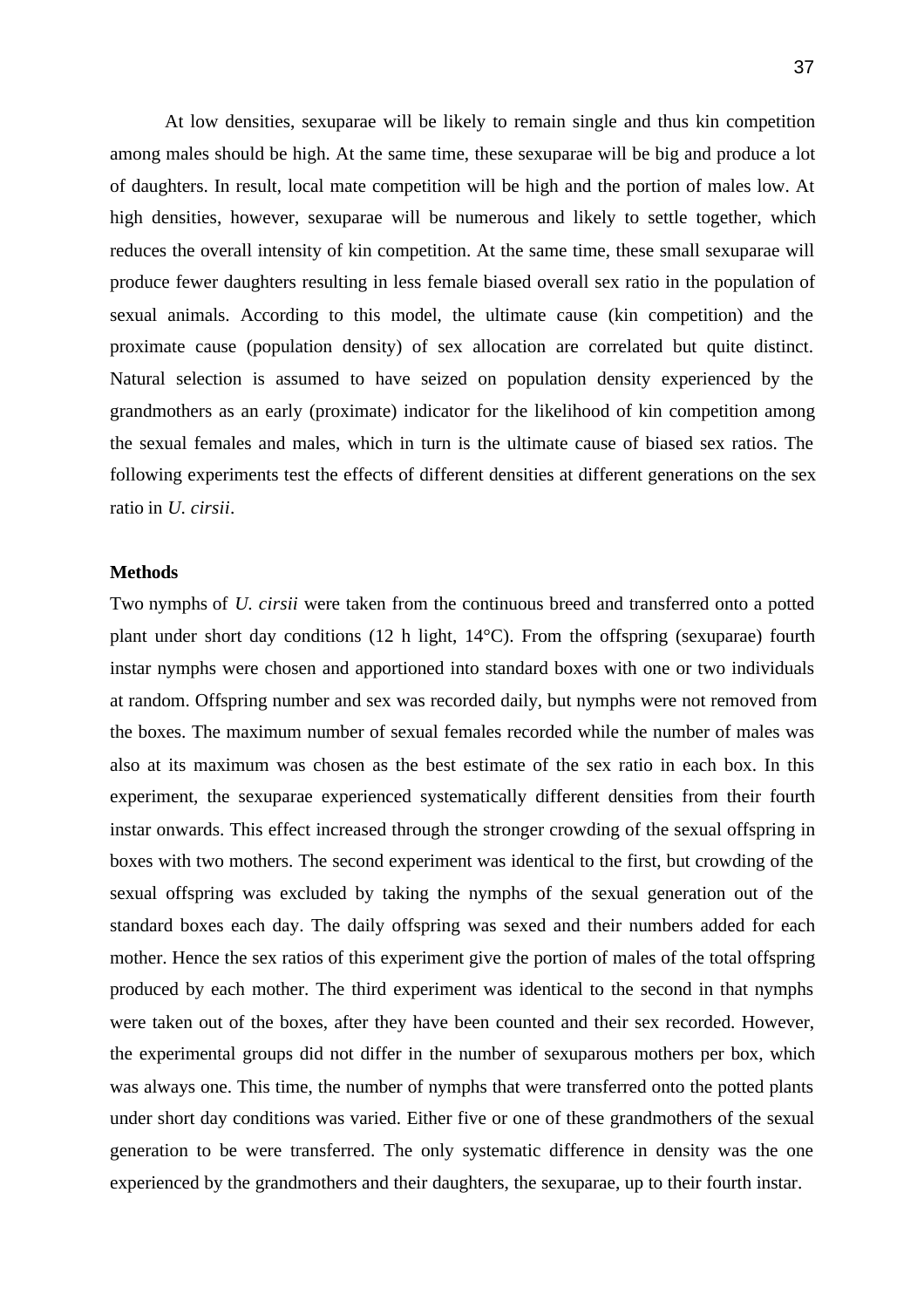#### **Results**

The sex ratios are summarised in table 5.1. The first experiment, one or two mothers per box, yielded no significant results (U = 33, p = 0.508,  $\chi^2$ <sub>approximation</sub> = 0.439, 1df, N<sub>1</sub> = 9, N<sub>2</sub> = 9). The same was true, if the new born larvae were taken out of the boxes each day ( $U = 110$ ,  $p =$ 0.826,  $\chi^2$ <sub>approximation</sub> = 0.048, 1df, N<sub>1</sub> = 14, N<sub>2</sub> = 15). Variable densities at the grand-maternal generation, however, had a significant effect on the sex ratios in the sexual generation ( $U =$ 67.5,  $p = 0.003$ ,  $\chi^2$ <sub>approximation</sub> = 9.040, 1df, N<sub>1</sub> = 12, N<sub>2</sub> = 6).

| sex ratio | experiment 1                             | experiment 2                                       | experiment 3            |
|-----------|------------------------------------------|----------------------------------------------------|-------------------------|
|           | $(1 \text{ or } 2 \text{ mothers with})$ | $(1 \text{ or } 2 \text{ mothers}, \text{nymphs})$ | (1 or 5 grand mothers,  |
|           | nymphs in box)                           | removed from box)                                  | nymphs removed)         |
| low       | $50/373=0.13$ (N=9)                      | $53/611=0.09$ (N=14)                               | $2/224=0.009$ (N=6)     |
| high      | $88/607=0.15$ (N=9)                      | $117/1594=0.07$ (N=15)                             | $43/360 = 0.119$ (N=12) |

**Table 5.1:** Sex ratio and density

The ratios are portions of male offspring (sons/sons+duaghters). The sample sizes are the number of replicates (standard boxes with one or two mothers respectively).

#### **Discussion**

The experimental design leads to pseudo-replication in the third experiment (variation of density at grand-maternal generation). This is not a problem for the first two experiments, because they have been designed to test the effect of density on the sexuparae. If the sexuparae were able to allocate their offspring sex ratio according to circumstances, they should do so independently of the fact that they were identical by descent. The third experiment, however, suffers from pseudo-replication. If, for example, density only affected the grandmothers of the sexual generation during an early developmental stage, this experiment tested the sex allocation of one against five grandmothers. The resulting offspring sex ratios produced by the sexuparae differed significantly, but this would need to be replicated at the level of the grand-maternal generation. Despite this flaw in experimental design, one conclusion is possible. Sexuparae are not able to allocate their offspring sex ratio from their fourth instar onwards. This disagrees with the assumption of Yamaguchi (1985) and supports the hypothesis of Kindlmann & Dixon (1989).

The treatments within experiment one and two did not differ significantly, but the sex ratios between both experiments did. This suggests that the conditions experienced by the nymphs transferred into short day conditions (grandmothers) have not been identical. In particular, the second experiment resulted in a high frequency of sexuparae that gave birth to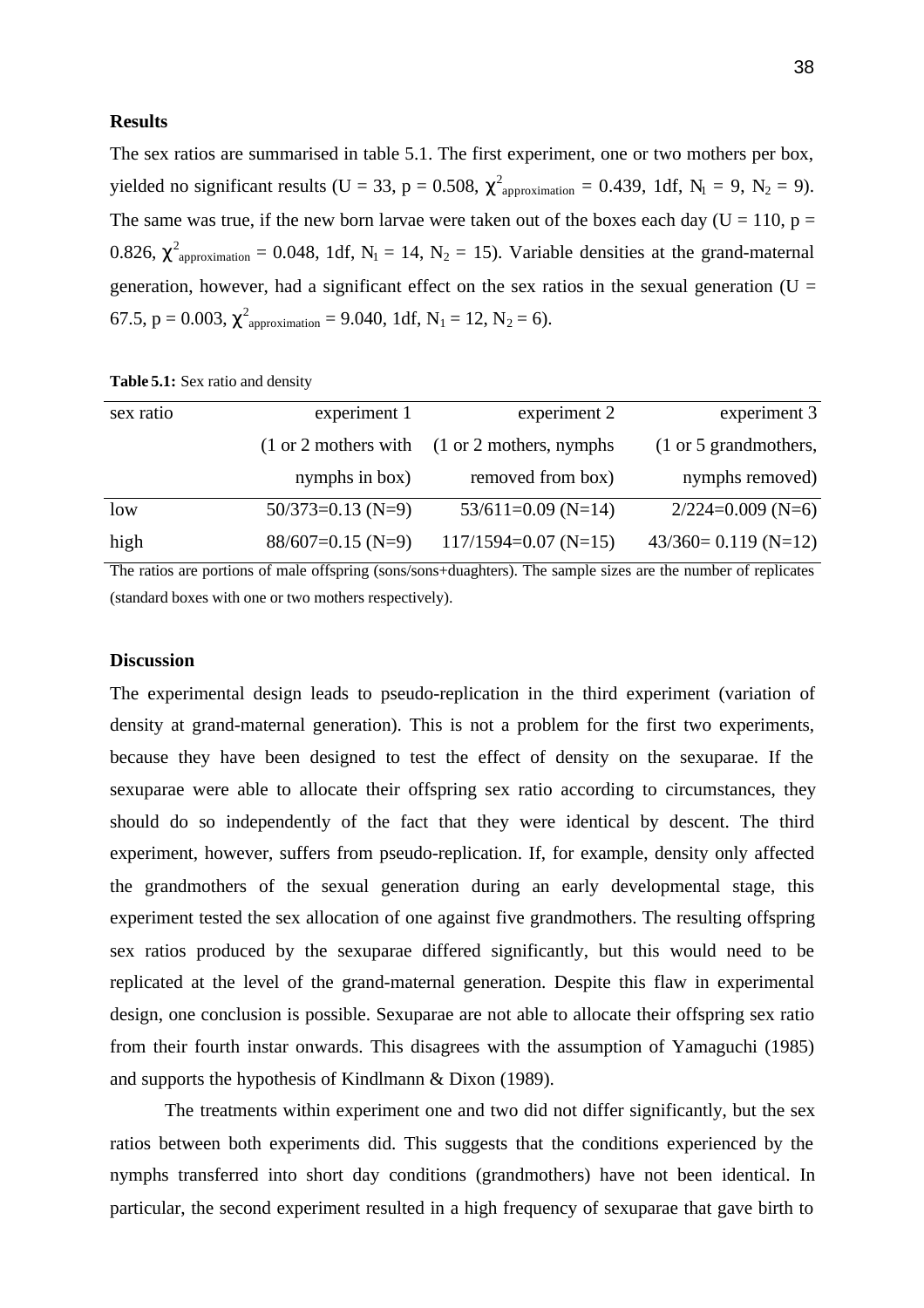no male at all and the overall sex ratio was lower. It is therefore not unlikely that the density experienced by the grandmothers of experiment 2 was lower than the one experienced by the grandmothers in experiment 1.

If exclusively female producing sexuparae were separated from their male producing sisters and no male happened to find their daughters during migration, their reproductive success would be zero. It is therefore remarkable that sex allocation resulted in sexuparae that produced no male offspring at all. This might be an inevitable effect of selection for low portions of males working on the grandmothers rather than the sexuparous mothers of sexual aphids. The sexual females emerging from exclusively daughter producing sexuparae will depend on males of other sexuparae for fertilisation. Some 2 males might suffice to fertilise 222 sexual females in principle (cf. table 5.1). The vagaries of natural conditions, however, would split many sexuparae apart. Even if the sexuparae from one grandmother stay together and found a colony together, an accident killing the one male producing sexuparous female (or killing the grandmother before bearing any male producing sexuparae) would have sufficed to lead to a colony of sexual females with no male among them. Such a colony would entirely depend on external males finding them. This might be an explanation for the regular finding of sexual females dieing unfertilised in the field (own observations).

Comparing the overall sex ratios from experiment 3 with the ones expected from the formula by Hamilton (1967) reveals two things. Calculating the number of founding females *N* from the portion of males *r* yields approximately 1 for the case where the number of grandmothers has indeed been 1. Of 224 sexual animals emerging from the single grandmother 2 were male. Inserting this portion of males  $(r = 0.009)$  into Hamilton's equation

$$
r = \frac{N-1}{2N}
$$

yields a number of founding females close to  $1 (N = 1.018)$ . In the case of 5 grandmothers, 43 of 360 sexual animals were male  $(r = 0.119)$ . This value delivers a number of founding females that is still quite close to 1 ( $N = 1.312$ ). Inserting  $N = 5$  into Hamilton's equation, however, yields a high portion of males  $(r = 0.4)$ .

Hamilton's model, however, is based on the assumption that founding females are assorted randomly as far as their relatedness is concerned. Assuming that an aphid cannot perceive its relatedness with a con-specific, a deviation of measured from expected sex ratios can serve as an estimate of the degree to which the aphid population deviates from panmixis. If the probability that five grandmothers of aphids stemmed from more than two clones was quite high, the sex ratio in their grandchildren should be quite close to the one predicted for 1 or 2 non-related founding females by Hamilton's equation.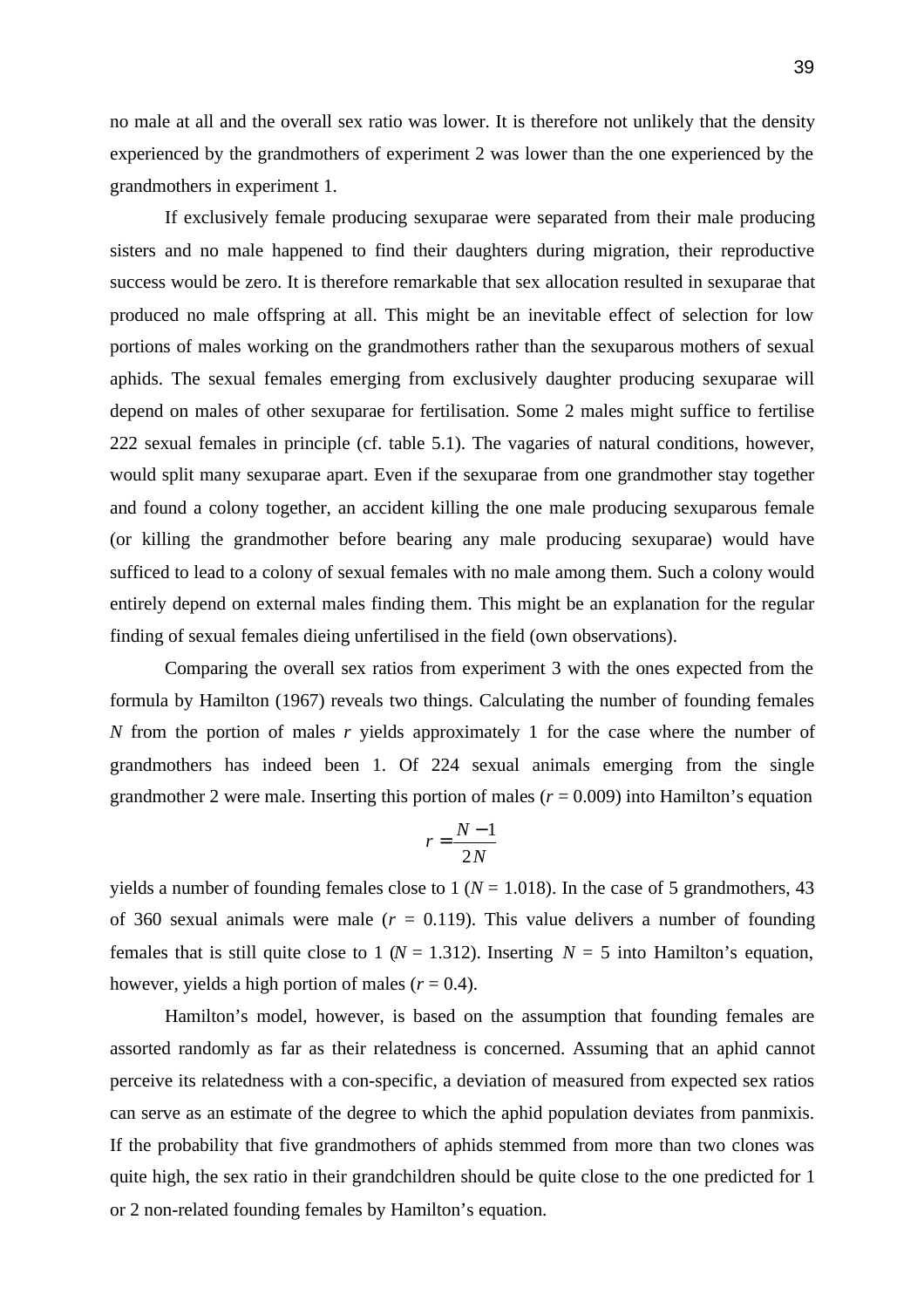The second equation

$$
r = \frac{1 - F}{2}
$$

can be used to calculate the difference between the degrees of kin competition in the sexual generation of *U. cirsii* and a panmictic population respectively. Five founding mothers from a panmictic population should produce sons in 40% of their offspring  $(r = 0.4)$ . This relates to a comparatively low degree of kin competition (*F* = 0.2). Five grandmothers of *U. cirsii* produced a far lower proportion of males in the sexual generation  $(r = 0.119)$ . This relates to a comparatively high degree of local mate competition  $(F = 0.762)$ . The difference is 0.562. If this was a measure for the deviation of the experimental population of *U. cirsii* from panmixis, it should be half way towards full sib mating and competition. It is not clear, however, how this measure will change in dependence to differing numbers of founding mothers (grandmothers in the case of aphids).

#### *Concluding remarks*

The experiments on density effects should be repeated carefully avoiding pseudo-replication. A more fine grained experimental design would also be favourable, because the above experiments only discriminate effects working on sexuparae from their fourth instar onwards from effects working on grandmothers plus sexuparae (mothers) up to their fourth instar. In order to conclude on population structure (kin competition), it would be necessary to compare sex ratios from replicates with many different numbers of founding grand(mothers). It would be particularly interesting to link such a study to patterns of differential sex allocation with varying maternal condition as found above.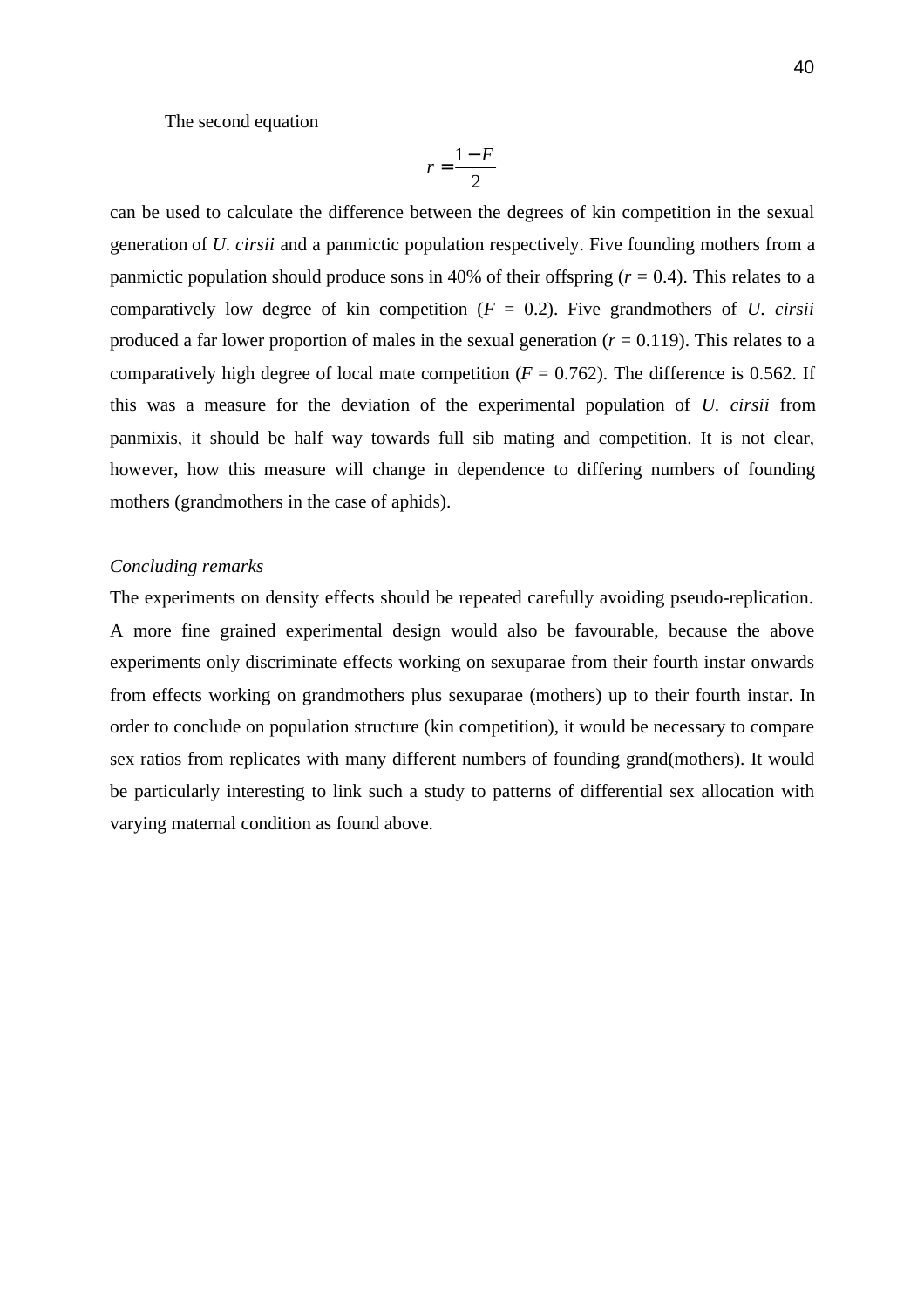## **6. Jumping genes, ancient asexual scandals, and the paradox of sex\***

#### **The twin-problem**

Sexual recombination accelerates the rate at which evolutionary change is possible (Fisher 1930, in a variorum edition from 1999; Muller 1932; Maynard Smith 1978), because two beneficial mutations at different loci that arose simultaneously in different individuals can both become established and fixed through sexual recombination. In asexual species, on the contrary, the two beneficial mutations would need to arise sequentially in individuals of the same lineage. Given identical mutation rates this would take much longer. Secondly, sex can reduce the load of deleterious mutations by the positive selection of recombinant individuals with less than the average number of deleterious mutations and negative selection against recombinants with more than the average number (Muller 1964; Maynard Smith 1978). These advantages, however, only accrue to individuals in the long-term (Maynard Smith 1984). They could also be conceived as advantages that accrue to groups in the short-term (Kondrashov 1993), but this requires a hierarchical conception that considers several levels of selection (see below, *The distinction between replicators and interactors*).

Genes for asexual reproduction could gain a two-fold immediate advantage over genes for sexual reproduction in an egg/sperm dimorphic (anisogamous) species without parental care, because males provide virtually nothing but genetic information to their offspring whereas females deliver all the resources. All else being equal, the genes of a parthenogenetic female will be twice as frequent in her progeny than the genes of a sexual female. Nevertheless, these theoretical expectations are not obeyed in nature. Despite the immediate cost of sexual reproduction, the majority of animal and plant species is sexual and anisogamous; and despite the long-term disadvantages of asexual reproduction, a few asexual taxa like bdelloid rotifers have grown evolutionarily ancient without any signs of imminent extinction. The latter have therefore been referred to as 'ancient asexual scandals' (Maynard Smith 1986; Judson & Normark 1996).

Hence evolutionary biologists are dealing with a twin-problem: 1) What maintains sexual reproduction in the short-term, despite a two-fold immediate advantage to an asexual competitor? 2) What has kept a few ancient asexual taxa from extinction, despite the longterm disadvantages of genetic inflexibility and mutation accumulation? This essay attempts to provide an unified perspective on both problems from a jumping gene's eye view.

l

<sup>41</sup>

<sup>\*</sup> submitted to *Evolution*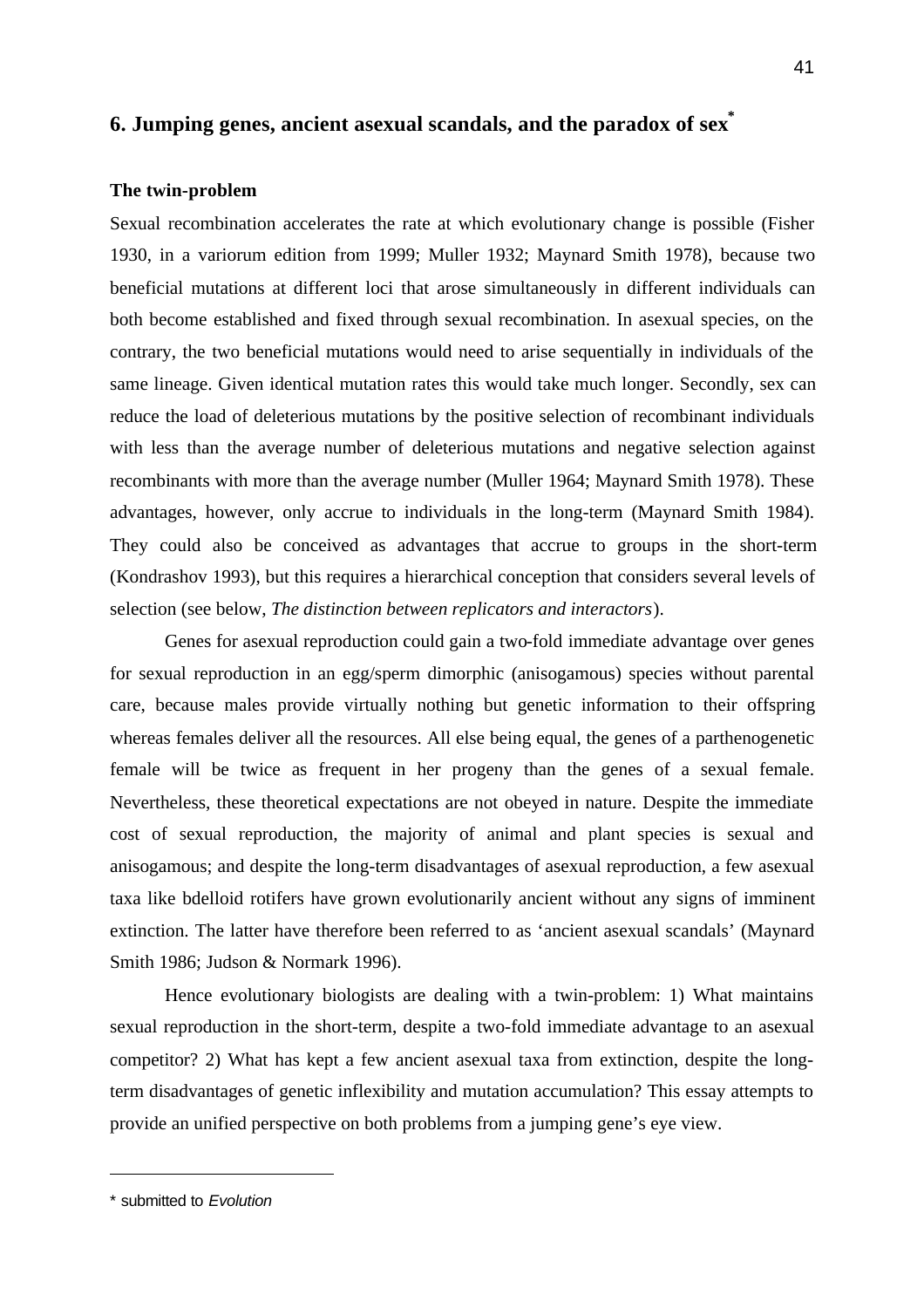#### **The distinction between replicators and interactors**

Dawkins (1976) has introduced the concepts of the evolutionary *replicator* and *vehicle*, where replicators are genes or memes and vehicles are a very diverse set of units. Hull (1980) has renamed Dawkins evolutionary vehicle into *interactor*, in order to stress their active role. While organisms are the most obvious units responding to the interactor concept, smaller parts as well as groups of organisms can also function as interactors is cases. Transposable elements, for example, are smaller parts of organisms that can be addressed as replicators which are their own interactors, because they can replicate at the expense of their host organism (Doolittle & Sapienza 1980; Orgel & Crick 1980; Hickey 1982; Bestor 1999; Woodruff et al. 1999). Although these terms might seem to be reifications, together they are useful for understanding evolution as a two step process, where the differential survival of interactors leads to the differential proliferation of replicators. Replicators in turn inherit information that can affect phenotypic traits of interactors differentially.

According to this scheme, evolutionary question can be aptly put into two categories: 1) Who interacts (using which strategies)? 2) Who benefits (which replicator increases)? Group selection, for example, would be about the differential survival of interactors that happen to consist of groups of organisms (e.g., Wilson 2001). Suppose a population structured into breeding groups that dissolve after a few generations and mix before new breeding groups are formed at random. Selfish freeloaders will have a reproductive advantage within groups of altruists, but groups with few altruists will have a large disadvantage (e.g., at defending a territory) in competition with other groups (e.g., Wilson & Dougatkin 1997). This between-group advantage of genes for altruists might override the within-group advantage of genes for cheats. Hence, the benefit of group selection goes to replicators.

The paradox of sexual reproduction and the ancient asexual scandals demand an answer in terms of replicators, because they ask about the evolutionary benefit of sexual or asexual reproduction respectively. Nevertheless, the paradox of sex is commonly introduced by imagining an ominous parthenogenetic female that competes with sexual organisms and the scandal about bdelloids is that these organisms have not become feeble in the least.

#### **Asexual reproduction without long-term detriment**

Suppose an asexual organism containing only one operon that encoded all the proximate functions for development and reproduction of the organism and was also transposable in a genome that was constrained to a certain maximal size by resource limitation but nevertheless orders of magnitude larger than the operon. Suppose further that some epigenetic automatism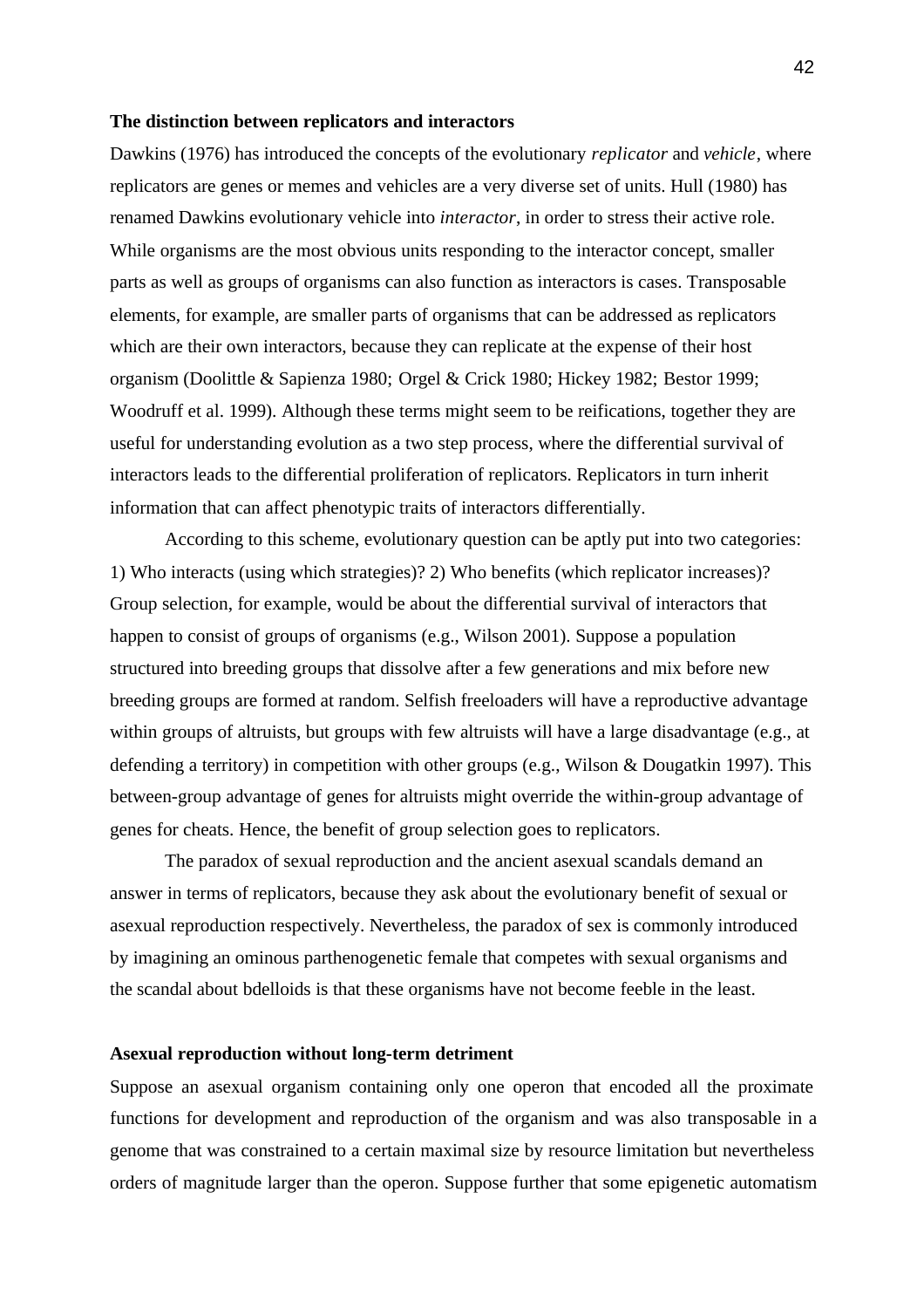(feedback) regulated genetic activity (transcription rate) according to the dose of functional operons in the genome. Starting with one operon, the genome would fill up with copies until as many operons became dysfunctional through mutations like point mutations, insertions, deletions, etc., as were newly established on average. While mutations would accumulate, however, not mutated 'backup' copies would still be around. If, for example, every fourth operon mutated during intra-genomic replication or reproduction of the organism, about three quarters of the genome would fill up with not mutated copies of the operon. A mathematical formulation of the transposition-selection balance has been worked out in a different context for 'parasitic' transposons (Charlesworth & Langley 1989; Charlesworth et al. 1994).

Hence, asexual reproduction does not necessarily bear the long-term disadvantage of mutation accumulation. This long-term disadvantage has been accepted on the base of the assumption that genomes consisted almost exclusively of coding regions, had stable structures, and that sexual recombination was the only source of recombination. This idea, however, is long dated. Genomes are now known to contain enormous amounts of non-coding DNA (e.g., Brosius 1999; Dimitri & Junakovic 1999; Makalowski 2000) and to have a continuously scrambled structure, because of asexual recombination within genomes through duplication and deletion, *ectopic exchange*, transposition , etc., (e.g., Shapiro 1999; Kidwell & Lisch 1997, 2001). These insights even lead some authors to regard some genomes as fluids rather than solids (e.g., Palmer et al. 2000). The fixation of advantageous mutations should also become a quicker process, because multiple copies of genes can 'capture' more advantageous mutations than single copies. Advantageous mutations that arose in different copies might even be brought together into one copy through intra-genome recombination. The following evidence on some ancient asexual lineages shows that their genome structure is neither frozen nor are all their genes in mutational decay.

#### **Some evidence on ancient asexual scandals**

The *Bdelloidea* Hudson, a monophyletic class of rotifers with four families, 18 genera and some 360 described species, have existed for 35 to 40 million years and constitute the bestestablished case of ancient asexuality. Mark Welch & Meselson (1998) have measured the genome sizes of one monogonont (sexual) and two bdelloid (asexual) rotifers. Both the bdelloids have larger genomes (2.2 and 1.0 pg) than the monogonont (0.7 pg). Furthermore, the genomes of each of seven sexually reproducing rotifers have been found to contain either two nearly identical sequences or only a single sequence of the stress-inducible gene *HSP82* for a so-called heat-shock protein, while the four bdelloid genomes examined contain two or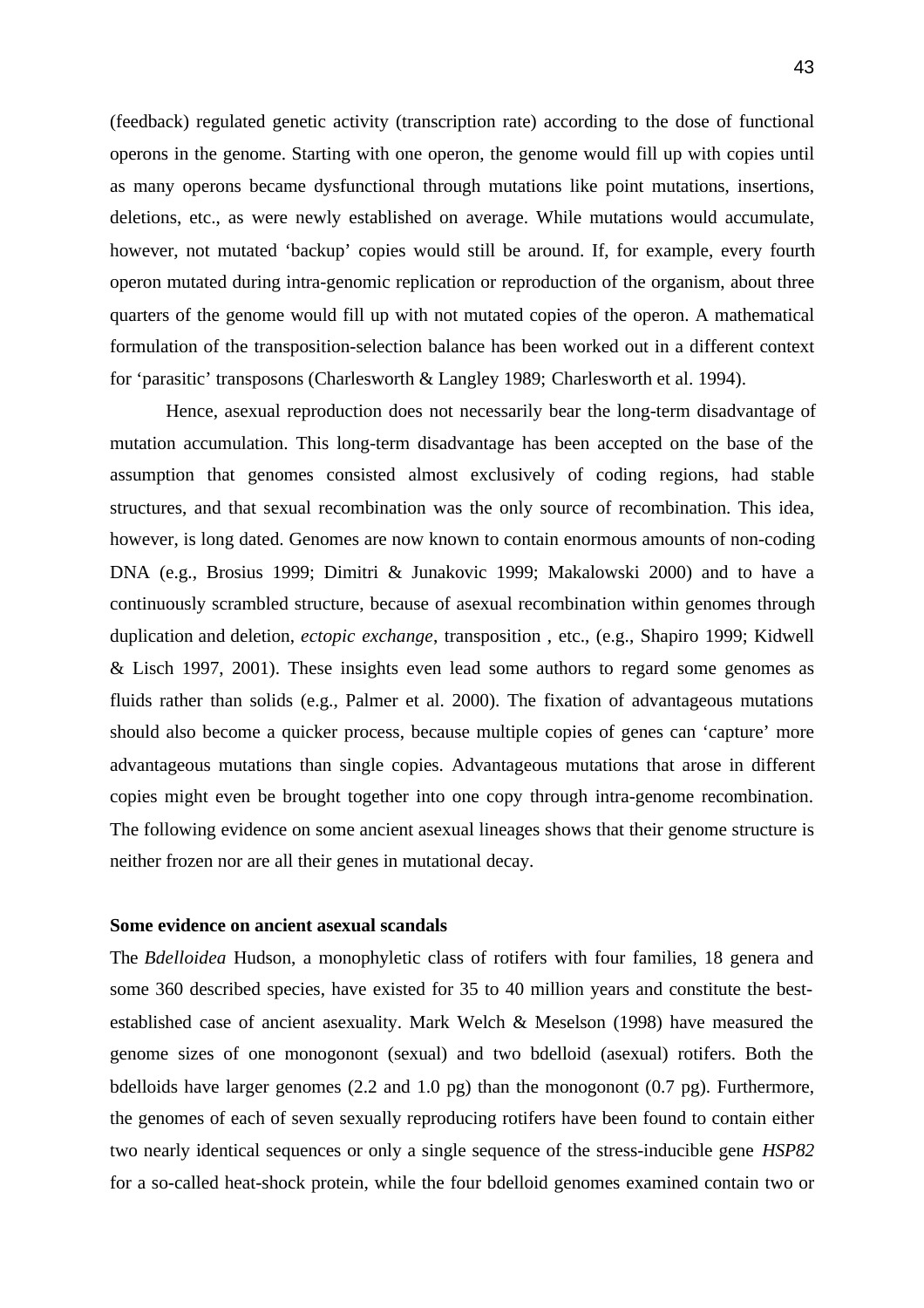more divergent copies of this gene in comparison (Mark Welch & Meselson 2000). The asexual bdelloids also have more copies of other genes (Mark Welch & Meselson 1998, 2000, 2001a); these copies are more divergent (Mark Welch & Meselson 2000, 2001a, b) and contain more introns (Mark Welch & Meselson 2000, 2001a) than those of the monogonont. Bdelloid rotifers do not seem to have a larger load of deleterious mutations, however, in spite of a similar mutation rate to that of monogonont rotifers (Mark Welch & Meselson 2001b).

Another ancient asexual taxon is the *Darwinulidae* Brady & Norman, a family of ostracod crustaceans with some 27 recent species and a remarkably good fossil record dating back 250 million years (Schön et al. 1998; Butlin et al. 1998). While single copy genes of sexual (monogonot) rotifers have additional copies in asexual (bdelloid) rotifers, research on dawinulids has concentrated on the so-called *internal transcribed spacers* (ITS) of an array of repetitive ribosomal DNA. ITS 1 and ITS 2 are two stretches of DNA separating the three nuclear genes coding for ribosomal RNA (18S, 5.8S and 28S). They are transcribed but then spliced out before the RNA is used to construct the ribosomes. The whole DNA arrangement (18S, ITS1, 5.8S, ITS2, 28S plus external spacers) is repeated in arrays of many copies. According to the 'Meselson hypothesis' (Mark Welch & Meselson 2000), the copies of ITS should have diverged strongly because of independent mutation accumulation in asexual lineages. Nevertheless, the sequences of ITS have diverged far less than has been expected (Schön et al. 1998). Further evidence now suggests that gene conversion and recombination within and between tandemly repeated arrays of ribosomal DNA of a genome works against mutation accumulation (Butlin 2000; Gandolfi et al. 2001). It would be interesting to know whether additional copies of 'regular' genes that are not part of repetitive arrays also occur in darwinulids and whether ITS of bdelloids are also not accumulating mutations.

Palmer et al. (2000) have described the mitochondrial DNA (mtDNA) of angiosperm plants as having "experienced remarkably high rates of gene loss and concomitant transfer to the nucleus and of intron acquisition by horizontal transfer". The remaining mtDNA is characterised by frequent duplications, deletions and the "capture of sequences from the chloroplast and nucleus". Inversions and recombination between small and large repeats are "frequent enough to scramble gene order almost completely, even among relatively closely (sic) members of the same genus" rendering the mitochondrial genome a "nearly equimolar mixture of recombinational isomers" (Palmer et al. 2000). That plant mtDNA evolves rapidly in structure but slowly in sequence has been known for a long time (Palmer et al. 2000). A particularly striking point is that, in many plants, the relative rate of gene transposition for ribosomal proteins actually exceeds the rate of nucleotide substitution at individual silent sites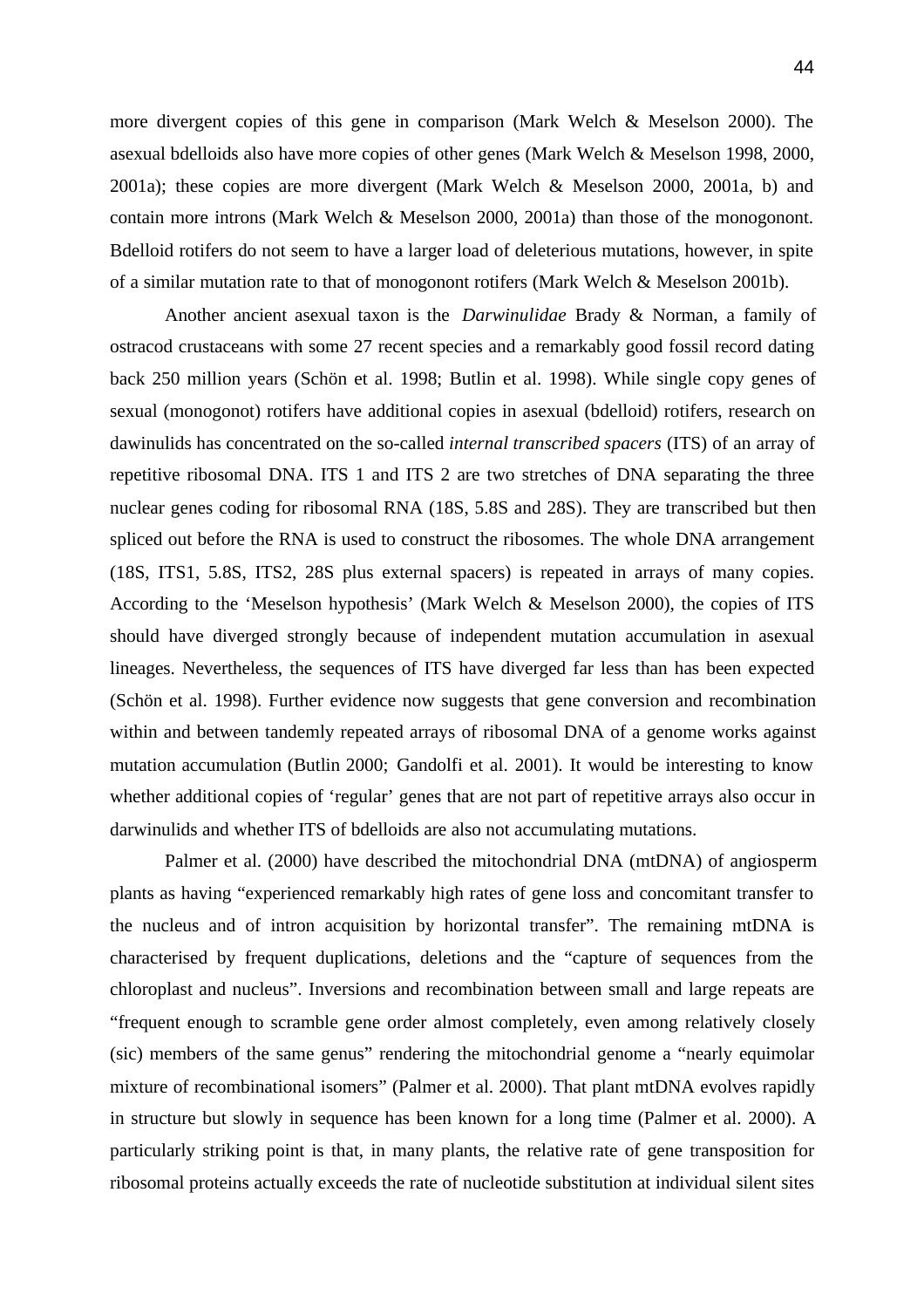(Adams et al. 2000). Although exchange with the nuclear and chloroplast genomes means that these mitochondria are not entirely clonal, this evidence fits well to the idea that gene jumping can compensate the disadvantages of long-term asexual reproduction.

The clonality (asexuality) of animal and particularly human mitochondria is the subject of an ongoing debate (proceeding along Eyre-Walker et al. 1999a; Hagelberg et al. 1999; Macaulay et al. 1999; Eyre-Walker et al. 1999b; Awadalla et al. 1999; Kivisdil & Villems 2000, with following discussion at www.sciencemag.org/cgi/content/full/288/5473/ 1931a; Eyre-Walker 2000). Eyre-Walker and colleagues seem to favour so-called *paternal leakage* as a mechanism of explaining the high degree of *homoplasy* (parallel point mutations) and lack of linkage disequilibrium (Eyre-Walker et al. 1999a; Awadalla et al. 1999). A few mitochondria of the sperm cell penetrate the zygote but are then degraded. The paternal leakage hypothesis suggests that some pieces of mitochondrial DNA from the sperm can nevertheless be integrated into the mitochondria of the zygote. Other forms of gene jumping, however, are also being considered (e.g., Eyre-Walker 2000).

#### **Integrating the new perspective**

An alternative explanation for the continued existence of an asexual population is via multiple origins of new asexual clones from a sexual species. In this model, an asexual population would represent a heterogeneous compilation of asexual clones that are continuously spinning off from a sexual species and that are balanced by the high extinction rate of these clones (e.g., Hamilton et al. 1981; Howard & Lively 1994; Butlin et al. 1998; Schön et al. 2000). Asexual clones of aphids such as *Rhopalosiphum padi* (L.) retain the ability to produce a small portion of males that can mate with sexual females from the same species. This results in new clones, which in spite of being produced sexually are asexual in turn (Delmotte et al. 2001). Occasional long-term survivors escaping such a dynamic equilibrium between the frequent establishment and extinction of asexual clones might have given rise to a few wellseparated and ancient taxa of asexual organisms, such as the bdelloids or darwinulids.

The most suitable groups for addressing questions relating to this middle-term evolution of asexual lineages are taxa such as *Tramini* Herrich-Schaeffer (Hemiptera, Aphidoidea), *Cypris* O.F. Müller (Crustacea, Ostracoda), or parthenogenetic populations of the genus *Artemia* Leach (Crustacea, Anostraca). These groups combine a long history of widespread asexual reproduction with a generally reduced but miscellaneous degree of sexual reproduction (MacDonald & Browne 1987; Browne 1992; Browne & Hoopes 1990; Butlin et al. 1998; Schön et al. 2000; Blackman et al. 2000, 2001). The karyotypes of these species are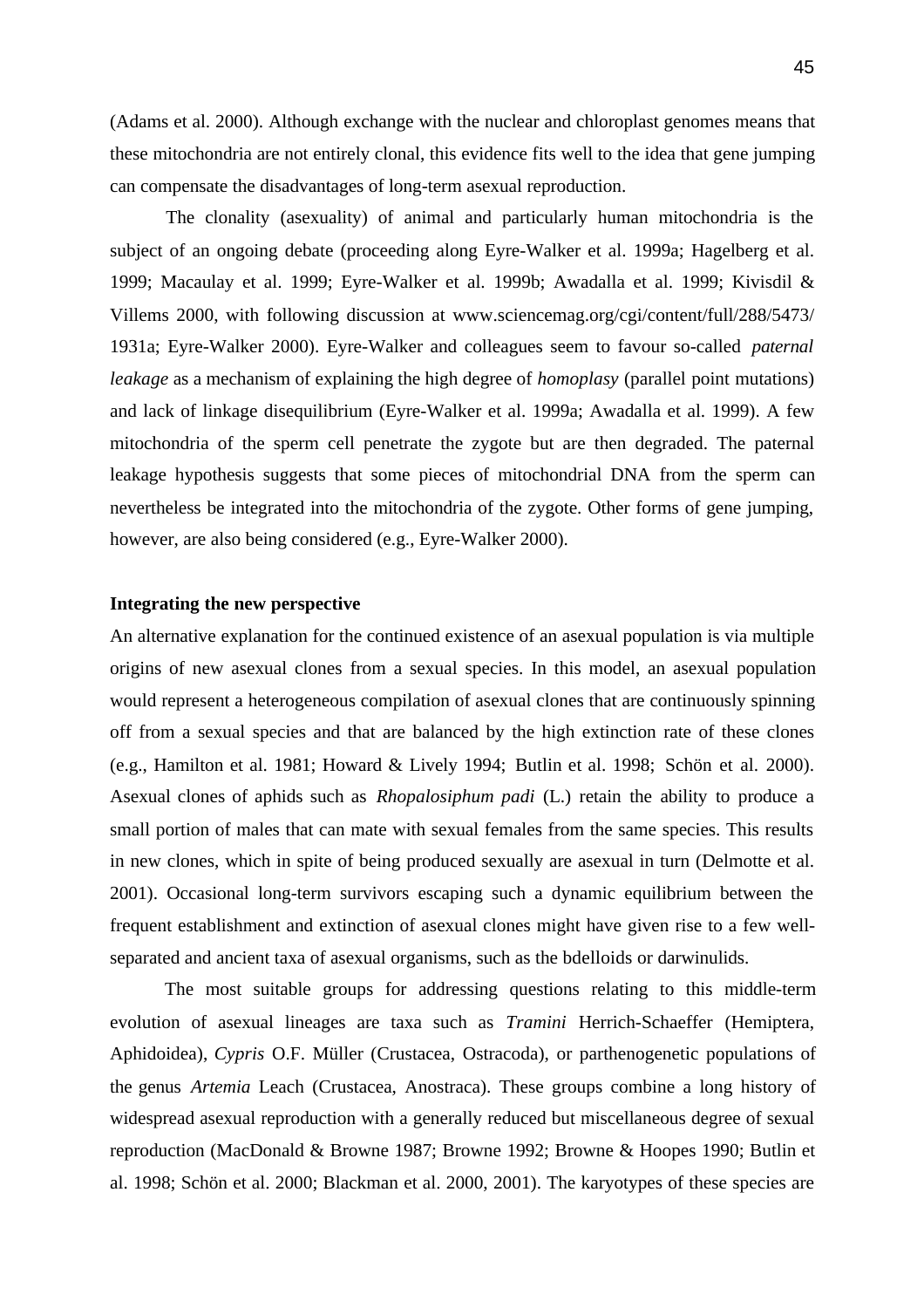structurally highly heterogeneous and sometimes aneuploid or polyploid. The genomes are not organised into homologous sets of genes and chromosomes, because of various multiplications and rearrangements (e.g., Abatzopoulos et al. 1986; Turgeon & Hebert 1994, 1995; Normark 1999; Blackman et al. 2000). The chromosomes are sometimes connected by fine threads indicating ectopic exchange (e.g., Abatzopoulos et al. 1986). Blackman et al. (2000) have also found a multiplication of the number of ribosomal DNA arrays in *Tramini*. The study of specific DNA sequences, however, did not provide consistent evidence for mutation accumulation. As in ancient asexual taxa, the genome structure is not conserved, but some genetic sequences are (Normark 1999), while others diverged (Schön et al. 2000).

Long-term survival of asexual lineages suggests that they should have some means of recombination other than sexual recombination during meiosis and syngamy. Would a solution of the problem of long-term asexual reproduction, however, not exacerbate the paradox of sex? After all, a parthenogenetic female should immediately gain twice the reproductive success than her sexual competitors.

#### **Sexual reproduction without a two-fold immediate cost**

Is it possible to reformulate and unify hypotheses about the maintenance of sex in terms of jumping genes – now between genomes? Sexual recombination may be seen as a way of regular germ-line replicators (not transposable elements) to jump out of an unfavourable genetic background (cf., Otto & Feldman 1997). An individual germ-line replicator would get rid of a deleterious mutation at another locus in every second sexually produced gamete on average, which is only half as bad as being entirely stuck with it in an asexual lineage.

Another major hypothesis for the maintenance of sex regards sexual recombination as adaptive in an evolutionary arms race against parasites (e.g., Hamilton 1980; Hamilton et al. 1990). If a parasite 'breaks' a certain defensive trait of its host (e.g., a toxic plant alkaloid) no single allele will become dysfunctional as through a deleterious mutation. Nevertheless, it is usually possible to restore defence through substituting alleles in one of the loci involved in the defensive function (Flor 1971). Through sexual recombination, individual replicators can jump out of a genetic background that has become susceptible to a parasite, in the same way as they can jump away from a deleterious mutation in that genetic background. It is not unlikely that other hypotheses on the maintenance of sex can also be reformulated according to a jumping gene's perspective, and this might yield a more unified picture. In conclusion, the jumping gene's eye view has the potential for a unified perspective on two of the most intricate problems of evolutionary biology, the *paradox of sex* and *ancient asexual scandals*.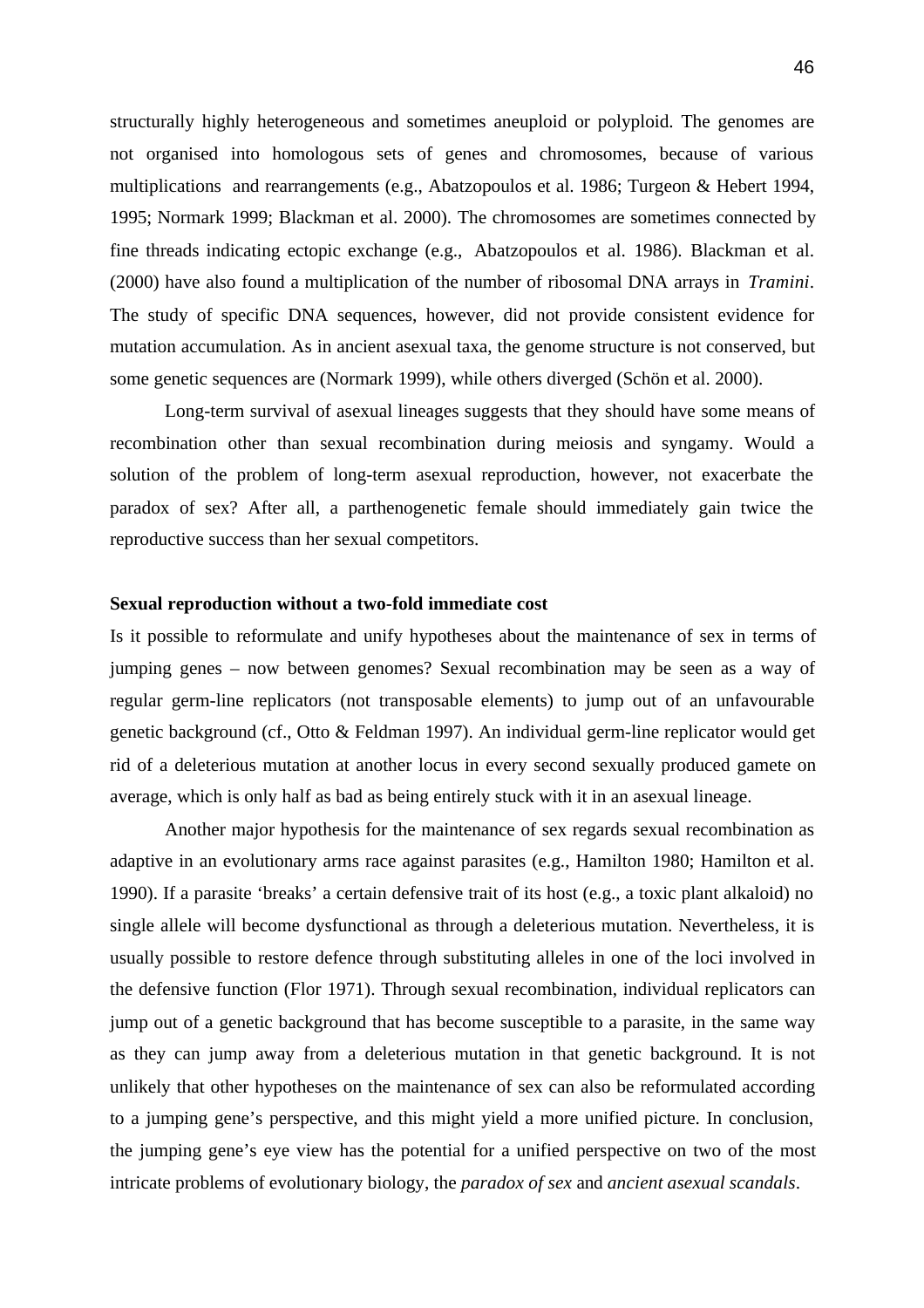# **General Conclusions**

#### **Interactors, replicators, and evolutionary theory**

The distinction between evolutionary *replicators* (Dawkins 1976) and *interactors* (Hull 1980) has been around ever since August Weissmann proclaimed the separation of *germ-plasm* and *soma* in 1883 (e.g., as the discrimination between *genotype* and *phenotype*). Although these terms might seem to be reifications, they are useful for understanding evolution as a dual process: The differential survival of interactors leads to the differential proliferation of replicators. A missing link in this scheme is how heritable information from replicators is translated into new phenes (Arthur 2002). This translation of the genetic information, however, is not yet included into conceptions of *natural selection* but is regarded as belonging to developmental biology. The neologism *translator* has not yet been used, but the recent upsurge of 'evo-devo' indicates a new interest into the role of development in evolution. If evo-devo was not just filling in the gory details of development but a genuine synthesis in progress, evolution might soon be thought of as a triple process: (1.) interactor survival, (2.) replicator proliferation, and (3.) translator expression. While development is not relevance here, the interactor-replicator distinction allows an integration of the above results.

Evolutionary interactors are very diverse, indeed, and it seems to be uncontroversial that a hierarchy of interactors exists. Sperm and egg cells, and the zygotes and organisms emerging from their fusion, are among the most obvious interactors. Life cycles are such vehicles on a larger temporal scale and breeding populations with their various features (e.g., sex ratio and kin structure) are vehicles on a larger spatial scale. Natural selection leads to differential survival of these units, which in turn leads to differential proliferation of their germ-line replicators.

Replicators of two fundamentally different kinds are recognised today. Germ-line replicators are genetic (e.g., genes, transposable elements, parasitic DNA), whereas cultural replicators are memetic (e.g., ideas, traditions, fashions, tunes) and copied by imitation (Blackmore 1999). According to Blackmore (1999), many peculiarities of human nature can be explained as benefiting *memes*. For most organisms, however, memes are irrelevant, because these organisms do not imitate each other and have no culture.

Even group selection is no longer a heresy against orthodox evolutionary theory in this modern guise (e.g., Wilson 2001). Suppose a population is structured into breeding groups that dissolve after a few generations and mix before new breeding groups are formed. In this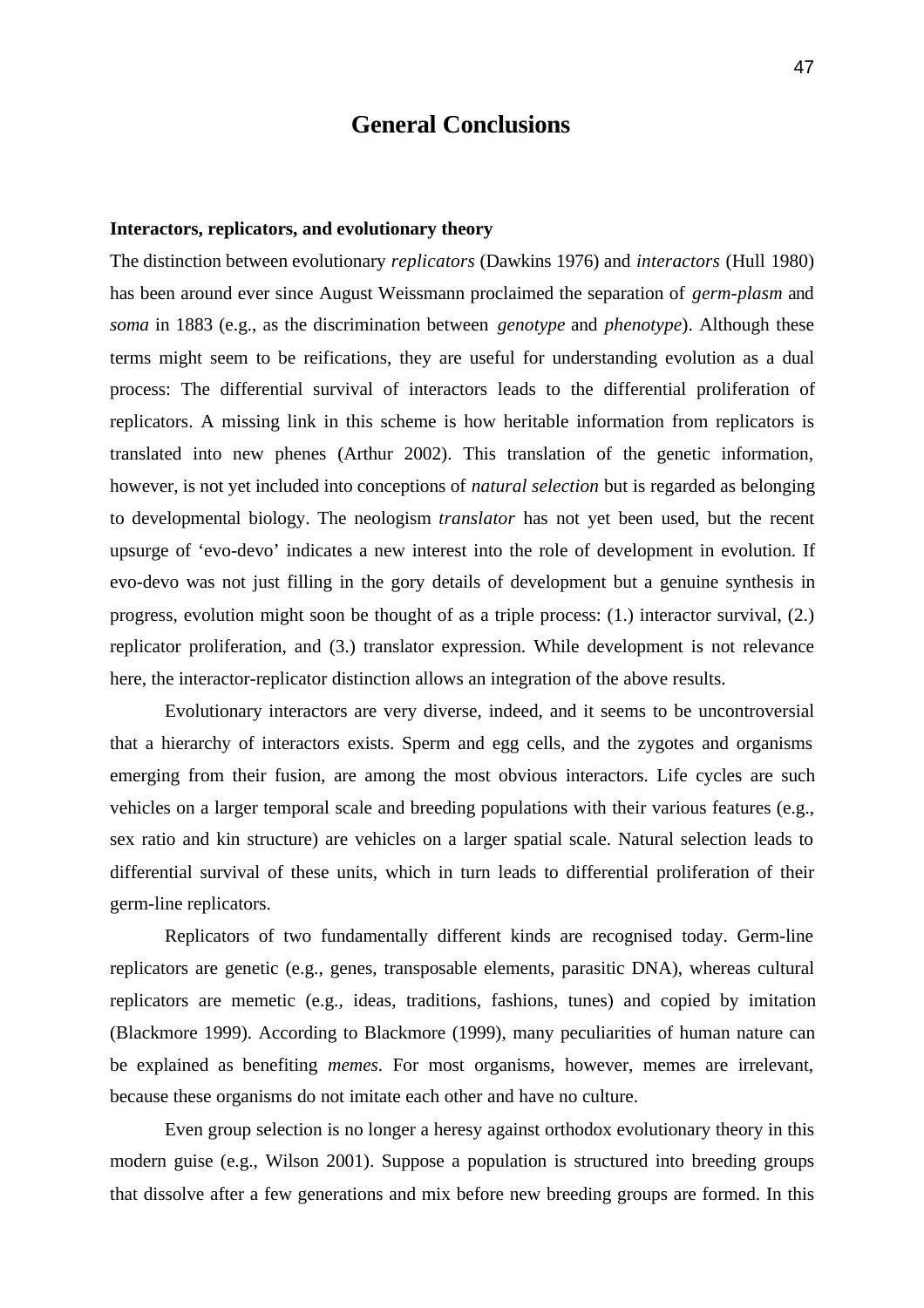situation, between-group selection needs to be distinguished from within-group selection. Suppose further that a group of co-operating altruists has a higher capacity to gain and defend resources (e.g., territory). Within each group of altruists, selfish freeloaders will have a higher average fitness but all individuals of a group of altruists will do much better than those in a group of egoists. This overall benefit can statistically prevail over the within-advantage of cheats (e.g., Wilson & Dougatkin 1997, Wilson 2001). Thus, the fitness of the cheats is frequency-dependent. They only do better in groups that are dominated by co-operating altruists but do far worse in groups that are dominated by their own kind. Many genes for selfish behaviour will be negatively selected, when their frequency has become too high either through steady increase within a group or through the stochastic raffle preceding the formation of new breeding groups.

#### **Interactor selection: Which strategy survives?**

Strategies of life history, sex allocation, mating behaviour and sperm competition can be seen as vehicles that are under natural selection. These various interactions need to be integrated, in order to lead to the successful proliferation of germ-line replicators. How are these evolutionary vehicles integrated?

The life history of a species influences its population dynamics throughout the year and sets the degree of kin competition among males or females. This selects for a sex allocation strategy adapted to the life history frame. The operative sex ratio resulting from this sex allocation in turn sets the stage on which each individual has to play out its life as successful as possible. This requires an adaptive mating behaviour of individuals. For example, the guarding of females should be adaptive at high degrees of competition from other males, but a maladaptive waste of time at low degrees of competition in strongly female-biased breeding populations. Mating behaviour will also be influenced by the nature of sperm competition.

The simplest model that relates mating behaviour to sperm competition would assume that mate guarding after copulation indicates the last male's sperm precedence in fertilising eggs (e.g., dung flies, cf. Parker 1970a), whereas pre-copula mate guarding indicates the first male's sperm precedence (e.g., snapping shrimp, cf. Mathews 2002). On the other hand, postcopula guarding is not cogently associated with a strong precedence of the last male's sperm in fertilising a female's eggs. Post-copula guarding will be adaptive whenever the 'guarding' strategy gains a differential reproductive advantage over the 'non-guarding' strategy, even if a later male could not gain any sperm precedence and its P2-value would fall short of 0.5 (e.g.,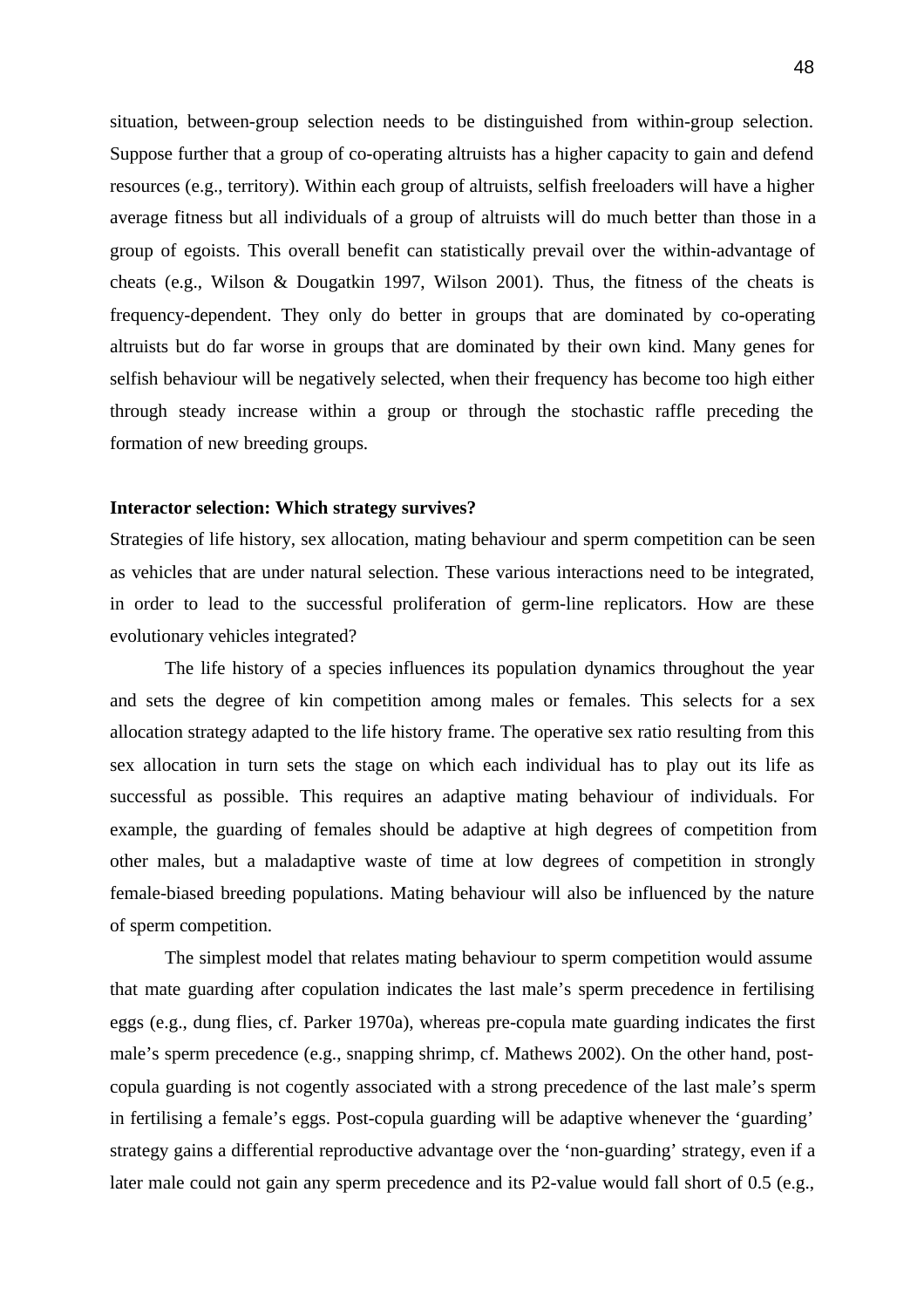Dickison 1995, Simmons & Siva-Jothy 1998). This differential advantage for the guarding strategy should, of course, wax and wane with the portion of males or sex ratio.

Life history strategies need to be adapted to a dynamically changing environment. Life history influences population structure including competition structure. Different sex allocation strategies will be adaptive under different risks of kin competition. The operative sex ratio resulting from adaptive sex allocation will in turn affect both the likelihood of sperm competition and mate competition thus setting the stage for adaptive mating behaviour.



This scheme of interactor integration can be illustrated at the example of some above studied aphids. The most obvious difference in the life histories of the birch aphid *E. betulae* and the hawksbeard aphid *U. cichorii*, for example, lies in the wing polymorphism and mobility of the parthenogenetic morphs (cf. chapter 3). In *E. betulae*, all parthenogenetic individuals are winged and apt flyers. Their ecological niche is closer to that of leafhoppers (*Psyllidae*) than to that of the sedentary and colonial aphid *U. cichorii*. Therefore, clones of *E. betulae* will be better mixed than those of *U. cichorii*. On a scale ranging from random to sib competition, competition among male *E. betulae* should be closer to random, whereas competition among male *U. cichorii* should be closer to kin. This difference in competition among related males selects for different sex ratios. The resulting operative sex ratio will in turn increase sperm competition and set the stage for individual mating behaviour. The higher proportion of males and the more scattered distribution of females among sexual *E. betulae* select for mate guarding. With the low proportion of males and the clumped distribution of females in sexual *U. cichorii*, however, mate guarding would be a maladaptive waste of time.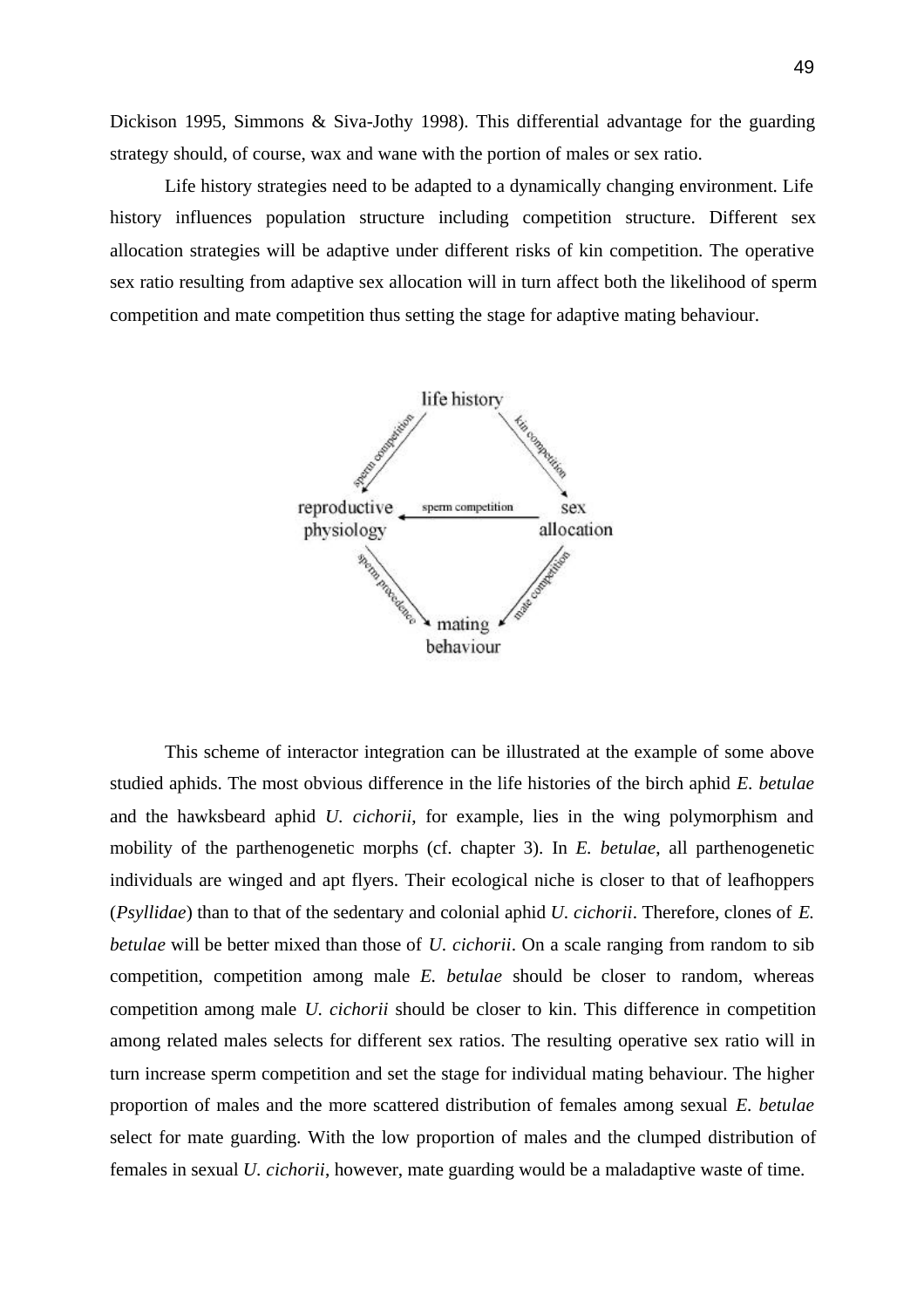#### **Replicator selection: Who benefits?**

From an organism's eye view, a parthenogenetic female should gain a two-fold immediate reproductive advantage over sexual females. Nevertheless, the majority of animal and plant species reproduces sexually. This so-called *paradox of sex* can be rephrased as a twofold question: Which strategy survives and which replicator proliferates? Put this way, the question about benefits obviously demands an answer in terms of replicators not interactors. Therefore, asking about the benefit of recombination for sexual organisms in the face of a parthenogenetic female as the competitor seems to be misleading, because it compounds levels of selection. Sexual and asexual reproduction are the survival strategies, but the evolutionary benefit should be sought in terms of differential replicator selection.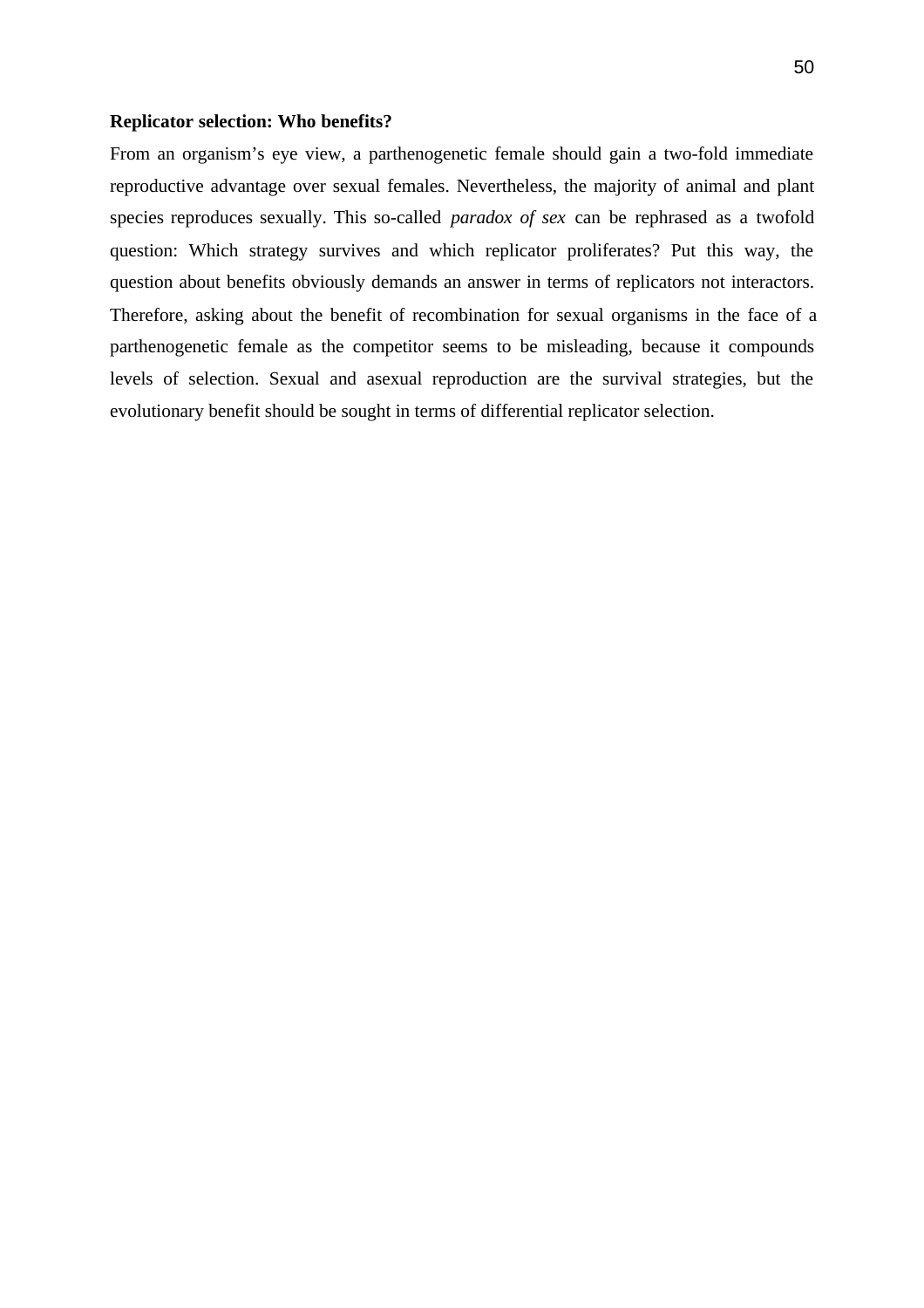## **Summary**

Second copulas of *Uroleucon cirsii* (L.) are shorter on average than first copulas both for individual males and females. This suggests that male aphids are limited by sperm, on the one hand, and that the capacity of females to store sperm is neither unlimited. The latter could be the case if sperm from previous copulas was not displaced. In agreement with this, aphid sperm seems to be transmitted in co-operating bundles with the sperm-heads sticking together and the flagella beating synchronously.

A male should leave a female when the gain rate in fertilised eggs has dropped to the average gain rate for the habitat. This *marginal value theorem* was applied to field colonies of the pine needle aphid *Schizolachnus obscurus* Börner with one and two males respectively. While the search time was higher in colonies with two males, the copula duration was similar. The difference in copula duration predicted from the marginal value model, however, was very small suggesting that it could not be detected in the 'noisy' field data. Nevertheless, the average post-copula lasts twice as long in colonies with two males as in colonies with one male. This was due to a higher frequency of prolonged post-copula association and a lower frequency of simply dismounting in colonies with two males suggesting that male *S. obscurus* are more likely to guard females in the presence of competitors.

Aphid species with males that guard each female after copulation can be expected to have less female-biased sex ratios than those with males that only guard infrequently or not at all. This hypothesis has been found to be true for the mate-guarding *Euceraphis betulae* Koch and the non-guarding *Uroleucon cichorii* (Koch). This suggests that a transition from nonguarding towards guarding aphids should take place between sex ratios of 13 and 2.5 females per male. If this was true, species with more female-biased sex ratios should not guard, whereas species with less female-biased sex ratios should guard or copulate for longer than is necessary for fertilisation.

Asymmetries in kin competition among males or females select for biased sex ratios. Within this overall sex ratio, individuals should allocate their resources differentially to daughters and sons according to their differing conditions and returns in fitness for each offspring sex. These *differential* sex ratios have been analysed for two aphid species suggesting that kin competition among males prevails in *Uroleucon cirsii* (L.), but that kin competition among females occurs in *Rhopalosiphum padi* (L.). This is not implausible, because the life cycle of *R. padi* effectively prevents kin competition among males through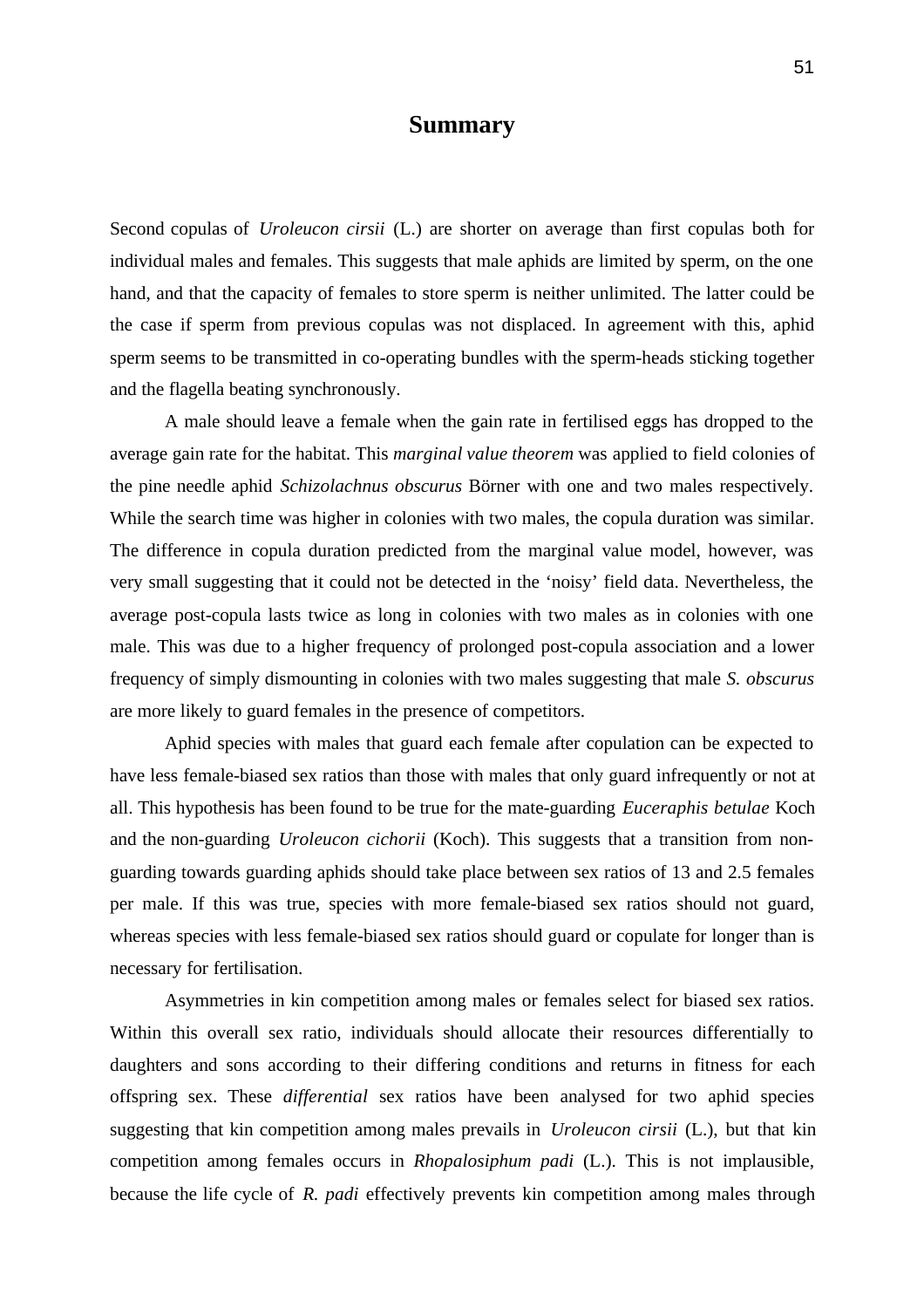their migration but not resource competition among related females.

Population density experienced by the mothers of the sexual generation of *U. cirsii* as adults or nymphs did not affect the sex ratio. Differences experienced by the grandmothers, however, did affect the sex ratio. This confirms the hypotheses that sex allocation takes place in the parthenogenetic grandmothers of the sexual generation, because an aphid begins to develop at a time when its parthenogenetic mother is itself still an embryo (telescoping of generations). Nevertheless, a methodological pitfall leading to pseudo-replication still needs to be tackled.

Sexual reproduction accelerates the rate of evolutionary change and purges the gene pool of deleterious mutations by occasionally recombining them into non-viable offspring. Despite these long-term advantages of sex, genes causing ameiotic parthenogenesis should gain a two-fold representation in the next generation. This raises two questions: 1) Why has sexual reproduction been maintained in the majority of animal and plant species, despite a two-fold immediate advantage to genes in an asexual competitor? 2) What has kept a few ancient asexual taxa, such as the *bdelloid rotifers* from extinction, despite the long-term disadvantages of evolutionary inflexibility and mutation accumulation? Through recombination, any germ-line replicator will end up together with a particular mutation at another position in the genome in only half of the gametes produced. That is twice as good as in asexual lineages. At the same time, transposition of functional operons can in principle avoid the detriment of mutation accumulation. Such a 'fluid' and modular genome can be seen as a dynamic state between the establishment of new functional copies of genes and their destruction through mutation. Thus, the jumping gene's perspective may deliver one answer to two important questions of current evolutionary theory.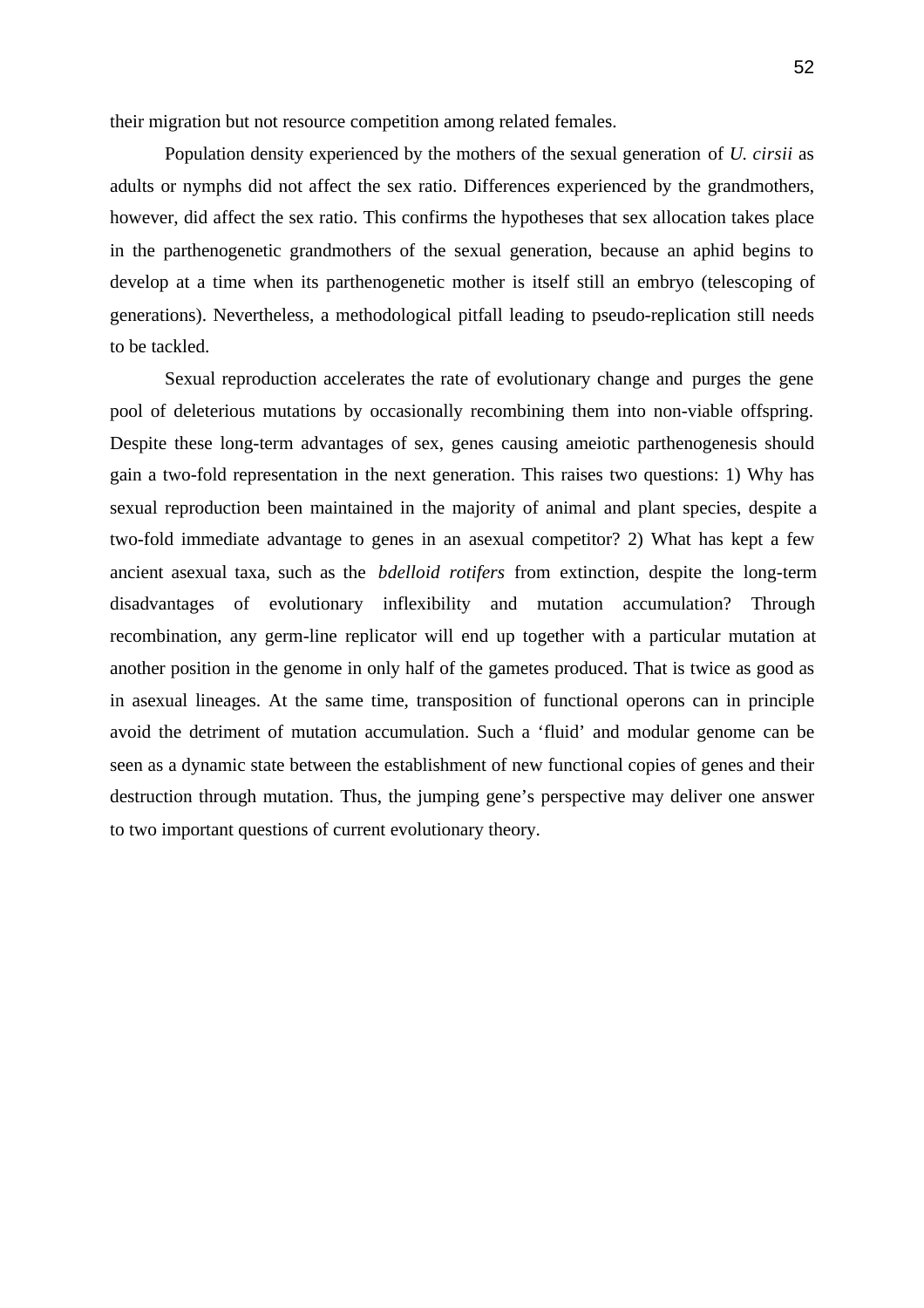# **Zusammenfassung**

Die durchschnittliche Dauer der zweiten Kopulation von *Uroleucon cirsii* (L.) ist sowohl für Männchen als auch für Weibchen kürzer als die der ersten. Dies legt die Vermutung nahe, dass die männlichen Blattläusen zur Verfügung stehende Menge Sperma limitiert ist. Des weiteren wird Ejakulat von vorherigen Paarungen anscheinend nicht verdrängt, so dass die Kapazität der Weibchen, weiteres Sperma zu speichern, ebenfalls begrenzt ist. Diese Vermutung bestätigend wird das Sperma von *U. cirsii* in kooperativen Bündeln übertragen, bei denen die Seprmienköpfe zusammenhängen und die Flagellen synchron schlagen.

Männchen einer polygamen Art sollten ein Weibchen verlassen, wenn ihre Zuwachsrate an befruchteten Eiern auf das durchschnittliche Niveau für das Habitat gefallen ist. Dieser Grenzwertsatz wurde auf Freilandkolonien von *Schizolachnus obscurus* Börner mit einem beziehungsweise zwei Männchen angewandt. Während die durchschnittliche Suche nach Weibchen in Kolonien mit zwei Männchen länger dauerte als in Kolonien mit einem Männchen, war die Kopulationsdauer etwa gleich lang. Der durch das Grenzwert-Modell vorhergesagte Unterschied in der Kopulationsdauer war allerdings zu gering, um ihn in den 'verrauschten' Freilanddaten zu entdecken. Die durchschnittliche Post-Kopula dauerte in Kolonien mit zwei Männchen allerdings doppelt solange wie in Kolonien mit einem Männchen. Dies lag an einer höheren Frequenz verlängerter Post-Kopula-Assoziationen und einer niedrigeren Frequenz einfachen 'Herabsteigens'. Anscheinend bewachen Männchen von *S. obscurus* Weibchen eher, wenn Konkurrenten anwesend sind.

Blattlausarten, deren Männchen jedes Weibchen nach der Kopulation bewachen, sollten im Durchschnitt weniger Weibchen pro Männchen aufweisen als solche Arten, deren Männchen sie nur manchmal oder nie bewachen. Dies konnte für die bewachende Art *Eueraphis betulae* Koch und die nicht bewachende Art *Uroleucon cichorii* (Koch) bestätigt werden. Der Übergang von bewachenden zu nicht bewachenden Blattlausarten scheint zwischen einem Verhältnis der Geschlechter von 2,5 und 13 Weibchen pro Männchen zu liegen. Wenn dies zuträfe, sollte Bewachung in Arten mit weniger als 2,5 Weibchen pro Männchen zu erwarten sein, aber nicht in Arten mit mehr als 13 Weibchen pro Männchen.

Bei Asymmetrien in der Konkurrenz zwischen verwandten Individuen desselben Geschlechts werden unausgeglichene Verhältnisse in der Gesamtzahl von Männchen und Weibchen vorteilhaft. Innerhalb dieses Gesamtverhältnisses der Geschlechter sollten die Individuen, je nach ihrer Konstitution und dem für sie zu erwartenden Reproduktionserfolg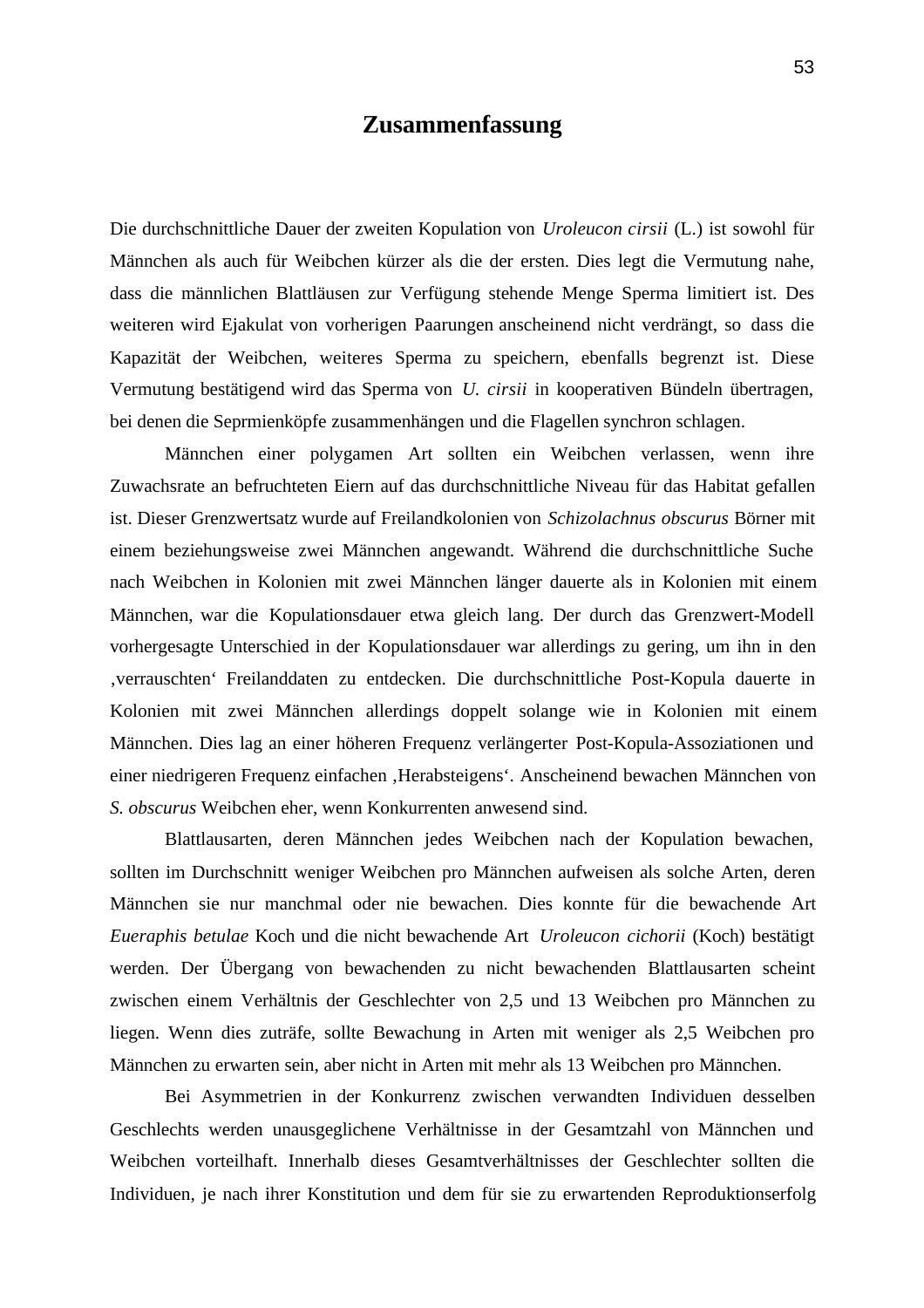durch die Nachkommen jedes Geschlechts, unterschiedlich viel Ressourcen in Töchter und Söhne investieren. Dies wurde an zwei Blattlausarten überprüft. Die Ergebnisse legen nahe, dass bei *Uroleucon cirsii* (L.) die Konkurrenz unter verwandten Männchen überwiegt, während bei *Rhopalosiphum padi* (L.) verwandte Weibchen in stärkerer Konkurrenz zueinander stehen. Dies ist auch plausibel, weil der Lebenszyklus von *R. padi* die Konkurrenz zwischen verwandten Männchen durch deren Migration verhindert, aber nicht die Konkurrenz zwischen verwandten Weibchen um Ressourcen.

Während sich die Mütter der sexuellen Generation von *U. cirsii* von Nymphen zu Adulten entwickeln, haben Unterschiede in der Populationsdichte keinen Effekt mehr auf das Geschlechter-Verhältnis ihres Nachwuchses. Ein Effekt der Populationsdichte während der Entwicklung der Großmütter der sexuellen Generation ist jedoch vorhanden. Dies stimmt mit der Annahme überein, dass das Geschlecht der sexuellen Tiere bereits in ihren Großmüttern festgelegt wird, weil ihre Entwicklung bereits beginnt, während seine Mütter noch Embryonen sind (teleskopartig zusammen geschobene Generationen). Ein methodisches Problem, welches zu Pseudo-Replikation führt, müßte allerdings noch ausgeräumt werden.

Sexuelle Fortpflanzung beschleunigt die Evolutionsrate einer Art, weil vorteilhafte Mutationen nicht nacheinander in derselben Fortpflanzungslinie auftreten müssen. Außerdem befreit sie den Genpool von schädlichen Mutationen, indem manchmal mehrere Mutationen miteinander rekombiniert werden und zusammen aussterben. Trotzdem sollten Mutationen für ameiotische Parthenogenese den kurzfristigen Reproduktionserfolg verdoppeln, weil sie in jedem Gameten vertreten sein werden. Dies wirft zwei Fragen auf. 1) Warum sind die meisten Tiere und Pflanzen sexuell, obwohl asexuelle Konkurrenten kurzfristig einen doppelt so hohen Reproduktionserfolg haben sollten? 2) Warum haben wenige asexuelle Taxa (z.B. *Bdelloidea*) trotz der erwarteten langfristigen Nachteile asexueller Fortpflanzung lange Zeiträume der Evolution überdauert? Durch sexuelle Rekombination landet ein Keimbahn-Replikator nur in der Hälfte aller Gameten mit einem bestimmten mutierten Gen zusammen. Das ist doppelt so gut wie in asexuellen Fortpflanzungslinien. So betrachtet ist Rekombination das Herausspringen eines Replikators aus seinem genetischen Hintergrund. Auf der anderen Seite kann die Transposition funktionaler Operons innerhalb eines Genoms im Prinzip auch die Nachteile asexueller Fortpflanzung kompensieren. Ein solches , flüssiges' und modulares Genom kann als Fliessgleichgewicht zwischen der Etablierung neuer funktioneller Kopien von Genen und der Zerstörung ihrer Funktion durch Mutation angesehen werden.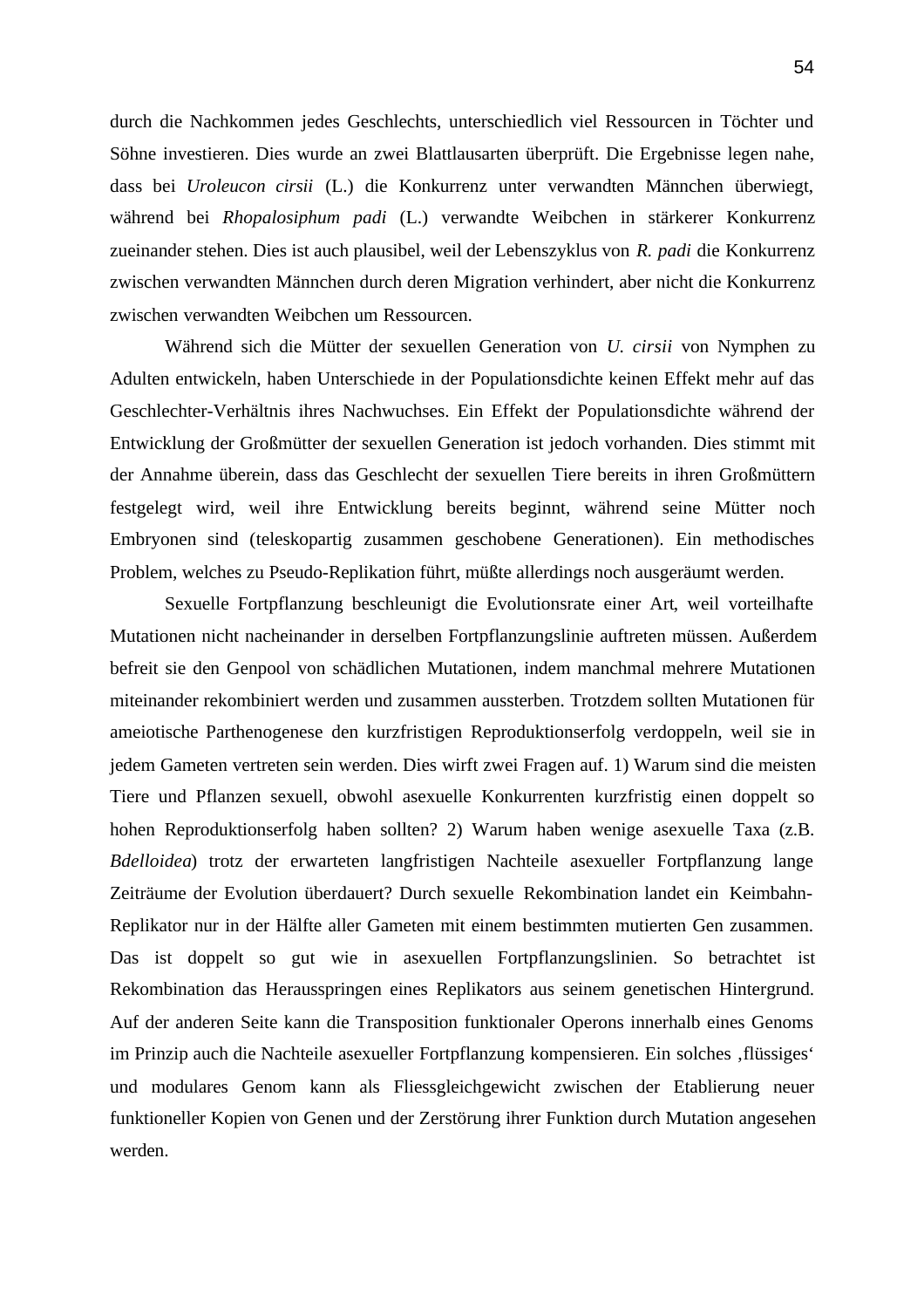# **References**

- Abatzopoulos T.J., Kastritsis C.D. & Triantaphyllidis C.D. 1986: A study of karyotypes and heterochromatic associations in *Artemia*, with special reference to two N. Greek populations. Genetica **71**, 3-10
- Adams K.L., Daley D.O., Yin-Long Q., Whelan J. & Palmer J.D. 2000: Repeated, recent and diverse transfer of a mitochondrial gene to the nucleus in flowering plants. Nature **408**, 354-357
- Arthur W. 2002: The emerging conceptual framework of evolutionary developmental biology. Nature **415**, 757-764
- Awadalla P., Eyre-Walker A. & Maynard-Smith J. 1999: Linkage disequilibrium and recombination in hominid mitochondrial DNA. Science **286**, 2524-2525
- Bernstein H. 1977: Germ line recombination may be primarily a manifestation of DNA repair processes. J. Theor. Biol. **69**, 371-380
- Bernstein H., Byerly H.C., Hopf A.C. & Michod R.E. 1985: Genetic damage, mutation, and the evolution of sex. Science **229**, 1277-1281
- Bestor T.H. 1999: Sex brings transposons and genomes into conflict. Genetica **107**, 289-295
- Birkhead T.R. & Parker G.A. 1997: Sperm competition and mating systems. In Krebs J.R. & Davies N.B. (eds): Behavioural Ecology: an evolutionary approach, fourth edition. Blackwell Science, Oxford, pp. 121-145
- Blackman R.L. 1987: Reproduction, cytogenetics and development. In Minks A.K. & Harrewijn P. (eds): Aphids, vol. 2a. Elsevier, Amsterdam, pp. 163-195
- Blackman R.L., Spence J.M. & Normark B.B. 2000: High diversity of structurally heterozygous karyotypes and rDNA arrays in parthenogenetic aphids of the genus *Trama* (Aphididae: Lachnidae). Heredity **84**, 254-260
- Blackman R.L., Boise E. de & Czylok A. 2001: Occurrence of sexual morphs in *Trama troglodytes* von Heyden, 1837 (Hemiptera, Aphididae). J. Nat. Hist. **35**, 779-785
- Blackmore, S. 1999: The meme machine. Oxford Univ. Press
- Bonnet C. 1779: Oeuvres d'Histoire Naturelle et de Philosophie, vol. 1. Fauche, Neuchatel
- Brosius J. 1999: Genomes were forged by massive bombardments with retroelements and retrosequences. Genetica **107**, 209-238
- Browne R.A. 1992: Population genetics and ecology of *Artemia*. Trends Ecol. Evol. **7**, 232- 237.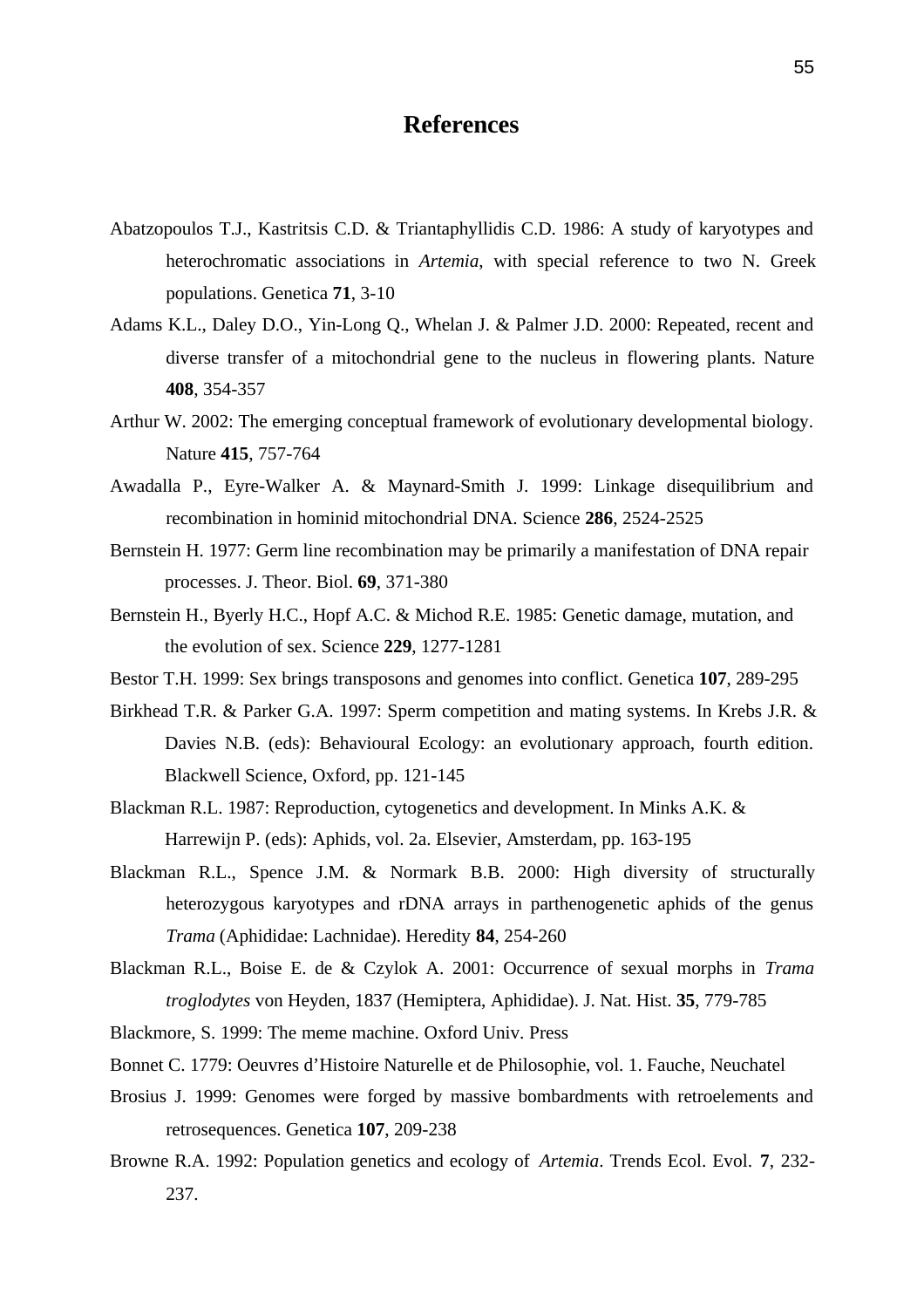- Browne R.A. & Hoopes C.W. 1990: Genotype diversity and selection in asexual brine shrimp (*Artemia*). Evolution **44**, 1035-1051
- Buck J.B. 1953: Physical properties and chemical composition of insect blood. In Roeder K.D. (ed): Insect physiology. John Wiley & Sons, New York, pp. 147-190
- Buckton, G.B. 1876: Monograph of the British Aphides, vol. 1. Ray Society, London
- Butlin R., Schön I. & Martens K. 1998: Asexual reproduction in nonmarine ostracods. Heredity **81**, 473-480.
- Butlin R.K. 2000: Virgin rotifers. Trends Ecol. Evol. **15**, 389-390
- Charlesworth B. & Langley C.H. 1989: The population genetics of *Drosophila* transposable elements. Annu. Rev. Genet. **23**, 251-287
- Charlesworth B., Sniegowski P. & Stephan W. 1994: The evolutionary dynamics of repetitive DNA in eukaryotes. Nature **371**, 215-220
- Charnov E.L. 1976: Optimal foraging, the marginal value theorem. Theor. Popul. Biol. **9**, 129-136
- Charnov E.L. 1982: Sex Allocation. Princeton Univ. Press, Princeton
- Charnov E.L. & Parker G.A. 1995: Dimensionless invariants from foraging theory's marginal value theorem. Proc. Natl. Acad. Sci. USA **92**, 1446-1450
- Dagg, J.L. 1999: Plant-induced change in the life-cycle of the pine aphid *Schizolachnus pineti* (F.). Ecol. Entomol. **24**: 484-485 [http://www.GWDG.DE/~instphyt/vidal/welcomed.html]
- Dagg J. & Scheurer S. 1998: Observations on some patterns of the males' sexual behaviour of certain aphid species. In Nieto Nafría J.M. & Dixon A.F.G. (eds): Aphids in Natural and Managed Ecosystems. Univ. León Publicaciones, León (Spain), pp. 167-171 [http://www.GWDG.DE/~instphyt/vidal/welcome-d.html]
- Dawkins R. 1976: The selfish gene. Oxford Univ. Press, Oxford
- Debout G., Fauvergue X. & Fleury F. 2002: The effect of foundress number on ratio under partial local mate competition. Ecol. Entomol. **27**, 242-246
- Delmotte F., Leterme N., Bonhomme J., Rispe C. & Simon J.-C. 2001: Multiple routes to asexuality in an aphid species. Proc R Soc Lond B **268**, 2291-2299
- Dickison J.L. 1995: Trade-offs between post-copulatory riding and mate location in the blue milkweed beetle. Behav. Ecol. **6**, 280-286
- Dimitri P. & Junakovic N. 1999: Revising the selfish DNA hypothesis. Trends Genet. **15**, 123-124
- Dixon A.F.G. 1998: Aphid ecology. Chapman & Hall, London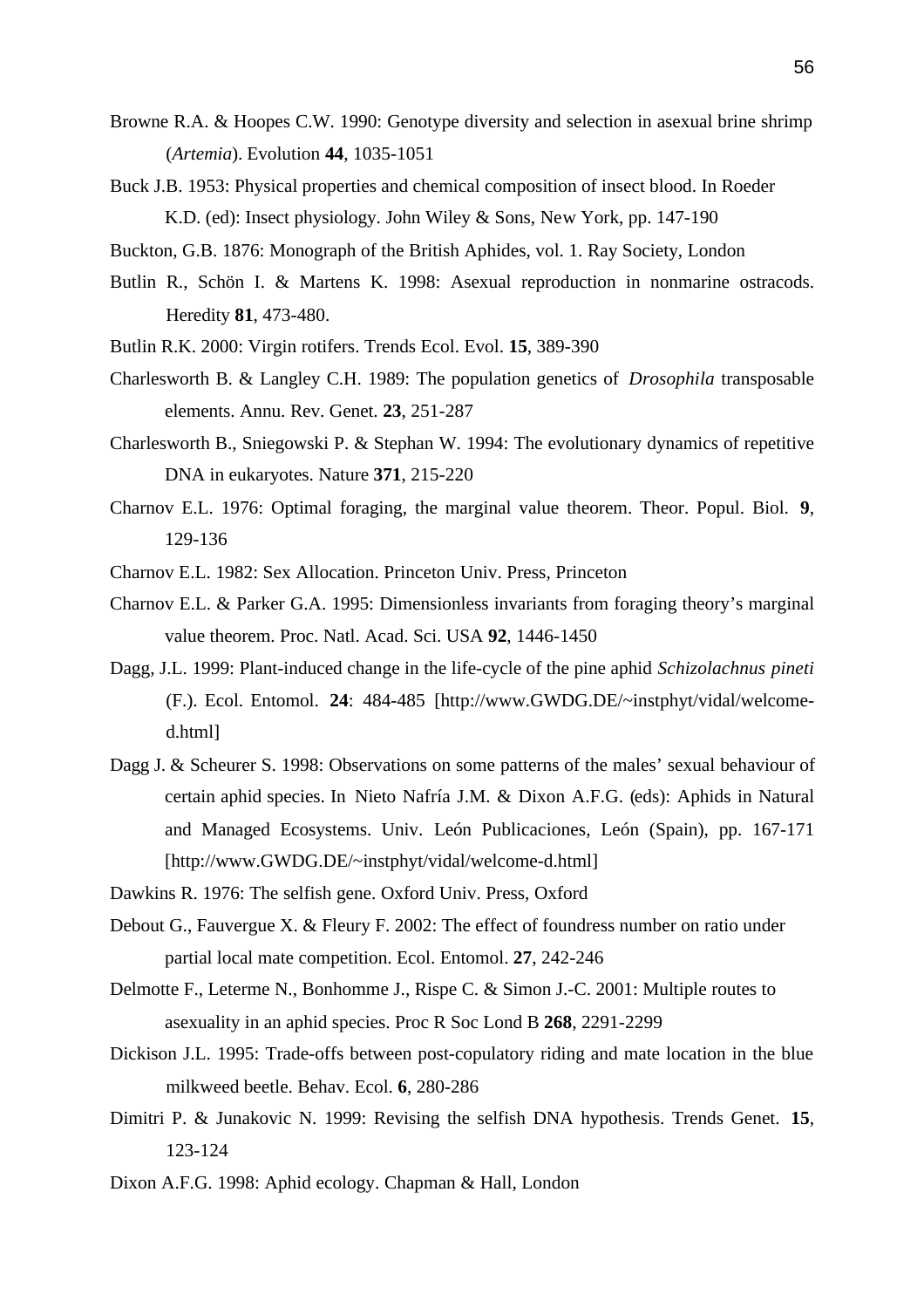- Dixon A.F.G. & Glen D.M. 1971: Morph determination in the bird cherry-oat aphid, *Rhopalosiphum padi* L. Ann. Appl. Biol. **68**, 11-21
- Dixon A.F.G., Croghan P.C. & Gowing R.P. 1990: The mechanism by which aphids adhere to smooth surfaces. J. Exp. Biol. **152**, 243-253
- Doherty H.M. & Hales D. 2002: Mating success and mating behaviour of the aphid, *Myzus persicae* (Hemiptera: Ahididae). Europ. J. Entomol. **99**, 23-27
- Doolittle W.F. & Sapienza C. 1980: Selfish genes, the phenotype paradigm and genome evolution. Nature **284**, 601-603
- Eberhard W.G. 1998: Female roles in sperm competition. In Birkhead T.R. & Møller A.P. (eds) Sperm competition and sexual selection. Academic Press, San Diego, pp. 91-116
- Eyre-Walker A. 2000: Do mitochondria recombine in humans. Phil. Trans. R. Soc. Lond. B **355**, 1573-1580
- Eyre-Walker A., Smith N.H. & Maynard Smith J. 1999a: How clonal are human mitochondria? Proc. R. Soc. Lond. B **266**, 477-483
- Eyre-Walker A, Smith N.H. & Maynard Smith J. 1999b: Reply to Macaulay et al: mtDNA recombination–reasons to panic. Proc. R. Soc. Lond. B **266**, 2041-2042
- Fisher R.A. 1930: The Genetic Theory of Natural Selection. In Bennett H. (ed) A complete variorum edition, 1999. Oxford Univ. Press, New York, pp. 1-268
- Flor H.H. 1971: Current status of the gene-for-gene hypothesis. Ann. Rev. Phytopathol. **9**, 275-296
- Foster W.A. & Benton T.G. 1992: Sex ratio, local mate competition and mating behaviour in the aphid *Pemphigus spyrothecae*. Behav. Ecol. Sociobiol. **30**, 297-307
- Frank S.A. 1986: Hierarchical selection theory and sex ratios. Theor. Popul. Biol. **29**, 312-342
- Galli E. 1998: Mating behaviour in *Tetraneura nigriabdominalis* Sasaki (=*akinire* Sasaki) (Hemiptera, Pemphiginae). Invert. Reprod. Develop. **34**, 173-176
- Gandolfi A., Bonilauri P., Rossi V. & Menozzi P. 2001: Intraindividual and intraspecies variability of ITS1 sequences in the ancient asexual *Darwinula stevensoni* (Crustacea: Ostracoda). Heredity **87**, 449-455
- Geer C. de 1755: Observations sur les Éphéméres, sur les Pucerons, et sur des Galles Résineuses. Mémoires Math. Phys., prés. l'Académie R. Sci. Paris **2**, 461-476
- Goeze J.A.E. 1774: Herrn Karl Bonnets wie auch einiger andern beruehmten Naturforscher auserlesene Abhandlungen aus der Insektologie, aus dem Franzoesischen uebersetzt und mit einigen Zusaetzen herausgegeben von Joh. August Ephr. Goeze. Bey J.J. Gebauers Witwe und Joh. Jacob Gebauer, Halle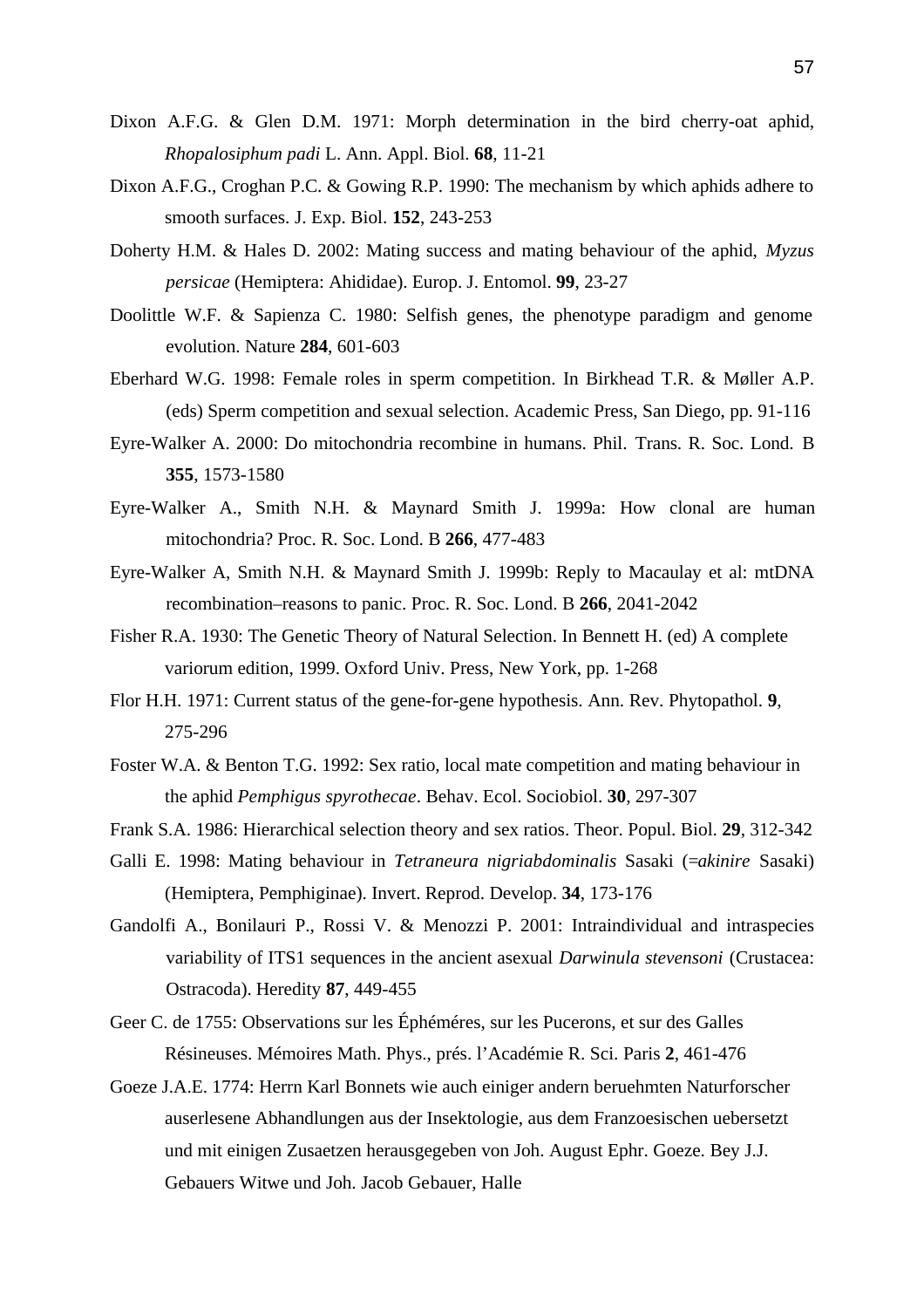- Hagelberg E., Goldman N., Lió P., Whelan S., Schiefenhövel W., Clegg J.B. & Bowden D.K. 1999: Evidence for mitochondrial DNA recombination in a human population of island Melanesia. Proc. R. Soc. Lond. B **266**, 485-492
- Hales D.F., Wellings P.W., Parkes R.A. 1989: Investment in gynoparae and males by *Myzus persicae* (Sulzer). Funct. Ecol. **3**, 727-734
- Hamilton W.D. 1967: Extraordinary sex ratios. Science **156**, 477-488
- Hamilton W.D. 1980: Sex versus non-sex versus parasites. Oikos **35**: 282-290
- Hamilton W.D., Henderson P.A. & Moran N.A. 1981: Fluctuation of environment and coevolved antagonist polymorphism as factors in the maintenance of sex. In Hamilton W.D. 2001: *Narrow roads of gene land, vol. 2*. Oxford Univ. Press, pp. 25-50
- Hamilton W.D., Axelrod R. & Tanese R. 1990: Sexual reproduction as an adaptation to resist parasites. *Proc. Natl. Acad. Sci. USA* **87,** 3566-3573
- Hardy I.C.W. 1994: Sex ratio and mating structure in the parasitoid Hymenoptera. Oikos **69**, 3-20
- Hayashi F. 1996: Insemination through an externally attached spermatophore: bundled sperm and post-copulatory mate guarding by male fishflies (Megaloptera: Corydalidae). J. Insect Physiol. **42**, 859-866
- Hayashi F. 1998: Sperm co-operation in the Fishfly, *Parachauliodes japonicus*. Funct. Ecol. **12**, 347-350
- Hickey D.A. 1982: Selfish DNA: a sexually transmitted nuclear parasite. Genetics **101**, 519- 531
- Howard R.S. & Lively C.M. 1994: Parasitism, mutation accumulation and the maintenance of sex. Nature **367**, 554-557
- Hull, D.L. 1980: Individuality and selection. Ann. Rev. Ecol. Syst. **11**, 311-332
- Judson O.P. & Normark B.B. 1996: Ancient asexual scandals. Trends Ecol. Evol. 11: 41-46
- Kidwell M.G. & Lisch D.R. 1997: Transposable elements as sources of variation in animals and plants. Proc. Natl. Acad. Sci. USA **94**, 7704-7711
- Kidwell M.G. & Lisch D.R. 2001: Transposable elements, parasitic DNA, and genome evolution. Evolution **55**, 1-24
- Kindlmann P. & Dixon A.F.G. 1998: Role of population density in determining the sex ratios of species that show local mate competition, with aphids as a model group. Funct. Ecol. **3**, 311-314
- Kivisild T. & Villems R. 2000: Questioning evidence for recombination in human mitochondrial DNA. Science **290**, 1931a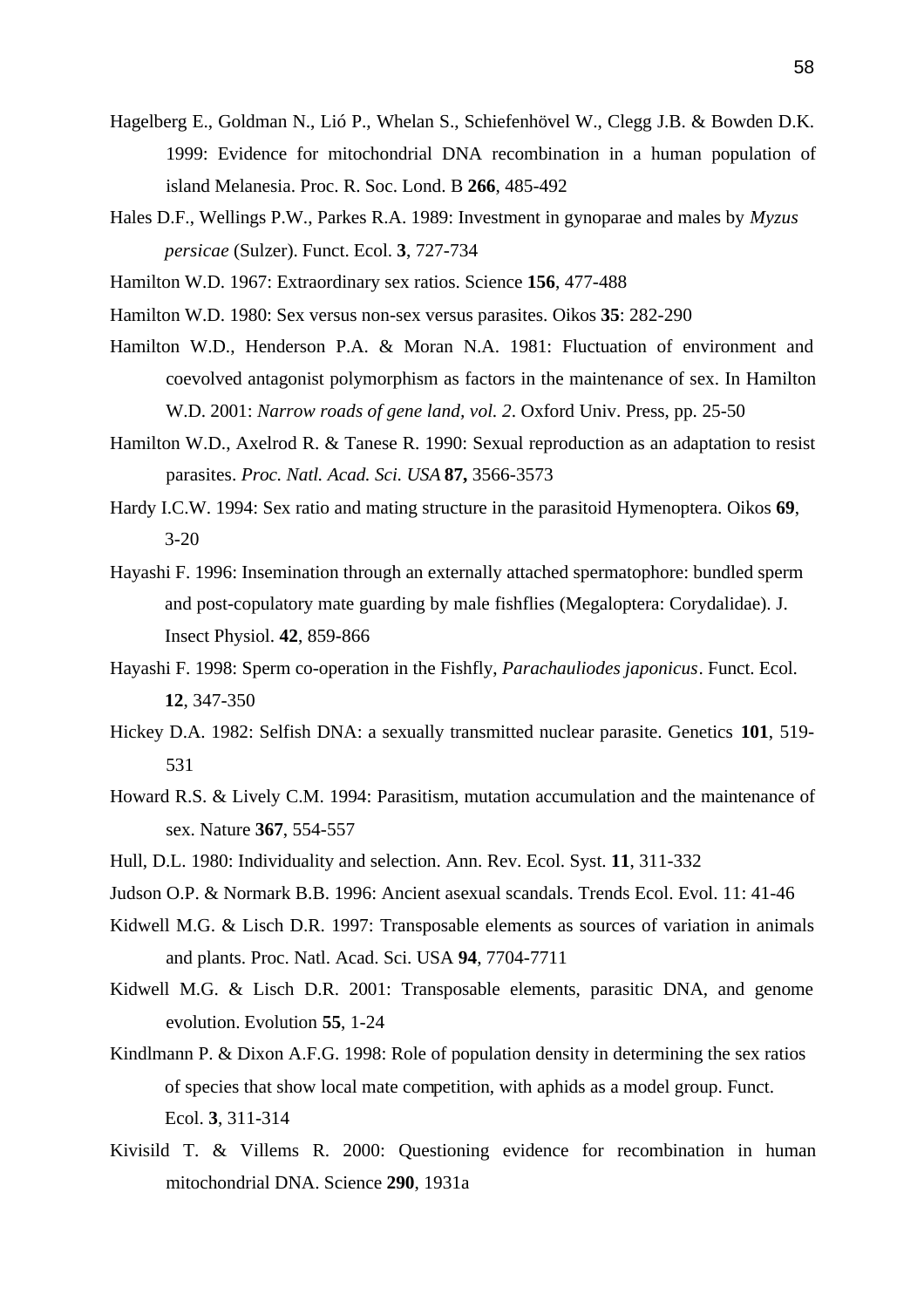- Kondrashov S.A. 1982: Selection against harmful mutations in large sexual and asexual populations. Genet. Res., Camb. **40**, 325-332
- Kondrashov S.A 1993: Classification of hypotheses on the advantage of amphimixis. J. Heredity 84: 372-387
- Kozlowski M.W. 1991: Mating behaviour and high level polygamy in the aphids, *Periphillus acericola* and *Drepanosiphum platanoidis* (Homoptera Drepanosiphidae). Ethol. Ecol. Evol. **3**, 285-294
- Küppers G. & Zimmremann U. 1983: Cell fusion by spark discharge and its relevance for evolutionary processes. FEBS Letters **164**, 323-329
- Macaulay V., Richards M. & Sykes B. 1999: mtDNA recombination–no need to panic. Proc. R. Soc. Lond. B **266**, 2037-2039
- MacDonald G.H. & Browne R.A. 1987: Inheritance and reproductive role of rare males in a parthenogenetic population of the brine shrimp, *Artemia parthenogenetica*. Genetica **75**, 47-53
- Makalowski W. 2000: Genomic scrap yards: how genomes utilize all that junk. Gene **259**, 61- 67
- Margulis L. & Sagan D. 1986: Origins of sex. Yale University Press, New Haven
- Mark Welch D.B. & Meselson M. 1998: Measurement of the genome size of the monogonont rotifer *Brachionus plicatilis* and of the bdelloid rotifers *Philodina roseola* and *Habrotrocha constricta*. Hydrobiologia **387/388**, 395-402
- Mark Welch D. & Meselson M. 2000: Evidence for the evolution of bdelloid rotifers without sexual reproduction or genetic exchange. Science **288**, 1211-1215
- Mark Welch D.B. & Meselson M. 2001a: A survey of introns in three genes of rotifers. Hydrobiologia **446/447**, 333-336
- Mark Welch D.B. & Meselson M.S. 2001b: Rates of nucleotide substitution in sexual and anciently asexual rotifers. Proc. Natl. Acad. Sci. USA **98**, 6720-6724
- Mathews L.M. 2002: Tests of the mate-guarding hypothesis for social monogamy: does population density, sex ratio, or female synchrony affect behavior of male snapping shrimp. Behav. Ecol. Sociobiol. **51**, 426-432
- May R.M. & Seger J. 1985: Sex ratios in wasps and aphids. Nature **318**, 408-409
- Maynard Smith J. 1978: The Evolution of Sex. Cambridge Univ. Press, Cambridge
- Maynard Smith J. 1982: Evolution and the Theory of Games. Cambridge Univ. Press
- Maynard Sminth J. 1984: The ecology of sex. In Krebs J.R. & Davies N.B. (eds) Behavioural ecology. Blackwell Scientific Pub., Oxford, pp. 20-221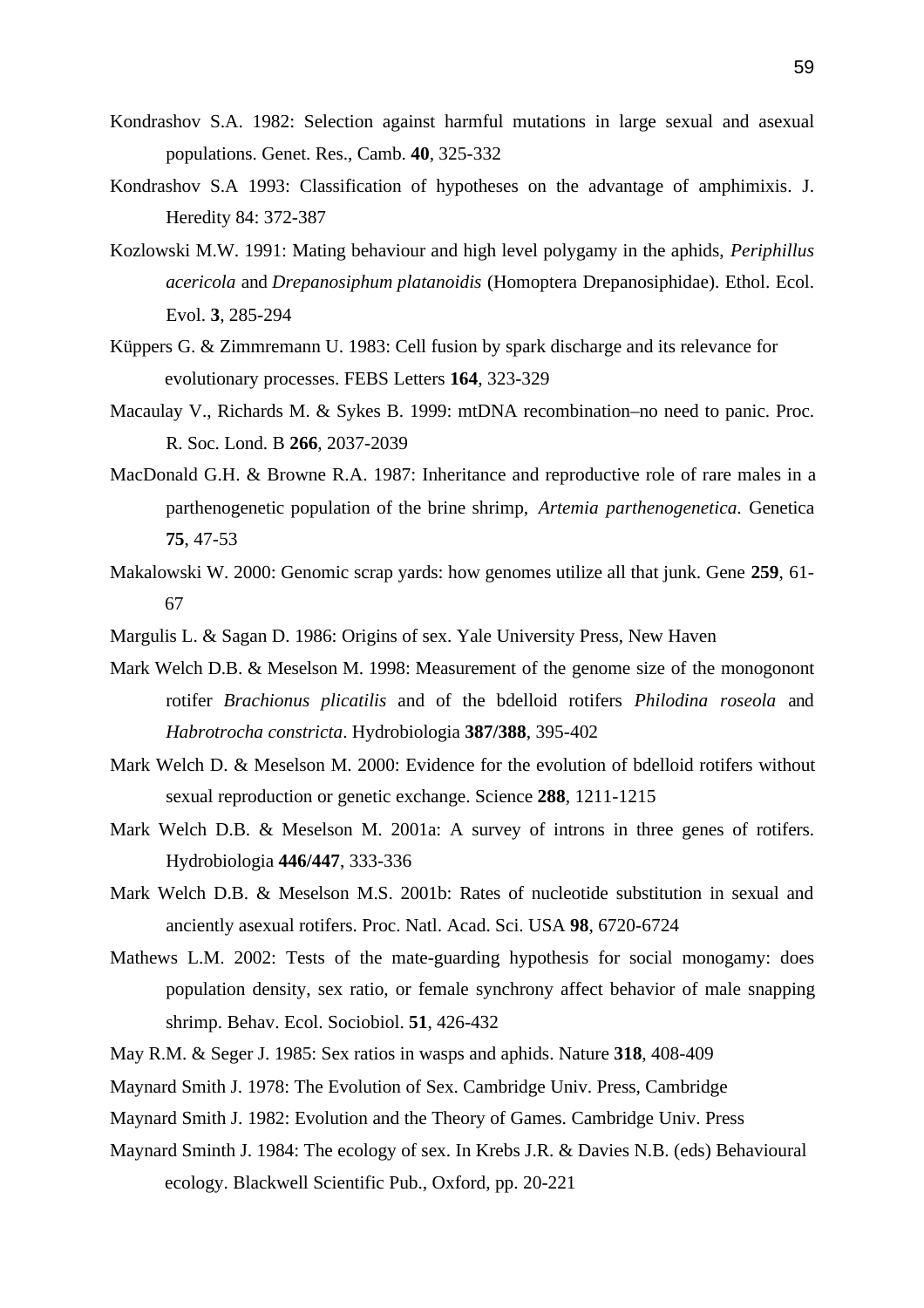Maynard Sminth J. 1986: Contemplating life without sex. Nature **324**, 300-301

- Maynard Smith J. & Price G.R. 1973: The logic of animal conflict. Nature **246**, 15-18
- Muller H.J. 1932: Some genetic aspects of sex. Am. Nat. **64**, 118-138
- Muller H.J. 1964: The relation of recombination to mutational advance. Mut. Res. **1**, 2-9
- Newton C. & Dixon A.F.G. 1987: Cost of sex in aphids: Size of males at birth and the primary sex ratio in *Sitobion avenae* (F.). Funct. Ecol. **1**, 321-326
- Normark B.B. 1999: Evolution in a putative ancient asexual aphid lineage: recombination and rapid karyotype change. Evolution **53**, 1458-1469
- Orgel L.E. & Crick F.H.C. 1980: Selfish DNA: the ultimate parasite. Nature **284**, 604-607
- Otto S.P. & Feldman M.W. 1997: Deleterious mutations, variable epistatic interactions, and the evolution of recombination. Theor. Popul. Biol. **51**, 134-147
- Palmer J.D., Adams K.L., Cho Y., Parkinson C.L., Qui Y.-L. & Song K. 2000: Dynamic evolution of plant mitochondrial genomes: mobile genes and introns and highly variable mutation rates. Proc. Natl. Acad. Sci. USA **97**, 6960-6966
- Parker G.A. 1970a: Sperm competition and its evolutionary effect on copula duration in the fly *Scatophaga stercoraria*. J. Insect Physiol. **16**, 1301-1328
- Parker G.A. 1970b: The reproductive behaviour and the nature of sexual selection in *Scatophaga stercoraria* L. (Diptera: Scatophagidae). II. The fertilization rate and the spatial and temporal relationships of each sex around the site of mating and oviposition. J. Anim. Ecol. **39**, 205-228
- Parker G.A. & Stuart R.A. 1976: Animal behaviour as a strategy optimizer. Am. Nat. **110**, 1055-1076
- Parker G.A. & Simmons L.W. 1991: A model of constant random sperm displacement during mating: evidence from *Scatophaga*. Proc. R. Soc. Lond. B **246**,107-115
- Parker G.A. & Simmons L.W. 1994: Evolution of phenotypic optima and copula duration in dungflies. Nature **370**, 53-56
- Parker G.A., Simmons L.W. & Kirk H. 1990: Analysing sperm competition data. Behav. Ecol. Sociobiol. **27**, 55-65
- Parker G.A., Simmons L.W., Stockley P., McChristie D.M. & Charnov E.L. 1999: Optimal copula duration in yellow dung flies: effects of female size and egg content. Anim. Behav. **57**, 795-805
- Pettersson J. 1968: Preliminary report on ethological observations of the copulatory act among *Schizaphis dubia* Huc. and *Schizaphis borealis* Tambs-Lyche (Hom. Aph.). Opuscula Entomologica **33**, 359-361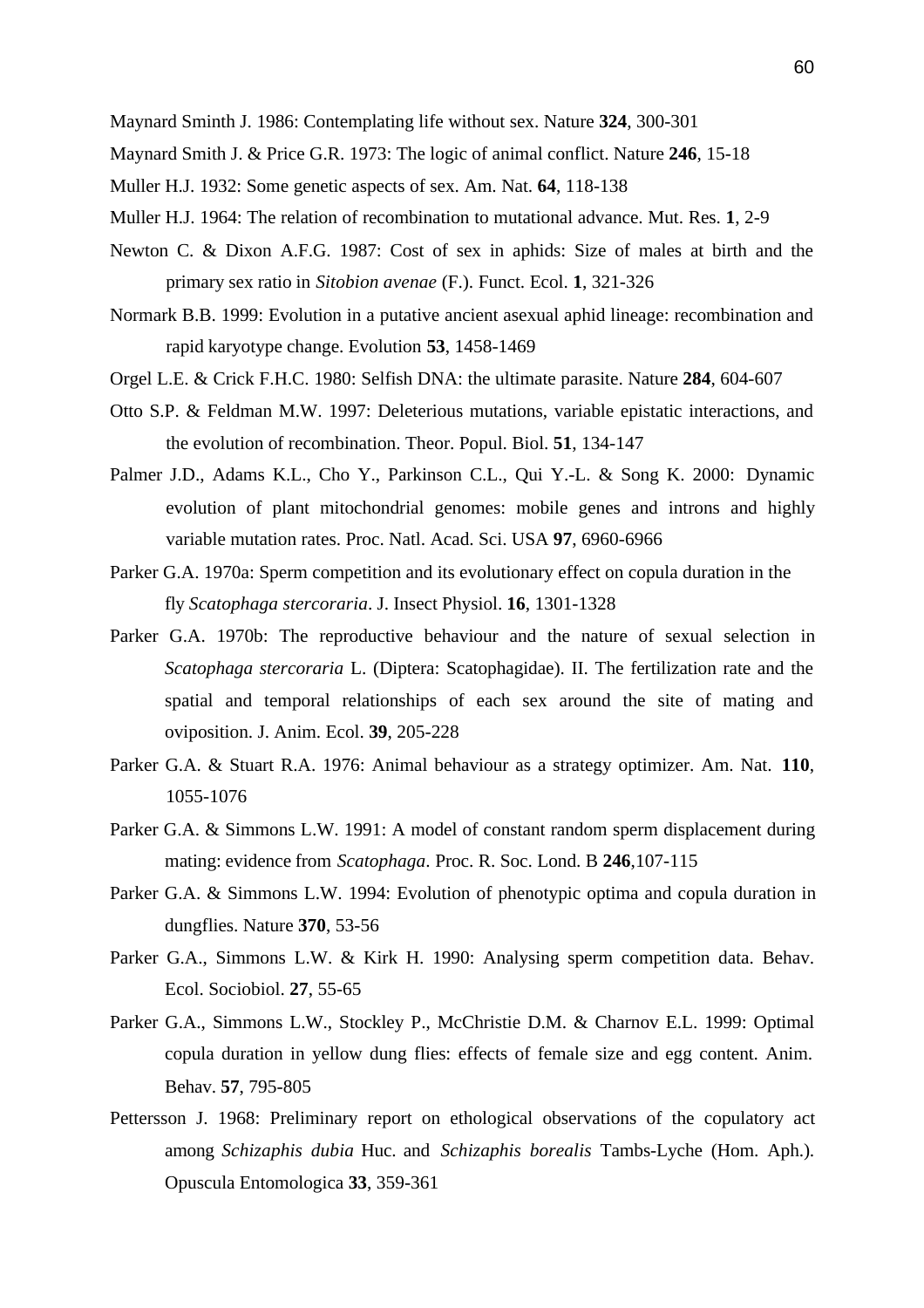- Pickett J.A., Wadhams L.J., Woodcock C.M. & Hardie J. 1992: The chemical ecology of aphids. Annu. Rev. Entomol. **37**, 67-90
- Rispe C., Bonhomme J., Simon J.-C. 1999: Extreme life-cycle and sex ratio variation among sexually produced clones of the aphid *Rhopalosiphum padi* (Homoptera: Aphididae). Oikos **86**, 254-264
- Schön I., Butlin R.K., Griffiths H.I. & Martens K. 1998: Slow molecular evolution in an ancient asexual ostracod. Proc. R. Soc. Lond. B **265**, 235-242
- Schön I., Gandolfi A., Masso E. di, Rossi V., Griffiths H.I., Martens K. & Butlin R.K. 2000: Persistence of asexuality through mixed reproduction in *Eucypris virens* (Crustacea, Ostracoda). Heredity **84**, 161-169
- Shapiro J.A. 1999: Transposable elements as the key to 21st century view of evolution. Genetica **107**, 171-179
- Simmons L.W. & Siva-Jothy M.T. 1998: Sperm competition in insects: mechanisms and the potential for selection. In Birkhead T.R. & Møller A.P. (eds) Sperm competition and sexual selection. Academic Press, San Diego, pp. 341-434
- Simmons L.W., Parker G.A. & Stockley P. 1999: Sperm displacement in the yellow dung fly, *Scatophaga stercoraria*: an investigation of male and female processes. Am. Nat. **153**, 302-314
- Sokal R.R. & Rohlf F.J. 1995: *Biometry*. W.H. Freeman and Company, New York
- Spence J.M. & Blackman R.L. 1998: Orientation of the 'stretched' univalent X chromosome during the unequal first meiotic division in male aphids. Chomosome Research **6**, 177- 181
- Stearns S.C. 1987: Why sex evolved and the difference it makes. In Stearns S.C. (ed) The evolution of sex and its consequences. Birkhäuser, Basel, pp. 15-31
- Trivers R. 1985: Social Evolution. Benjamin/Cummings, Melno Park, CA
- Trivers R.L. & Willard D.E. 1973: Natural selection of parental ability to vary the sex ratio of offspring. Science **179**, 90-92
- Turgeon J. & Hebert P.D.N. 1994: Evolutionary interactions between sexual and all-female taxa of *Cyprinotus* (Ostracoda: Cyprididae). Evolution **48**, 1855-1865
- Turgeon J. & Hebert P.D.N. 1995: Genetic characterization of breeding systems, ploidy levels and species boundaries in *Cypricercus* (Ostracoda). Heredity **75**, 561-570
- Ward S.A. & Wellings P.W. 1994: Deadlines and delays as factors in aphid sex allocation. Europ. J. Entomol. **91**, 29-36
- Wedell N., Gage M.J.G. & Parker G.A. 2002: Sperm competition, male prudence and sperm-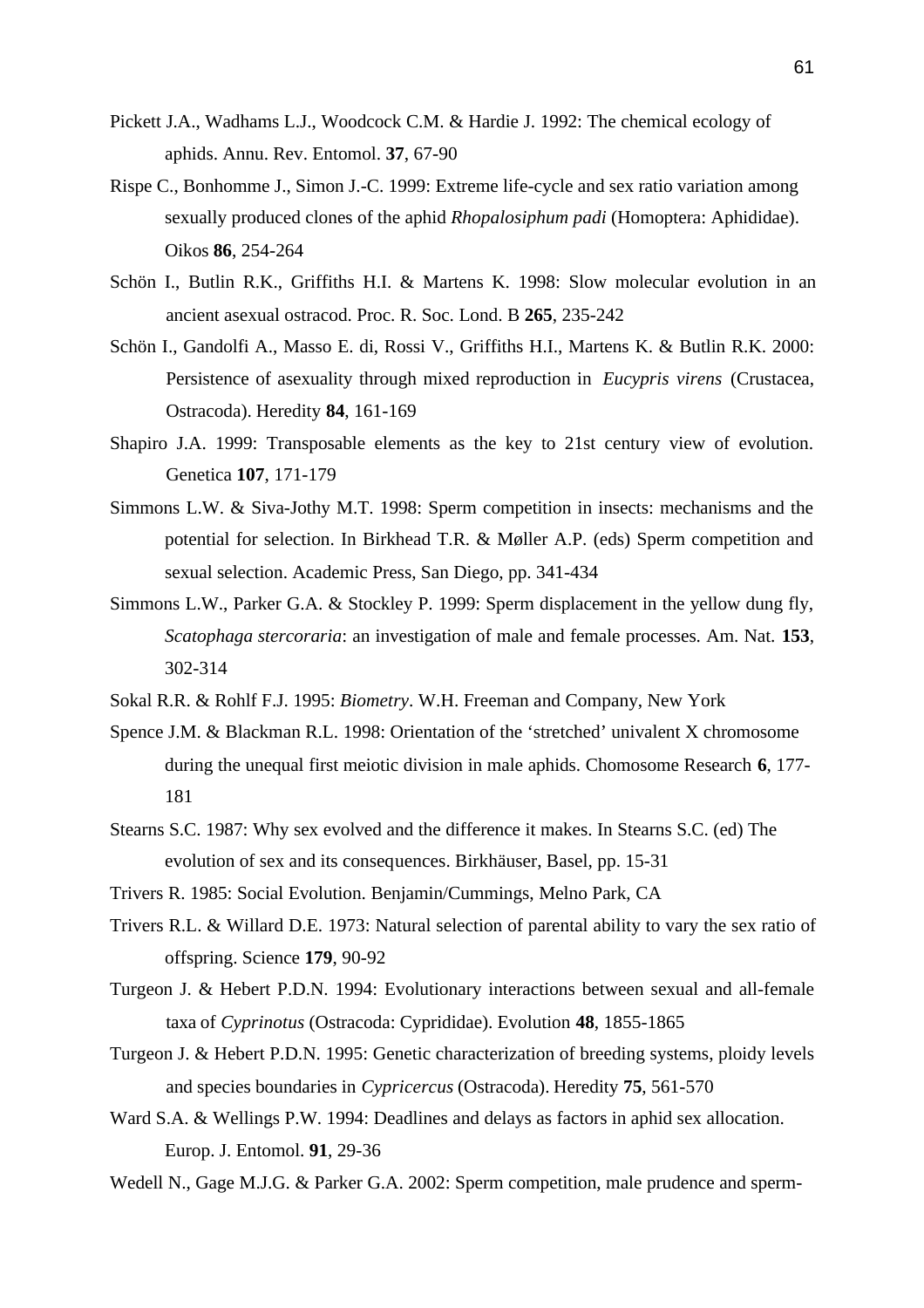limited females. Trends Ecol. Evol. **17**, 313-320

- West S.A. & Herre E.A. 1998: Partial local mate competition and the sex ratio: a study on non-pollinating fig wasps. J. Evol. Biol. **11**, 531-548
- West S.A., Herre E.A. & Sheldon B.C. 2000: The benefits of allocating sex. Science **290**, 288-290
- Williams C.G. 1975: Sex and Evolution. Princeton Univ. Press, Princeton
- Wilson D.S. 2001: Evolutionary biology: struggling to escape exclusively individual selection. Q. Rev. Biol. **76**, 199-205.
- Wilson D.S. & Dougatkin L.A. 1997: Group selection and assortative interactions. Am. Nat. **149**, 336-351.
- Woodruff R.C., Thompson J.N. Jr., Barker J.S.F. & Huai H. 1999: Transposable elements and life history traits. Genetica **107**, 261-269
- Yamaguchi Y. 1985: Sex ratios of an aphid subject to local mate competition with variable maternal condition. Nature **318**, 460-462
- Zimmermann U. & Küppers G. 1983: Cell fusion by electromagnetic waves and its possible relevance for evolution. Naturwissenschaften **70**, 568-569

#### **Publications**

Dagg J.L. 2000: Why sex? A parody on the paradox. Oikos **89**, 188-190

- Dagg J.L. in press: Copula duration and sperm economy in the large thistle aphid *Uroleucon cirsii* (L.). Europ. J. Entomol.
- Dagg J.L. submitted: Marginal value theorem and mate competition in the pine needle aphid *Schizolachnus obscurus* Börner. Ethology
- Dagg J.L. & Vidal S. in press: Sex ratios and mate guarding in aphids. Proc. 6th Int. Symp. Aphids
- Dagg J.L., Vidal S. & Rispe C. submitted: Kin competition and differential sex ratios in aphids. Behav. Ecol. Sociobiol.
- Dagg J.L. submitted: Jumping genes, ancient asexual scandals, and the paradox of sex. Evolution